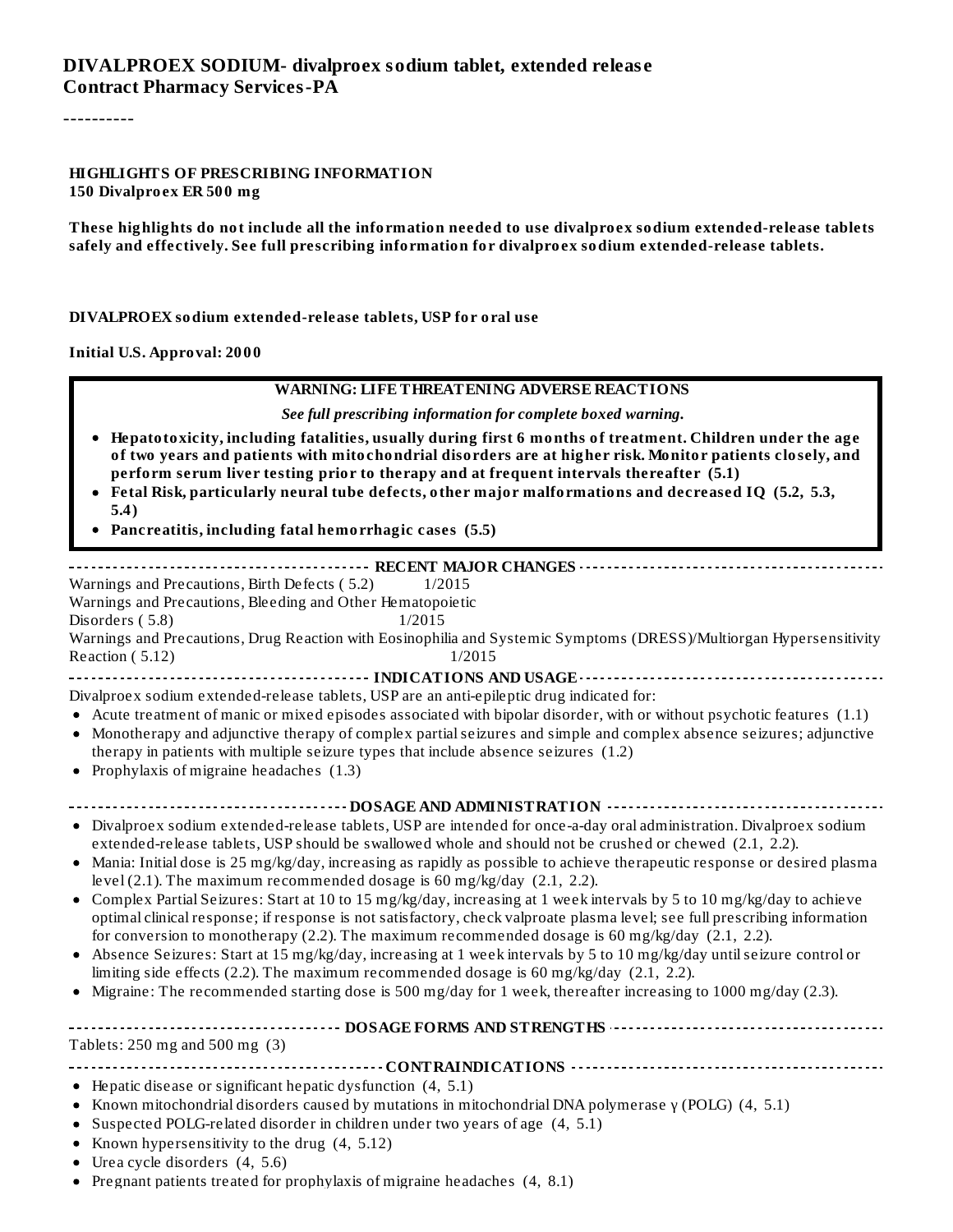#### **WARNINGS AND PRECAUTIONS**

 $\bullet$  Hepatotoxicity; evaluate high risk populations and monitor serum liver tests (5.1)

Pregnant patients treated for prophylaxis of migraine headaches (4, 8.1)

- Birth defects and decreased IQ following *in utero* exposure; only use to treat pregnant women with epilepsy or bipolar disorder if other medications are unacceptable; should not be administered to a woman of childbearing potential unless essential (5.2, 5.3, 5.4)
- Pancreatitis; divalproex sodium extended-release should ordinarily be discontinued (5.5)
- Suicidal behavior or ideation; Antiepileptic drugs, including divalproex sodium extended-release, increase the risk of  $\bullet$ suicidal thoughts or behavior (5.7)
- Bleeding and other hematopoietic disorders; monitor platelet counts and coagulation tests (5.8)  $\bullet$
- Hyperammonemia and hyperammonemic encephalopathy; measure ammonia level if unexplained lethargy and vomiting or changes in mental status, and also with concomitant topiramate use; consider discontinuation of valproate therapy (5.6, 5.9, 5.10)
- Hypothermia; Hypothermia has been reported during valproate therapy with or without associated hyperammonemia.  $\bullet$ This adverse reaction can also occur in patients using concomitant topiramate (5.11)
- Drug Reaction with Eosinophilia and Systemic Symptoms (DRESS)/Multiorgan hypersensitivity reaction; discontinue divalproex sodium extended-release (5.12)
- Somnolence in the elderly can occur. divalproex sodium extended-release dosage should be increased slowly and with  $\bullet$ regular monitoring for fluid and nutritional intake (5.14)

**ADVERSE REACTIONS**

- Most common adverse reactions (reported >5%) reported in adult studies are nausea, somnolence, dizziness, vomiting, asthenia, abdominal pain, dyspepsia, rash, diarrhea, increased appetite, tremor, weight gain, back pain, alopecia, headache, fever, anorexia, constipation, diplopia, amblyopia/blurred, ataxia, nystagmus, emotional lability, thinking abnormal, amnesia, flu syndrome, infection, bronchitis, rhinitis, ecchymosis, peripheral edema, insomnia, nervousness, depression, pharyngitis, dyspnea, tinnitus (6.1, 6.2, 6.3, 6.4).
- The safety and tolerability of valproate in pediatric patients were shown to be comparable to those in adults (8.4).

#### **To report SUSPECTED ADVERSE REACTIONS, contact Amneal Pharmaceuticals at 1-877-835-5472 or www.amneal.com or FDA at 1-800-FDA-1088 or www.fda.gov/medwatch**

#### **DRUG INTERACTIONS**

- Hepatic enzyme-inducing drugs (e.g., phenytoin, carbamazepine, primidone, phenobarbital, rifampin) can increase valproate clearance, while enzyme inhibitors (e.g., felbamate) can decrease valproate clearance. Therefore increased monitoring of valproate and concomitant drug concentrations and dose adjustment is indicated whenever enzymeinducing or inhibiting drugs are introduced or withdrawn (7.1)
- Aspirin, carbapenem antibiotics: Monitoring of valproate concentrations are recommended (7.1)
- Co-administration of valproate can affect the pharmacokinetics of other drugs (e.g. diazepam, ethosuximide,  $\bullet$ lamotrigine, phenytoin) by inhibiting their metabolism or protein binding displacement (7.2)
- Dosage adjustment of amitryptyline/nortryptyline, warfarin and zidovudine may be necessary if used concomitantly  $\bullet$ with divalproex sodium extended-release (7.2)
- Topiramate: Hyperammonemia and encephalopathy (5.10, 7.3)

**USE IN SPECIFIC POPULATIONS**

- Pregnancy: Divalproex sodium extended-release can cause congenital malformations including neural tube defects and decreased IQ. (5.2, 5.3, 8.1)
- Pediatric: Children under the age of two years are at considerably higher risk of fatal hepatotoxicity (5.1, 8.4)
- Geriatric: Reduce starting dose; increase dosage more slowly; monitor fluid and nutritional intake and somnolence (5.14, 8.5)

#### **See 17 for PATIENT COUNSELING INFORMATION and Medication Guide.**

**Revised: 9/2017**

**FULL PRESCRIBING INFORMATION: CONTENTS\* WARNING: LIFE THREATENING ADVERSE REACTIONS 1 INDICATIONS AND USAGE 1.1 Mania 1.2 Epilepsy**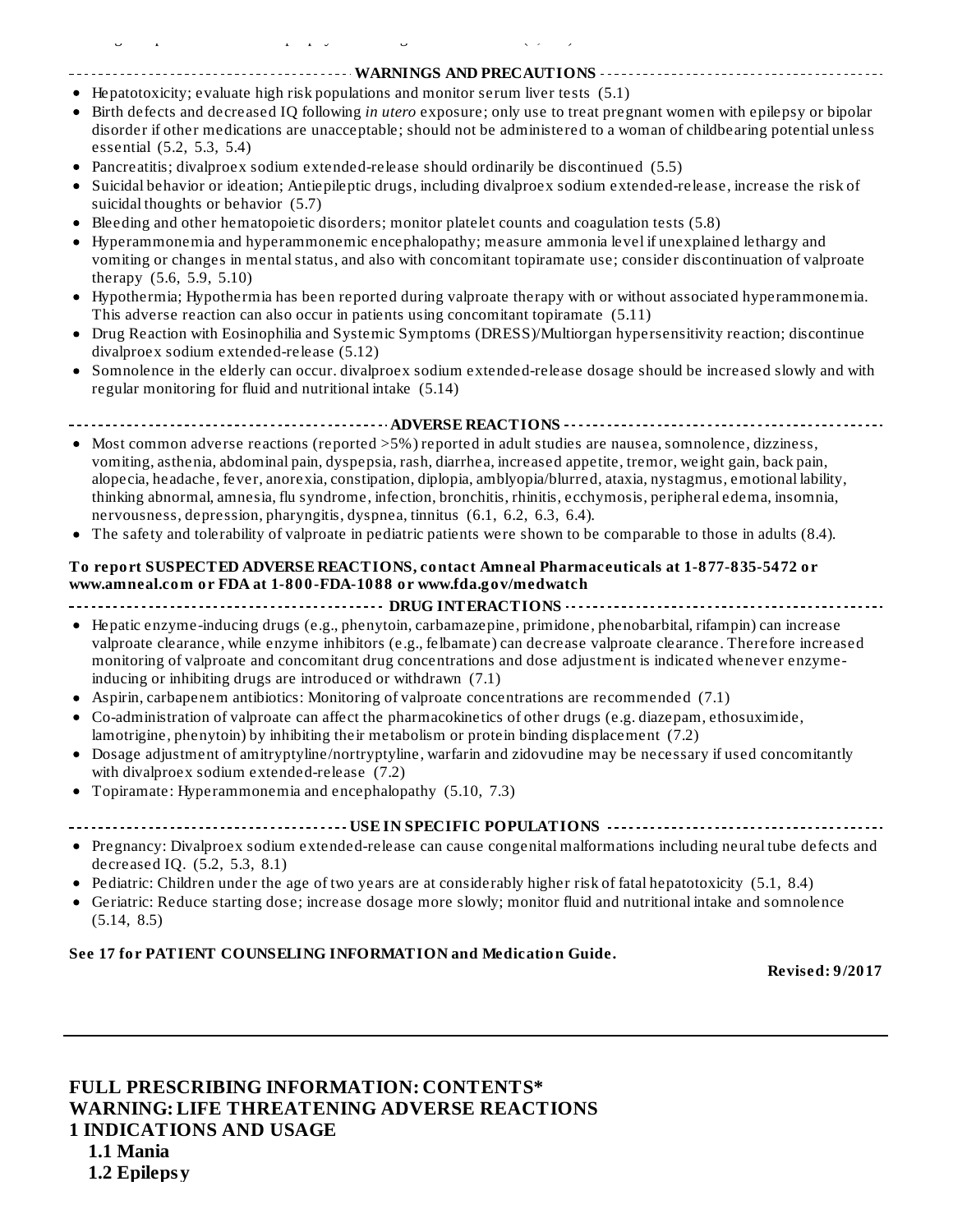- **1.3 Migraine**
- **1.4 Important Limitations**
- **2 DOSAGE AND ADMINISTRATION**
	- **2.1 Mania**
	- **2.2 Epilepsy**
	- **2.3 Migraine**
	- **2.4 Conversion from Divalproex Sodium Delayed-Releas e Tablets, USP to Divalproex Sodium Extended-Releas e Tablets, USP**
	- **2.5 General Dosing Advice**
- **3 DOSAGE FORMS AND STRENGTHS**
- **4 CONTRAINDICATIONS**
- **5 WARNINGS AND PRECAUTIONS**
	- **5.1 Hepatotoxicity**
	- **5.2 Birth Defects**
	- **5.3 Decreas ed IQ Following** *in utero* **Exposure**
	- **5.4 Us e in Women of Childbearing Potential**
	- **5.5 Pancreatitis**
	- **5.6 Urea Cycle Disorders**
	- **5.7 Suicidal Behavior and Ideation**
	- **5.8 Bleeding and Other Hematopoietic Disorders**
	- **5.9 Hyperammonemia**
	- **5.10 Hyperammonemia and Encephalopathy associated with Concomitant Topiramate Us e**
	- **5.11 Hypothermia**
	- **5.12 Drug Reaction with Eosinophilia and Systemic Symptoms (DRESS)/Multiorgan**
	- **Hypers ensitivity Reactions**
	- **5.13 Interaction with Carbapenem Antibiotics**
	- **5.14 Somnolence in the Elderly**
	- **5.15 Monitoring: Drug Plasma Concentration**
	- **5.16 Effect on Ketone and Thyroid Function Tests**
	- **5.17 Effect on HIV and CMV Virus es Replication**
	- **5.18 Medication Residue in the Stool**
- **6 ADVERSE REACTIONS**
	- **6.1 Mania**
	- **6.2 Epilepsy**
	- **6.3 Migraine**
	- **6.4 Post-Marketing Experience**
- **7 DRUG INTERACTIONS**
	- **7.1 Effects of Co-Administered Drugs on Valproate Clearance**
	- **7.2 Effects of Valproate on Other Drugs**
	- **7.3 Topiramate**
- **8 USE IN SPECIFIC POPULATIONS**
	- **8.1 Pregnancy**
	- **8.3 Nursing Mothers**
	- **8.4 Pediatric Us e**
	- **8.5 Geriatric Us e**
	- **8.6 Effect of Dis eas e**
- **10 OVERDOSAGE**
- **11 DESCRIPTION**
- **12 CLINICAL PHARMACOLOGY**
	- **12.1 Mechanism of Action**
	- **12.2 Pharmacodynamics**
	- **12.3 Pharmacokinetics**
- **13 NONCLINICAL TOXICOLOGY**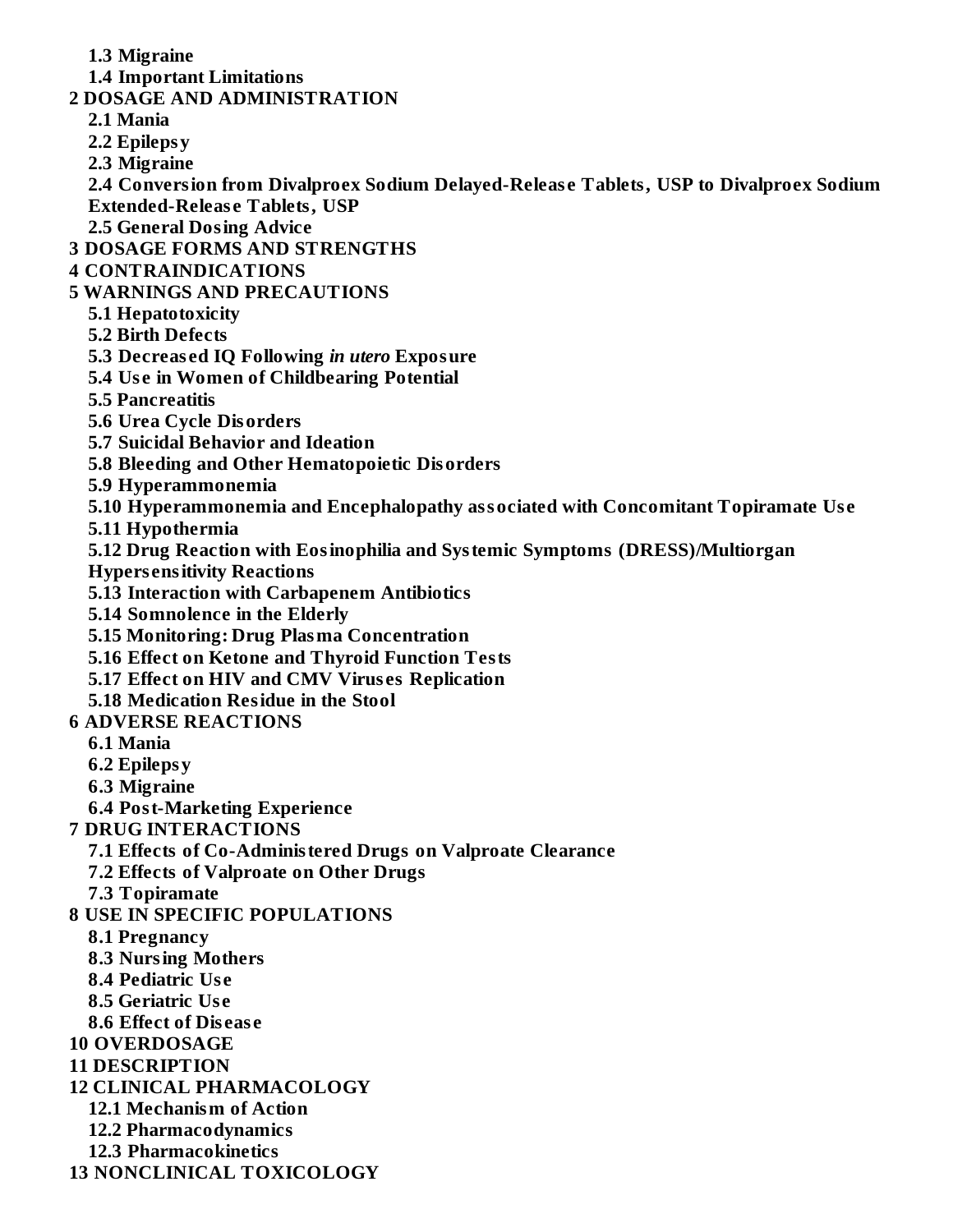#### **13.1 Carcinogenesis, Mutagenesis and Impairment of Fertility 14 CLINICAL STUDIES 14.1 Mania 14.2 Epilepsy 14.3 Migraine 15 REFERENCES 16 HOW SUPPLIED 17 PATIENT COUNSELING INFORMATION** \* Sections or subsections omitted from the full prescribing information are not listed.

#### **FULL PRESCRIBING INFORMATION**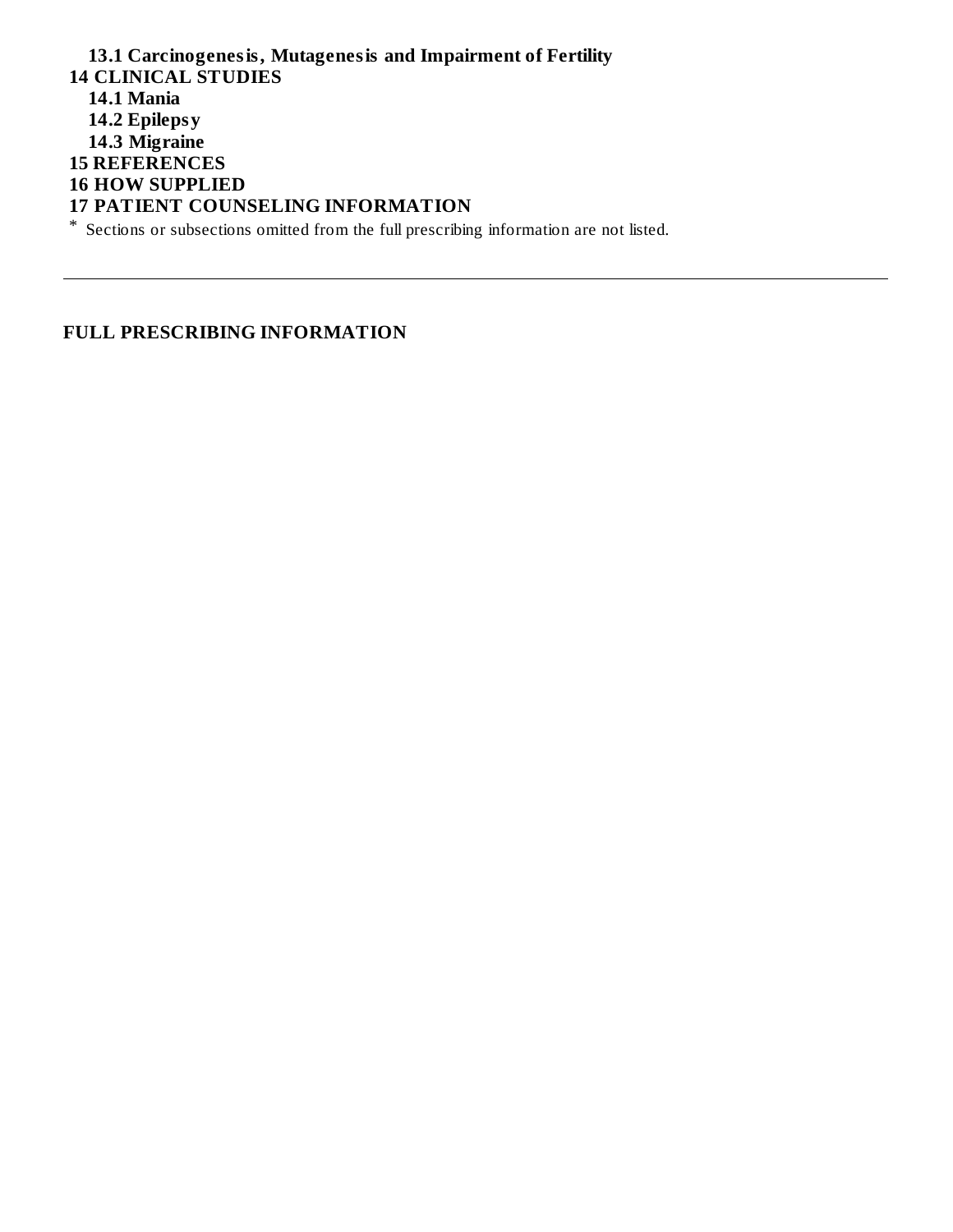#### **WARNING: LIFE THREATENING ADVERSE REACTIONS**

#### **Hepatotoxicity**

*General Population:* **Hepatic failure resulting in fatalities has occurred in patients receiving valproate and its derivatives. Thes e incidents usually have occurred during the first six months of treatment. Serious or fatal hepatotoxicity may be preceded by non-specific symptoms such as malais e, weakness, lethargy, facial edema, anorexia and vomiting. In patients with epilepsy, a loss of s eizure control may also occur. Patients should be monitored clos ely for appearance of thes e symptoms. Serum liver tests should be performed prior to therapy and at frequent intervals thereafter, especially during the first six months** *[see Warnings and Precautions (5.1)]* **.**

**Children under the age of two years are at a considerably increas ed risk of developing fatal hepatotoxicity, especially thos e on multiple anticonvulsants, thos e with congenital metabolic disorders, thos e with s evere s eizure disorders accompanied by mental retardation and thos e with organic brain dis eas e. When divalproex sodium extended-releas e is us ed in this patient group, it should be us ed with extreme caution and as a sole agent. The benefits of therapy should be weighed against the risks. The incidence of fatal hepatotoxicity decreas es considerably in progressively older patient groups.**

*Patients with Mitochondrial Disease:* **There is an increas ed risk of valproate-induced acute liver failure and resultant deaths in patients with hereditary neurometabolic syndromes caus ed by DNA mutations of the mitochondrial DNA Polymeras e γ (POLG) gene (e.g. Alpers Huttenlocher Syndrome). Divalproex sodium extended-releas e is contraindicated in patients known to have mitochondrial disorders caus ed by POLG mutations and children under two years of age who are clinically suspected of having a mitochondrial disorder** *[see Contraindications (4)]* **. In patients over two years of age who are clinically suspected of having a hereditary mitochondrial dis eas e, divalproex sodium extended-releas e should only be us ed after other anticonvulsants have failed. This older group of patients should be clos ely monitored during treatment with divalproex sodium extended-releas e for the development of acute liver injury with regular clinical ass essments and s erum liver testing. POLG mutation s creening should be performed in accordance with current clinical practice** *[see Warnings and Precautions (5.1)]* **.**

#### **Fetal Risk**

**Valproate can caus e major congenital malformations, particularly neural tube defects (e.g., spina bifida). In addition, valproate can caus e decreas ed IQ s cores following** *in utero* **exposure.**

**Valproate is therefore contraindicated in pregnant women treated for prophylaxis of migraine** *[see Contraindications (4)]* **. Valproate should only be us ed to treat pregnant women with epilepsy or bipolar disorder if other medications have failed to control their symptoms or are otherwis e unacceptable.**

**Valproate should not be administered to a woman of childbearing potential unless the drug is ess ential to the management of her medical condition. This is especially important when**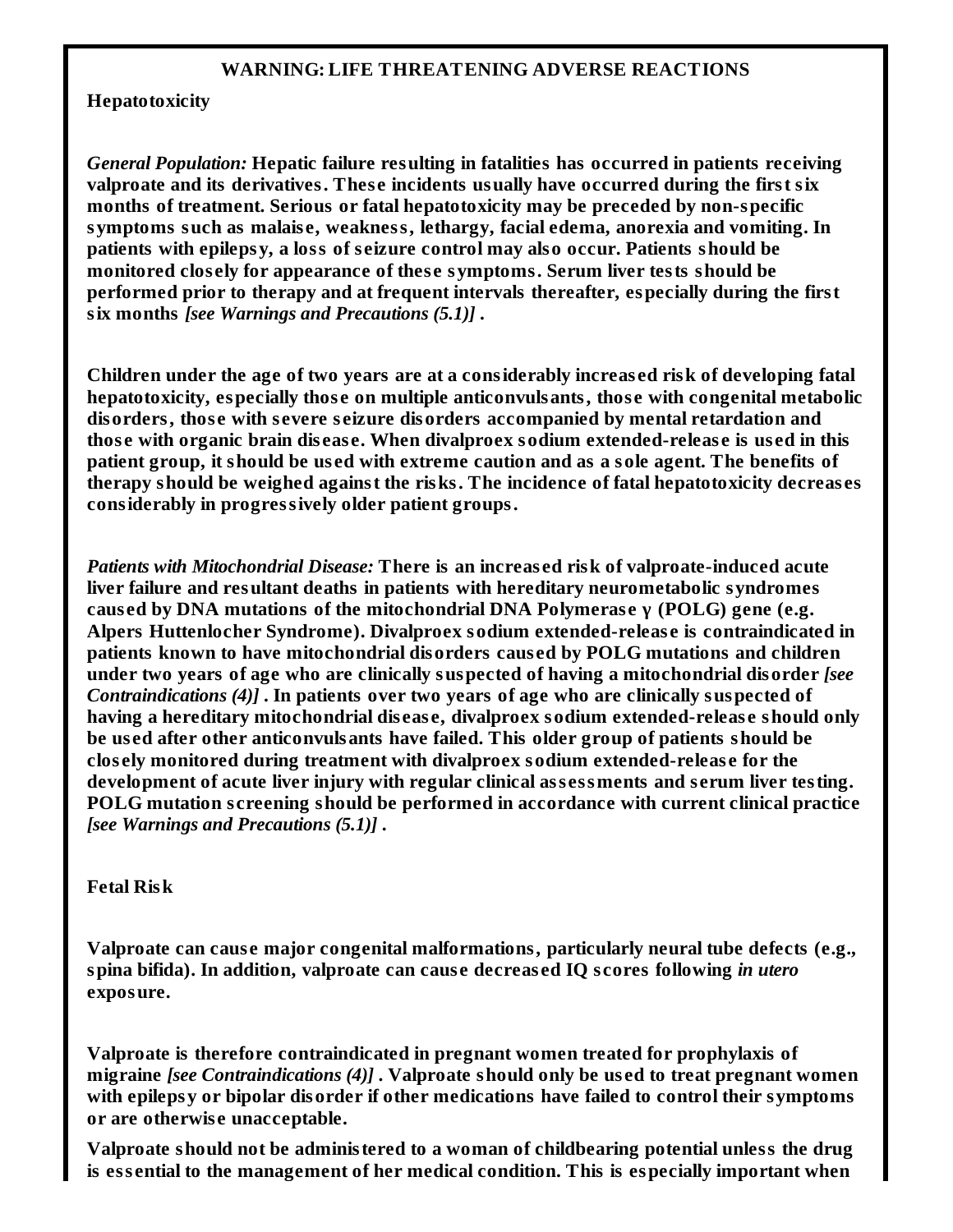**valproate us e is considered for a condition not usually associated with permanent injury or death (e.g., migraine). Women should us e effective contraception while using valproate** *[see Warnings and Precautions (5.2, 5.3, 5.4)]* **.**

**A Medication Guide des cribing the risks of valproate is available for patients** *[see Patient Counseling Information (17)]* **.**

**Pancreatitis**

**Cas es of life-threatening pancreatitis have been reported in both children and adults receiving valproate. Some of the cas es have been des cribed as hemorrhagic with a rapid progression from initial symptoms to death. Cas es have been reported shortly after initial us e as well as after s everal years of us e. Patients and guardians should be warned that abdominal pain, naus ea, vomiting and/or anorexia can be symptoms of pancreatitis that require prompt medical evaluation. If pancreatitis is diagnos ed, valproate should ordinarily be dis continued. Alternative treatment for the underlying medical condition should be initiated as clinically indicated** *[see Warnings and Precautions (5.5)]* **.**

#### **1 INDICATIONS AND USAGE**

#### **1.1 Mania**

Divalproex sodium extended-release tablets, USP are a valproate and are indicated for the treatment of acute manic or mixed episodes associated with bipolar disorder, with or without psychotic features. A manic episode is a distinct period of abnormally and persistently elevated, expansive, or irritable mood. Typical symptoms of mania include pressure of speech, motor hyperactivity, reduced need for sleep, flight of ideas, grandiosity, poor judgment, aggressiveness and possible hostility. A mixed episode is characterized by the criteria for a manic episode in conjunction with those for a major depressive episode (depressed mood, loss of interest or pleasure in nearly all activities).

The efficacy of divalproex sodium extended-release tablets, USP is based in part on studies of divalproex sodium delayed-release tablets, USP in this indication, and was confirmed in a 3-week trial with patients meeting DSM-IV TR criteria for bipolar I disorder, manic or mixed type, who were hospitalized for acute mania *[see Clinical Studies (14.1)]* .

The effectiveness of valproate for long-term use in mania, i.e., more than 3 weeks, has not been demonstrated in controlled clinical trials. Therefore, healthcare providers who elect to use divalproex sodium extended-release tablets, USP for extended periods should continually reevaluate the long-term risk-benefits of the drug for the individual patient.

#### **1.2 Epilepsy**

Divalproex sodium extended-release tablets, USP are indicated as monotherapy and adjunctive therapy in the treatment of adult patients and pediatric patients down to the age of 10 years with complex partial seizures that occur either in isolation or in association with other types of seizures. Divalproex sodium extended-release tablets, USP are also indicated for use as sole and adjunctive therapy in the treatment of simple and complex absence seizures in adults and children 10 years of age or older, and adjunctively in adults and children 10 years of age or older with multiple seizure types that include absence seizures.

Simple absence is defined as very brief clouding of the sensorium or loss of consciousness accompanied by certain generalized epileptic discharges without other detectable clinical signs.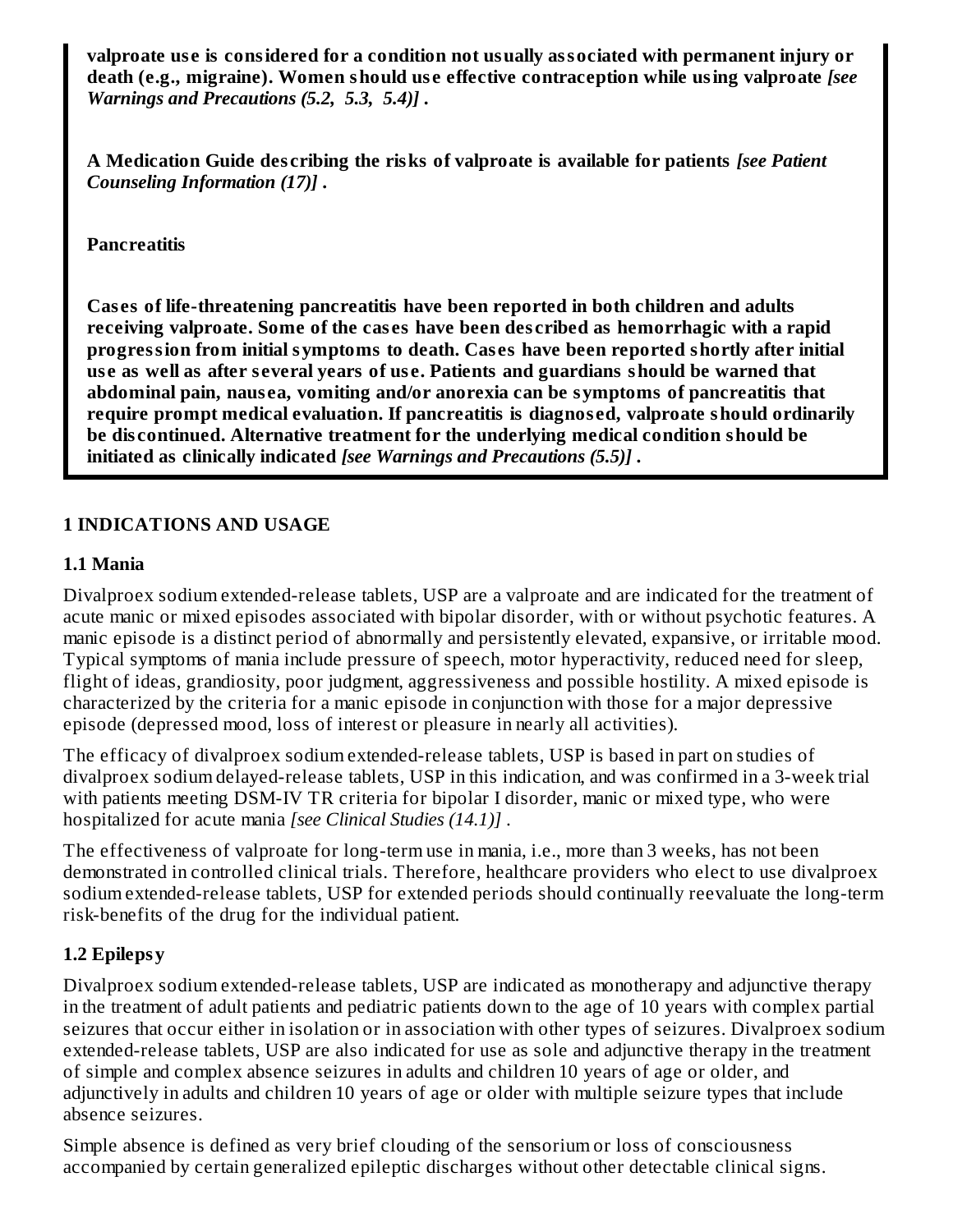Complex absence is the term used when other signs are also present.

## **1.3 Migraine**

Divalproex sodium extended-release tablets, USP are indicated for prophylaxis of migraine headaches. There is no evidence that divalproex sodium extended-release tablets, USP are useful in the acute treatment of migraine headaches.

## **1.4 Important Limitations**

Because of the risk to the fetus of decreased IQ, neural tube defects and other major congenital malformations, which may occur very early in pregnancy, valproate should not be administered to a woman of childbearing potential unless the drug is essential to the management of her medical condition *[see Warnings and Precautions (5.2, 5.3, 5.4), Use in Specific Populations (8.1) and Patient Counseling Information (17)]* .

Divalproex sodium extended-release tablets, USP are contraindicated for prophylaxis of migraine headaches in women who are pregnant.

# **2 DOSAGE AND ADMINISTRATION**

Divalproex sodium extended-release tablets, USP are an extended-release product intended for once-aday oral administration. Divalproex sodium extended-release tablets, USP should be swallowed whole and should not be crushed or chewed.

## **2.1 Mania**

Divalproex sodium extended-release tablets, USP are administered orally. The recommended initial dose is 25 mg/kg/day given once daily. The dose should be increased as rapidly as possible to achieve the lowest therapeutic dose which produces the desired clinical effect or the desired range of plasma concentrations. In a placebo-controlled clinical trial of acute mania or mixed type, patients were dosed to a clinical response with a trough plasma concentration between 85 and 125 mcg/mL. The maximum recommended dosage is 60 mg/kg/day.

There is no body of evidence available from controlled trials to guide a clinician in the longer term management of a patient who improves during divalproex sodium extended-release tablets, USP treatment of an acute manic episode. While it is generally agreed that pharmacological treatment beyond an acute response in mania is desirable, both for maintenance of the initial response and for prevention of new manic episodes, there are no data to support the benefits of divalproex sodium extended-release tablets, USP in such longer-term treatment (i.e., beyond 3 weeks).

# **2.2 Epilepsy**

Divalproex sodium extended-release tablets, USP are administered orally, and must be swallowed whole. As divalproex sodium extended-release tablets, USP dosage is titrated upward, concentrations of clonazepam, diazepam, ethosuximide, lamotrigine, tolbutamide, phenobarbital, carbamazepine and/or phenytoin may be affected *[see Drug Interactions (7.2)]* .

## **Complex Partial Seizures**

For adults and children 10 years of age or older.

## Monotherapy (Initial Therapy)

Divalproex sodium extended-release tablets, USP have not been systematically studied as initial therapy. Patients should initiate therapy at 10 to 15 mg/kg/day. The dosage should be increased by 5 to 10 mg/kg/week to achieve optimal clinical response. Ordinarily, optimal clinical response is achieved at daily doses below 60 mg/kg/day. If satisfactory clinical response has not been achieved, plasma levels should be measured to determine whether or not they are in the usually accepted therapeutic range (50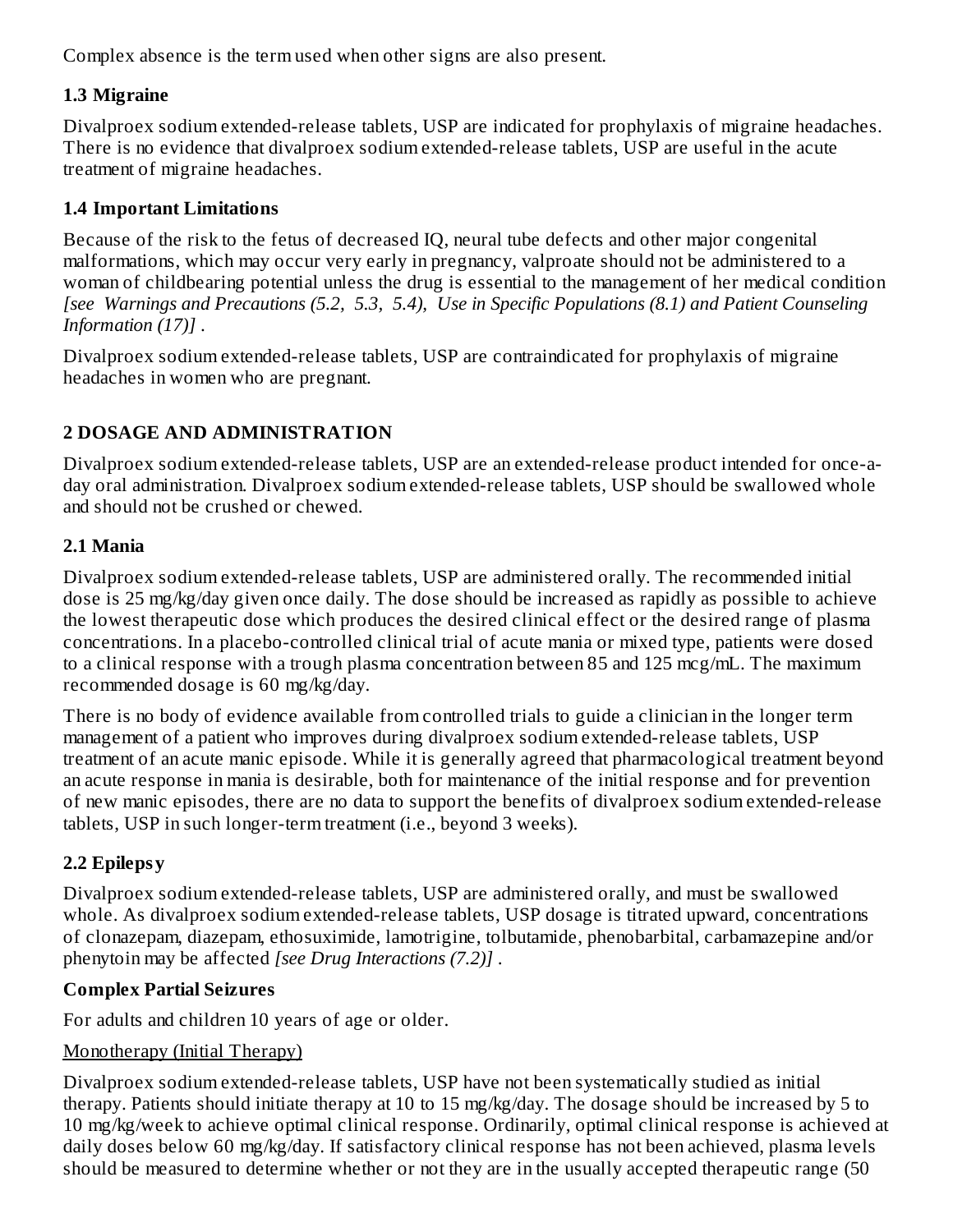to 100 mcg/mL). No recommendation regarding the safety of valproate for use at doses above 60 mg/kg/day can be made.

The probability of thrombocytopenia increases significantly at total trough valproate plasma concentrations above 110 mcg/mL in females and 135 mcg/mL in males. The benefit of improved seizure control with higher doses should be weighed against the possibility of a greater incidence of adverse reactions.

#### Conversion to Monotherapy

Patients should initiate therapy at 10 to 15 mg/kg/day. The dosage should be increased by 5 to 10 mg/kg/week to achieve optimal clinical response. Ordinarily, optimal clinical response is achieved at daily doses below 60 mg/kg/day. If satisfactory clinical response has not been achieved, plasma levels should be measured to determine whether or not they are in the usually accepted therapeutic range (50 to 100 mcg/mL). No recommendation regarding the safety of valproate for use at doses above 60 mg/kg/day can be made.

Concomitant antiepilepsy drug (AED) dosage can ordinarily be reduced by approximately 25% every 2 weeks. This reduction may be started at initiation of divalproex sodium extended-release tablets, USP therapy, or delayed by 1 to 2 weeks if there is a concern that seizures are likely to occur with a reduction. The speed and duration of withdrawal of the concomitant AED can be highly variable, and patients should be monitored closely during this period for increased seizure frequency.

#### Adjunctive Therapy

Divalproex sodium extended-release tablets, USP may be added to the patient's regimen at a dosage of 10 to 15 mg/kg/day. The dosage may be increased by 5 to 10 mg/kg/week to achieve optimal clinical response. Ordinarily, optimal clinical response is achieved at daily doses below 60 mg/kg/day. If satisfactory clinical response has not been achieved, plasma levels should be measured to determine whether or not they are in the usually accepted therapeutic range (50 to 100 mcg/mL). No recommendation regarding the safety of valproate for use at doses above 60 mg/kg/day can be made.

In a study of adjunctive therapy for complex partial seizures in which patients were receiving either carbamazepine or phenytoin in addition to valproate, no adjustment of carbamazepine or phenytoin dosage was needed *[see Clinical Studies (14.2)]* . However, since valproate may interact with these or other concurrently administered AEDs as well as other drugs, periodic plasma concentration determinations of concomitant AEDs are recommended during the early course of therapy *[see Drug Interactions (7)]* .

### **Simple and Complex Abs ence Seizures**

The recommended initial dose is 15 mg/kg/day, increasing at one week intervals by 5 to 10 mg/kg/day until seizures are controlled or side effects preclude further increases. The maximum recommended dosage is 60 mg/kg/day.

A good correlation has not been established between daily dose, serum concentrations and therapeutic effect. However, therapeutic valproate serum concentration for most patients with absence seizures is considered to range from 50 to 100 mcg/mL. Some patients may be controlled with lower or higher serum concentrations *[see Clinical Pharmacology (12.3)]* .

As divalproex sodium extended-release tablets, USP dosage is titrated upward, blood concentrations of phenobarbital and/or phenytoin may be affected *[see Drug Interactions (7.2)]* .

Antiepilepsy drugs should not be abruptly discontinued in patients in whom the drug is administered to prevent major seizures because of the strong possibility of precipitating status epilepticus with attendant hypoxia and threat to life.

### **2.3 Migraine**

Divalproex sodium extended-release tablets, USP are indicated for prophylaxis of migraine headaches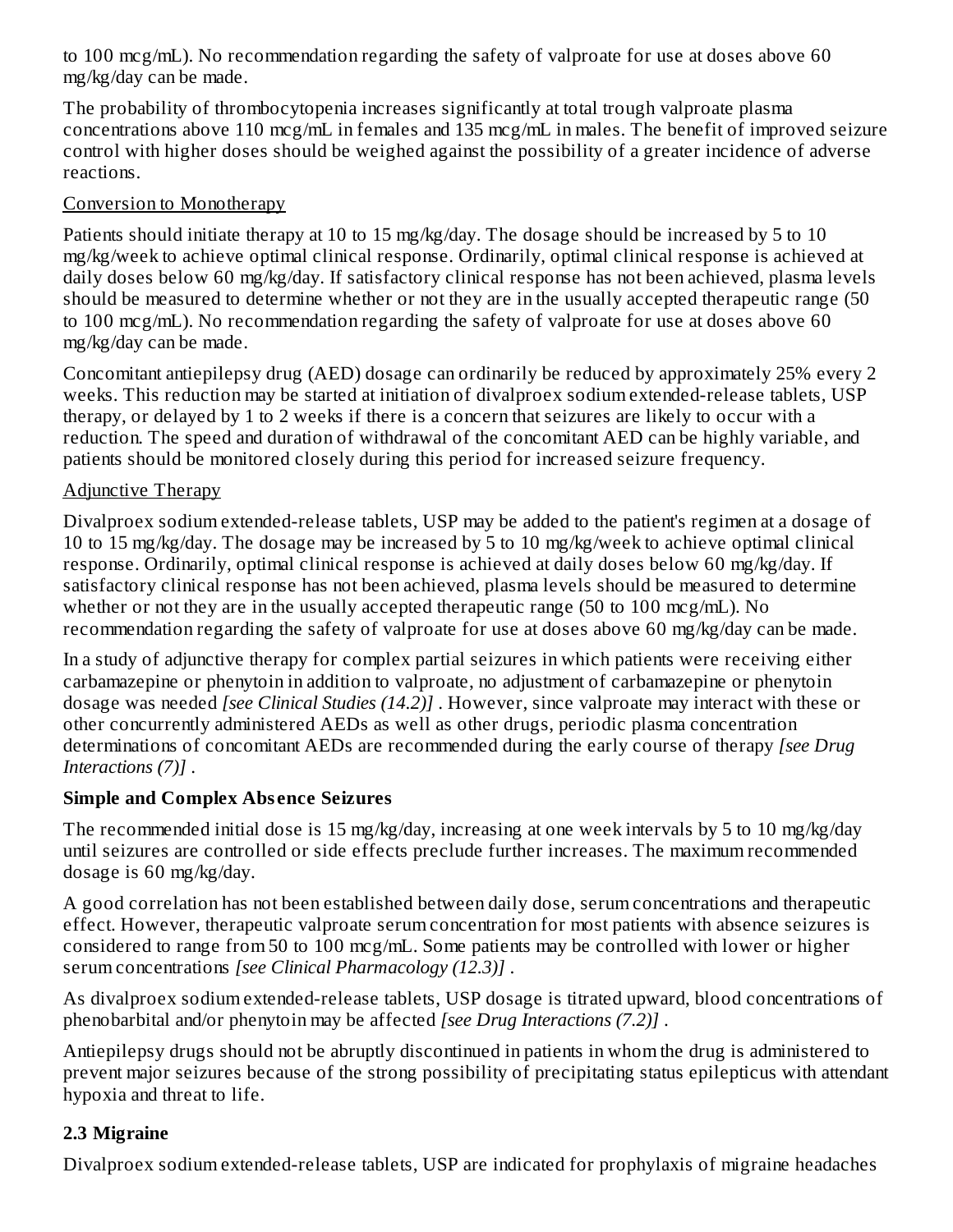in adults.

The recommended starting dose is 500 mg once daily for 1 week, thereafter increasing to 1000 mg once daily. Although doses other than 1000 mg once daily of divalproex sodium extended-release tablets, USP have not been evaluated in patients with migraine, the effective dose range of divalproex sodium delayed-release tablets, USP in these patients is 500 to 1000 mg/day. As with other valproate products, doses of divalproex sodium extended-release tablets, USP should be individualized and dose adjustment may be necessary. If a patient requires smaller dose adjustments than that available with divalproex sodium extended-release tablets, USP, divalproex sodium delayed-release tablets, USP should be used instead.

#### **2.4 Conversion from Divalproex Sodium Delayed-Releas e Tablets, USP to Divalproex Sodium Extended-Releas e Tablets, USP**

In adult patients and pediatric patients 10 years of age or older with epilepsy previously receiving divalproex sodium delayed-release tablets, USP, divalproex sodium extended-release tablets, USP should be administered once-daily using a dose 8% to 20% higher than the total daily dose of divalproex sodium delayed-release tablets, USP (Table 1). For patients whose divalproex sodium delayed-release tablets, USP total daily dose cannot be directly converted to divalproex sodium extended-release tablets, USP, consideration may be given at the clinician's discretion to increase the patient's divalproex sodium delayed-release tablets, USP total daily dose to the next higher dosage before converting to the appropriate total daily dose of divalproex sodium extended-release tablets, USP.

| <b>Table 1. Dose Conversion</b>                                                |                                    |  |  |
|--------------------------------------------------------------------------------|------------------------------------|--|--|
| Divalproex Sodium Delayed-Release                                              | Divalproex Sodium Extended-Release |  |  |
| <b>Tablets, USP</b>                                                            | <b>Tablets, USP</b>                |  |  |
| <b>Total Daily Dose (mg)</b>                                                   | (mg)                               |  |  |
| 500* to 625                                                                    | 750                                |  |  |
| 750* to 875                                                                    | 1000                               |  |  |
| 1000* to 1125                                                                  | 1250                               |  |  |
| 1250 to 1375                                                                   | 1500                               |  |  |
| 1500 to 1625                                                                   | 1750                               |  |  |
| 1750                                                                           | 2000                               |  |  |
| 1875 to 2000                                                                   | 2250                               |  |  |
| 2125 to 2250                                                                   | 2500                               |  |  |
| 2375                                                                           | 2750                               |  |  |
| 2500 to 2750                                                                   | 3000                               |  |  |
| 2875                                                                           | 3250                               |  |  |
| 3000 to 3125                                                                   | 3500                               |  |  |
| $*$ These total daily doses of divalpress sodium delayed release tablets. LISD |                                    |  |  |

These total daily doses of divalproex sodium delayed-release tablets, USP cannot be directly converted to an 8% to 20% higher total daily dose of divalproex sodium extended-release tablets, USP because the required dosing strengths of divalproex sodium extended-release tablets, USP are not available. Consideration may be given at the clinician's discretion to increase the patient's divalproex sodium delayed-release tablets, USP total daily dose to the next higher dosage before converting to the appropriate total daily dose of divalproex sodium extended-release tablets, USP.

There is insufficient data to allow a conversion factor recommendation for patients with divalproex sodium delayed-release tablets, USP doses above 3125 mg/day. Plasma valproate C  $_{\rm min}$  concentrations for divalproex sodium extended-release tablets, USP on average are equivalent to divalproex sodium delayed-release tablets, USP, but may vary across patients after conversion. If satisfactory clinical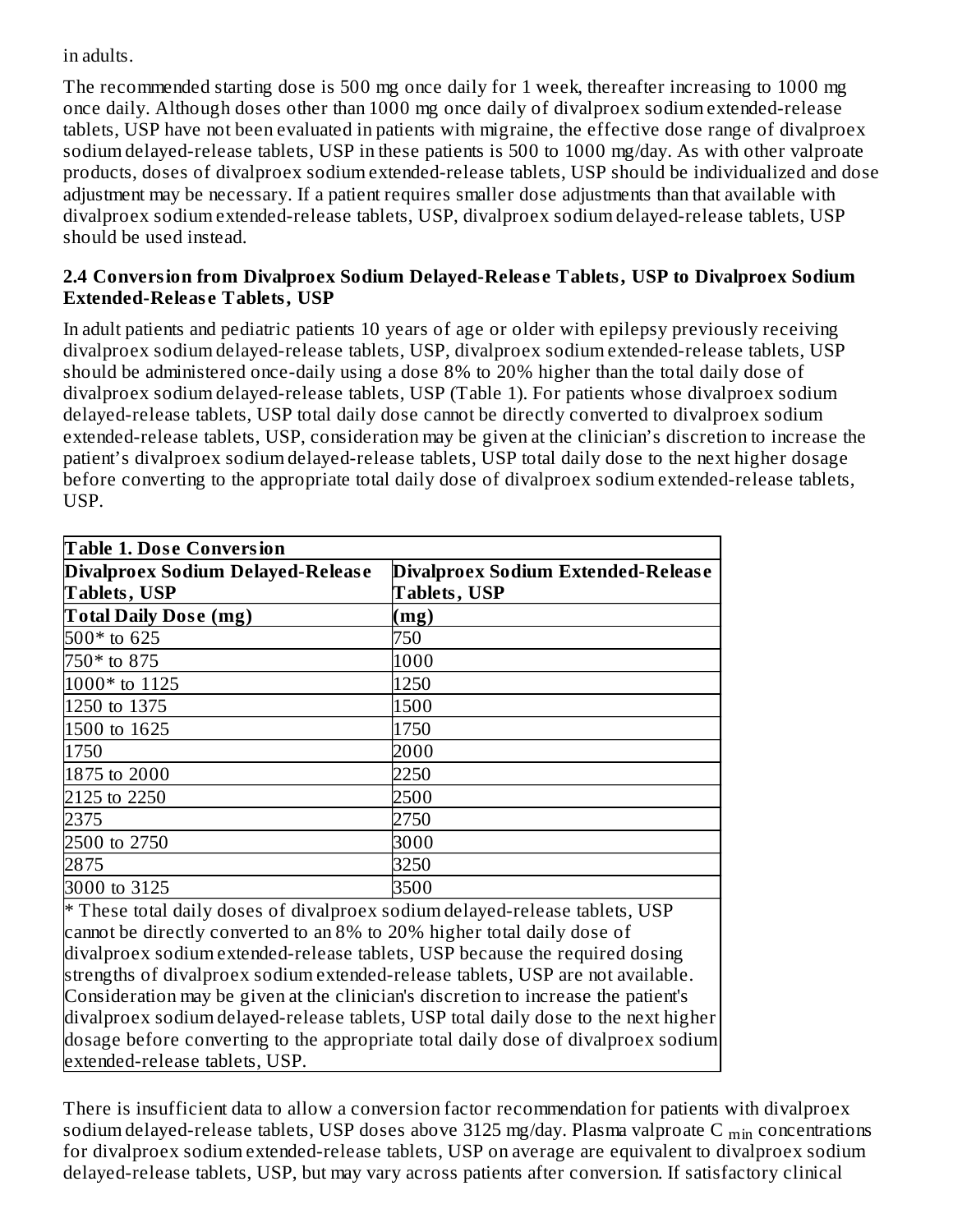response has not been achieved, plasma levels should be measured to determine whether or not they are in the usually accepted therapeutic range (50 to 100 mcg/mL) *[see Clinical Pharmacology (12.2)]* .

## **2.5 General Dosing Advice**

## Dosing in Elderly Patients

Due to a decrease in unbound clearance of valproate and possibly a greater sensitivity to somnolence in the elderly, the starting dose should be reduced in these patients. Starting doses in the elderly lower than 250 mg can only be achieved by the use of divalproex sodium delayed-release tablets, USP. Dosage should be increased more slowly and with regular monitoring for fluid and nutritional intake, dehydration, somnolence and other adverse reactions. Dose reductions or discontinuation of valproate should be considered in patients with decreased food or fluid intake and in patients with excessive somnolence. The ultimate therapeutic dose should be achieved on the basis of both tolerability and clinical response *[see Warnings and Precautions (5.14), Use in Specific Populations (8.5) and Clinical Pharmacology (12.3)]* .

#### Dose-Related Adverse Reactions

The frequency of adverse effects (particularly elevated liver enzymes and thrombocytopenia) may be dose-related. The probability of thrombocytopenia appears to increase significantly at total valproate concentrations of ≥ 110 mcg/mL (females) or ≥ 135 mcg/mL (males) *[see Warnings and Precautions (5.8)]* . The benefit of improved therapeutic effect with higher doses should be weighed against the possibility of a greater incidence of adverse reactions.

#### G.I. Irritation

Patients who experience G.I. irritation may benefit from administration of the drug with food or by slowly building up the dose from an initial low level.

#### **Compliance**

Patients should be informed to take divalproex sodium extended-release tablets, USP every day as prescribed. If a dose is missed it should be taken as soon as possible, unless it is almost time for the next dose. If a dose is skipped, the patient should not double the next dose.

### **3 DOSAGE FORMS AND STRENGTHS**

Divalproex sodium extended-release tablets, **250 mg** are available as white to off-white, round, coated tablets with imprinting "AN 755" on one side and plain on the other side. Each divalproex sodium extended-release tablet contains divalproex sodium equivalent to 250 mg of valproic acid.

Divalproex sodium extended-release tablets, **500 mg** are available as white to off-white, capsule shaped, coated tablets with imprinting "AN 757" on one side and plain on the other side. Each divalproex sodium extended-release tablet contains divalproex sodium equivalent to 500 mg of valproic acid.

## **4 CONTRAINDICATIONS**

- Divalproex sodium, USP extended-release should not be administered to patients with hepatic disease or significant hepatic dysfunction *[see Warnings and Precautions (5.1)]* .
- Divalproex sodium, USP extended-release is contraindicated in patients known to have mitochondrial disorders caused by mutations in mitochondrial DNA polymerase γ (POLG; e.g., Alpers-Huttenlocher Syndrome) and children under two years of age who are suspected of having a POLG-related disorder *[see Warnings and Precautions (5.1)]* .
- Divalproex sodium, USP extended-release is contraindicated in patients with known hypersensitivity to the drug *[see Warnings and Precautions (5.12)]* .
- Divalproex sodium, USP extended-release is contraindicated in patients with known urea cycle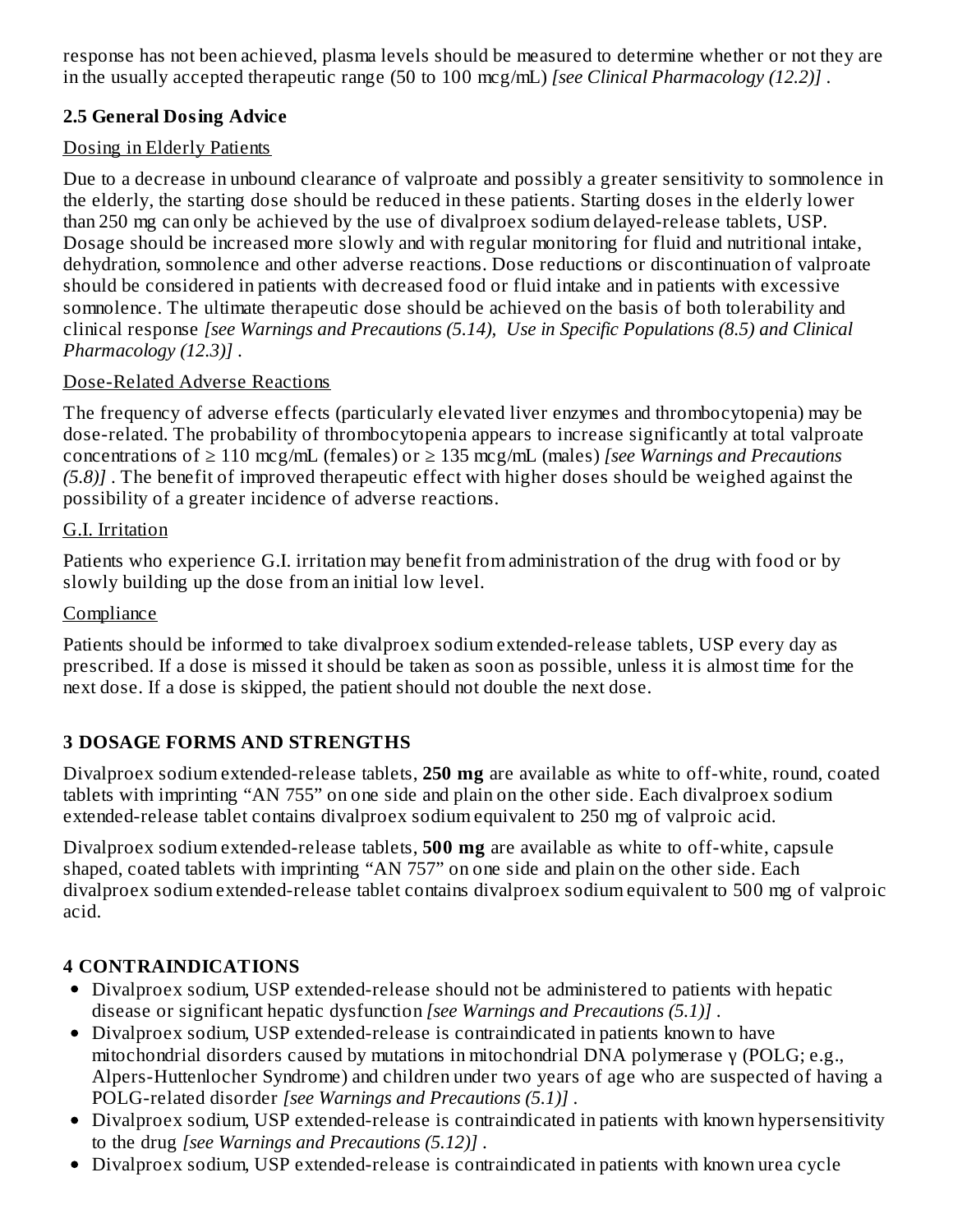disorders *[see Warnings and Precautions (5.6)]* .

Divalproex sodium, USP extended-release is contraindicated for use in prophylaxis of migraine headaches in pregnant women *[see Warnings and Precautions (5.3) and Use in Specific Populations (8.1)]* .

## **5 WARNINGS AND PRECAUTIONS**

## **5.1 Hepatotoxicity**

### General Information on Hepatotoxicity

Hepatic failure resulting in fatalities has occurred in patients receiving valproate. These incidents usually have occurred during the first six months of treatment. Serious or fatal hepatotoxicity may be preceded by non-specific symptoms such as malaise, weakness, lethargy, facial edema, anorexia and vomiting. In patients with epilepsy, a loss of seizure control may also occur. Patients should be monitored closely for appearance of these symptoms. Serum liver tests should be performed prior to therapy and at frequent intervals thereafter, especially during the first six months. However, healthcare providers should not rely totally on serum biochemistry since these tests may not be abnormal in all instances, but should also consider the results of careful interim medical history and physical examination.

Caution should be observed when administering valproate products to patients with a prior history of hepatic disease. Patients on multiple anticonvulsants, children, those with congenital metabolic disorders, those with severe seizure disorders accompanied by mental retardation, and those with organic brain disease may be at particular risk. See below, "Patients with Known or Suspected Mitochondrial Disease."

Experience has indicated that children under the age of two years are at a considerably increased risk of developing fatal hepatotoxicity, especially those with the aforementioned conditions. When divalproex sodium extended-release is used in this patient group, it should be used with extreme caution and as a sole agent. The benefits of therapy should be weighed against the risks. In progressively older patient groups experience in epilepsy has indicated that the incidence of fatal hepatotoxicity decreases considerably.

### Patients with Known or Suspected Mitochondrial Disease

Divalproex sodium extended-release is contraindicated in patients known to have mitochondrial disorders caused by POLG mutations and children under two years of age who are clinically suspected of having a mitochondrial disorder *[see Contraindications (4)]* . Valproate-induced acute liver failure and liver-related deaths have been reported in patients with hereditary neurometabolic syndromes caused by mutations in the gene for mitochondrial DNA polymerase γ (POLG) (e.g., Alpers-Huttenlocher Syndrome) at a higher rate than those without these syndromes. Most of the reported cases of liver failure in patients with these syndromes have been identified in children and adolescents.

POLG-related disorders should be suspected in patients with a family history or suggestive symptoms of a POLG-related disorder, including but not limited to unexplained encephalopathy, refractory epilepsy (focal, myoclonic), status epilepticus at presentation, developmental delays, psychomotor regression, axonal sensorimotor neuropathy, myopathy cerebellar ataxia, opthalmoplegia, or complicated migraine with occipital aura. POLG mutation testing should be performed in accordance with current clinical practice for the diagnostic evaluation of such disorders. The A467T and W748S mutations are present in approximately 2/3 of patients with autosomal recessive POLG-related disorders.

In patients over two years of age who are clinically suspected of having a hereditary mitochondrial disease, divalproex sodium extended-release should only be used after other anticonvulsants have failed. This older group of patients should be closely monitored during treatment with divalproex sodium extended-release for the development of acute liver injury with regular clinical assessments and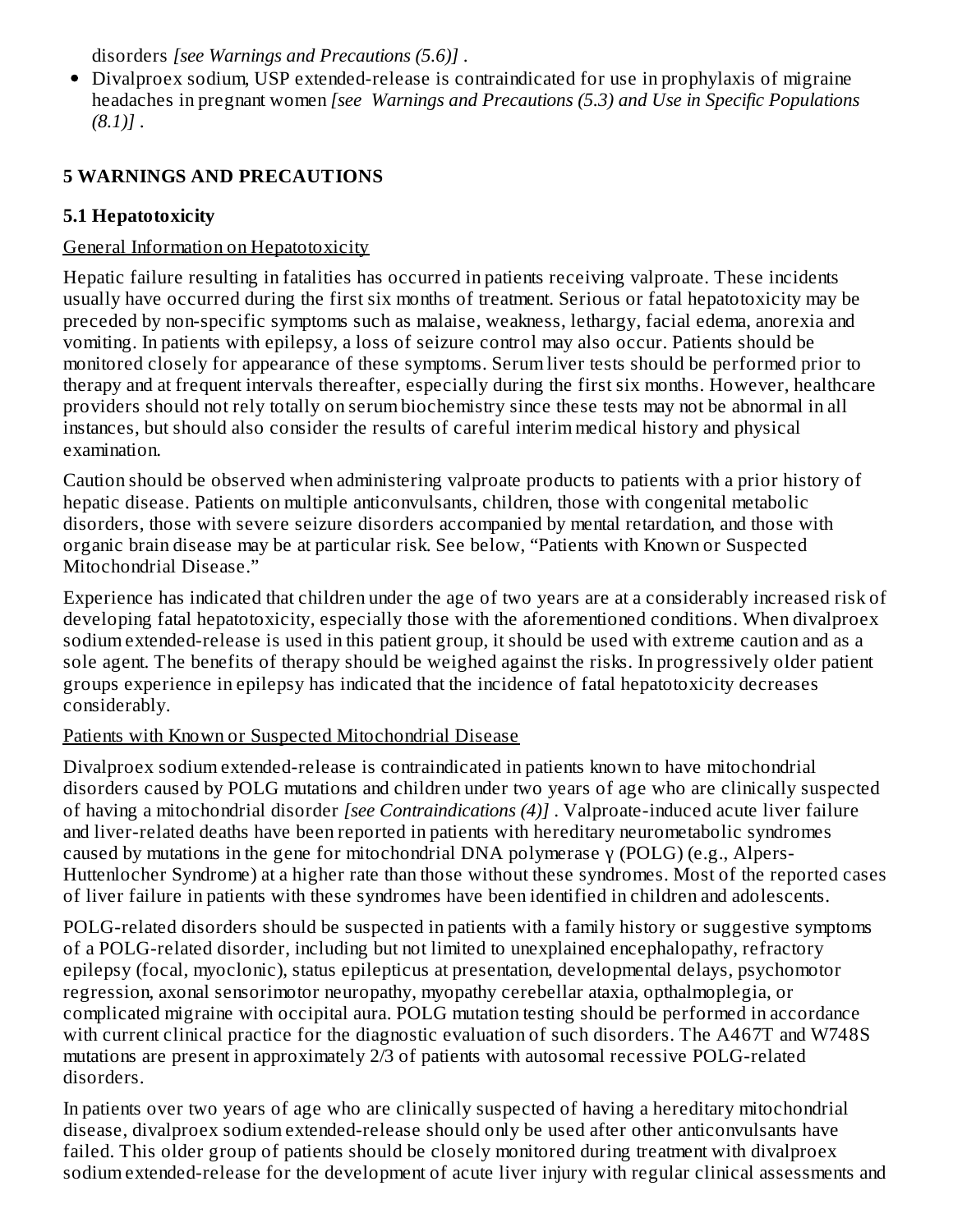serum liver test monitoring.

The drug should be discontinued immediately in the presence of significant hepatic dysfunction, suspected or apparent. In some cases, hepatic dysfunction has progressed in spite of discontinuation of drug *[see Boxed Warning and Contraindications (4)]* .

## **5.2 Birth Defects**

Valproate can cause fetal harm when administered to a pregnant woman. Pregnancy registry data show that maternal valproate use can cause neural tube defects and other structural abnormalities (e.g., craniofacial defects, cardiovascular malformations, hypospadias, limb malformations). The rate of congenital malformations among babies born to mothers using valproate is about four times higher than the rate among babies born to epileptic mothers using other anti-seizure monotherapies. Evidence suggests that folic acid supplementation prior to conception and during the first trimester of pregnancy decreases the risk for congenital neural tube defects in the general population.

### **5.3 Decreas ed IQ Following** *in utero* **Exposure**

Valproate can cause decreased IQ scores following *in utero* exposure. Published epidemiological studies have indicated that children exposed to valproate *in utero* have lower cognitive test scores than children exposed *in utero* to either another antiepileptic drug or to no antiepileptic drugs. The largest of these studies  $1$  is a prospective cohort study conducted in the United States and United Kingdom that found that children with prenatal exposure to valproate (n=62) had lower IQ scores at age 6 (97 [95% C.I. 94 to 101]) than children with prenatal exposure to the other antiepileptic drug monotherapy treatments evaluated: lamotrigine (108 [95% C.I. 105 to 110]), carbamazepine (105 [95% C.I. 102 to 108]) and phenytoin (108 [95% C.I. 104 to 112]). It is not known when during pregnancy cognitive effects in valproate-exposed children occur. Because the women in this study were exposed to antiepileptic drugs throughout pregnancy, whether the risk for decreased IQ was related to a particular time period during pregnancy could not be assessed.

Although all of the available studies have methodological limitations, the weight of the evidence supports the conclusion that valproate exposure *in utero* can cause decreased IQ in children.

In animal studies, offspring with prenatal exposure to valproate had malformations similar to those seen in humans and demonstrated neurobehavioral deficits *[see Use in Specific Populations (8.1)]* .

Valproate use is contraindicated during pregnancy in women being treated for prophylaxis of migraine headaches. Women with epilepsy or bipolar disorder who are pregnant or who plan to become pregnant should not be treated with valproate unless other treatments have failed to provide adequate symptom control or are otherwise unacceptable. In such women, the benefits of treatment with valproate during pregnancy may still outweigh the risks.

## **5.4 Us e in Women of Childbearing Potential**

Because of the risk to the fetus of decreased IQ and major congenital malformations (including neural tube defects), which may occur very early in pregnancy, valproate should not be administered to a woman of childbearing potential unless the drug is essential to the management of her medical condition. This is especially important when valproate use is considered for a condition not usually associated with permanent injury or death (e.g., migraine). Women should use effective contraception while using valproate. Women who are planning a pregnancy should be counseled regarding the relative risks and benefits of valproate use during pregnancy, and alternative therapeutic options should be considered for these patients *[see Boxed Warning and Use in Specific Populations (8.1)]* .

To prevent major seizures, valproate should not be discontinued abruptly, as this can precipitate status epilepticus with resulting maternal and fetal hypoxia and threat to life.

Evidence suggests that folic acid supplementation prior to conception and during the first trimester of pregnancy decreases the risk for congenital neural tube defects in the general population. It is not known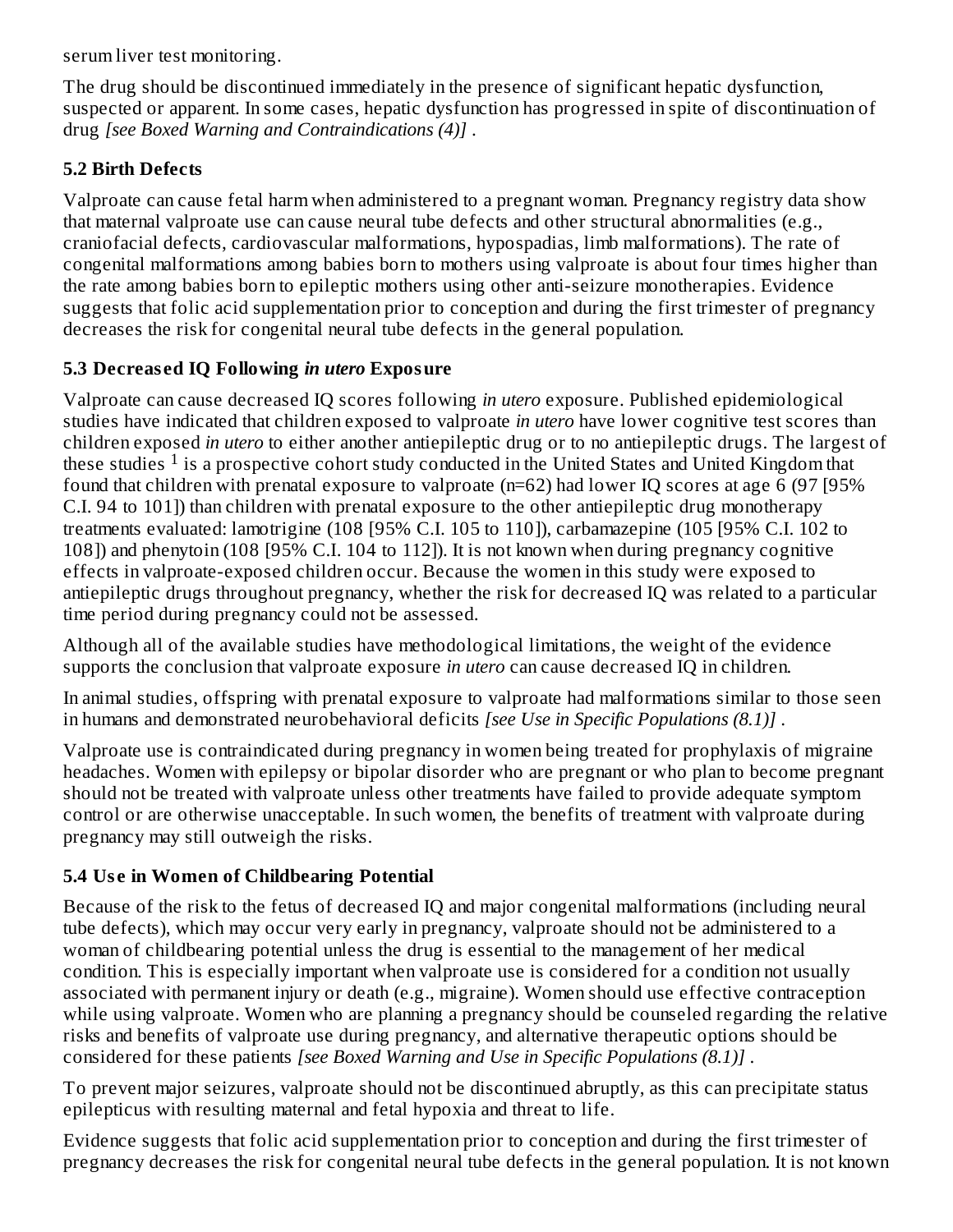whether the risk of neural tube defects or decreased IQ in the offspring of women receiving valproate is reduced by folic acid supplementation. Dietary folic acid supplementation both prior to conception and during pregnancy should be routinely recommended for patients using valproate.

## **5.5 Pancreatitis**

Cases of life-threatening pancreatitis have been reported in both children and adults receiving valproate. Some of the cases have been described as hemorrhagic with rapid progression from initial symptoms to death. Some cases have occurred shortly after initial use as well as after several years of use. The rate based upon the reported cases exceeds that expected in the general population and there have been cases in which pancreatitis recurred after rechallenge with valproate. In clinical trials, there were 2 cases of pancreatitis without alternative etiology in 2416 patients, representing 1044 patientyears experience. Patients and guardians should be warned that abdominal pain, nausea, vomiting and/or anorexia can be symptoms of pancreatitis that require prompt medical evaluation. If pancreatitis is diagnosed, divalproex sodium extended-release should ordinarily be discontinued. Alternative treatment for the underlying medical condition should be initiated as clinically indicated *[see Boxed Warning]* .

## **5.6 Urea Cycle Disorders**

Divalproex sodium extended-release is contraindicated in patients with known urea cycle disorders (UCD). Hyperammonemic encephalopathy, sometimes fatal, has been reported following initiation of valproate therapy in patients with urea cycle disorders, a group of uncommon genetic abnormalities, particularly ornithine transcarbamylase deficiency. Prior to the initiation of divalproex sodium extended-release therapy, evaluation for UCD should be considered in the following patients: 1) those with a history of unexplained encephalopathy or coma, encephalopathy associated with a protein load, pregnancy-related or postpartum encephalopathy, unexplained mental retardation, or history of elevated plasma ammonia or glutamine; 2) those with cyclical vomiting and lethargy, episodic extreme irritability, ataxia, low BUN, or protein avoidance; 3) those with a family history of UCD or a family history of unexplained infant deaths (particularly males); 4) those with other signs or symptoms of UCD. Patients who develop symptoms of unexplained hyperammonemic encephalopathy while receiving valproate therapy should receive prompt treatment (including discontinuation of valproate therapy) and be evaluated for underlying urea cycle disorders *[see Contraindications (4) and Warnings and Precautions (5.10)]* .

### **5.7 Suicidal Behavior and Ideation**

Antiepileptic drugs (AEDs), including divalproex sodium extended-release, increase the risk of suicidal thoughts or behavior in patients taking these drugs for any indication. Patients treated with any AED for any indication should be monitored for the emergence or worsening of depression, suicidal thoughts or behavior and/or any unusual changes in mood or behavior.

Pooled analyses of 199 placebo-controlled clinical trials (mono- and adjunctive therapy) of 11 different AEDs showed that patients randomized to one of the AEDs had approximately twice the risk (adjusted Relative Risk 1.8, 95% CI:1.2, 2.7) of suicidal thinking or behavior compared to patients randomized to placebo. In these trials, which had a median treatment duration of 12 weeks, the estimated incidence rate of suicidal behavior or ideation among 27,863 AED-treated patients was 0.43%, compared to 0.24% among 16,029 placebo-treated patients, representing an increase of approximately one case of suicidal thinking or behavior for every 530 patients treated. There were four suicides in drug-treated patients in the trials and none in placebo-treated patients, but the number is too small to allow any conclusion about drug effect on suicide.

The increased risk of suicidal thoughts or behavior with AEDs was observed as early as one week after starting drug treatment with AEDs and persisted for the duration of treatment assessed. Because most trials included in the analysis did not extend beyond 24 weeks, the risk of suicidal thoughts or behavior beyond 24 weeks could not be assessed.

The risk of suicidal thoughts or behavior was generally consistent among drugs in the data analyzed.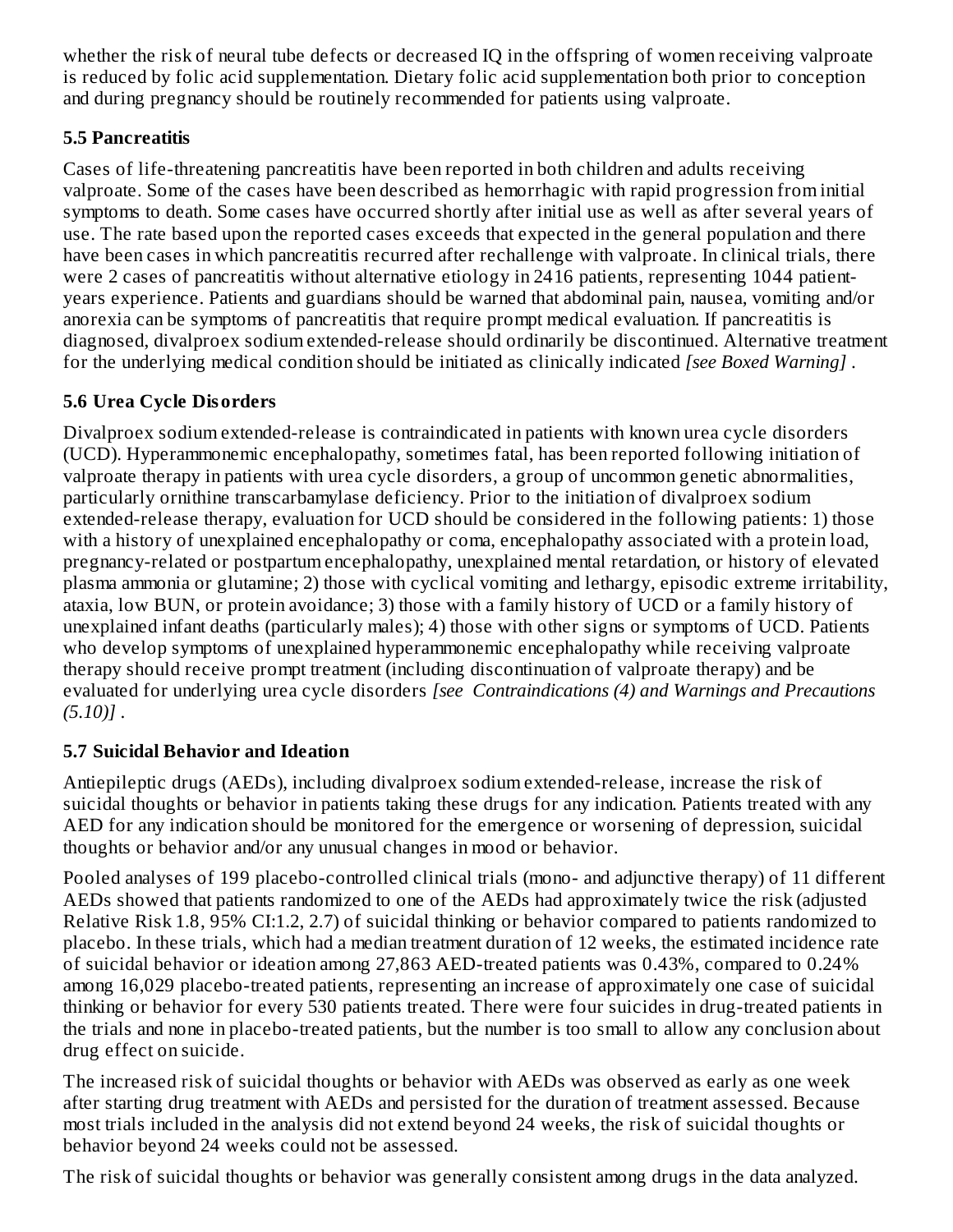The finding of increased risk with AEDs of varying mechanisms of action and across a range of indications suggests that the risk applies to all AEDs used for any indication. The risk did not vary substantially by age (5 to 100 years) in the clinical trials analyzed.

|             | Table 2. Risk by indication for antiepileptic drugs in the pooled analysis |                                        |                                                                                                          |                                                                                                                                 |  |
|-------------|----------------------------------------------------------------------------|----------------------------------------|----------------------------------------------------------------------------------------------------------|---------------------------------------------------------------------------------------------------------------------------------|--|
| Indication  | Placebo<br>Patients with with<br>Events Per<br>1000 Patients Per 1000      | Drug<br>Patients<br>Events<br>Patients | Relative Risk: Incidence of<br><b>Events in Drug</b><br>Patients/Incidence in<br><b>Placebo Patients</b> | <b>Risk</b><br>Difference:<br><b>Additional</b><br>Drug<br><b>Patients with</b><br>Events<br><b>Per 1000</b><br><b>Patients</b> |  |
| Epilepsy    |                                                                            | 3.4                                    | 3.5                                                                                                      | 2.4                                                                                                                             |  |
| Psychiatric | 5.7                                                                        | 8.5                                    | 1.5                                                                                                      | 2.9                                                                                                                             |  |
| Other       |                                                                            | 1.8                                    | 1.9                                                                                                      | 0.9                                                                                                                             |  |
| Total       | 2.4                                                                        | 4.3                                    | $1.8\,$                                                                                                  | 1.9                                                                                                                             |  |

Table 2 shows absolute and relative risk by indication for all evaluated AEDs.

The relative risk for suicidal thoughts or behavior was higher in clinical trials for epilepsy than in clinical trials for psychiatric or other conditions, but the absolute risk differences were similar for the epilepsy and psychiatric indications.

Anyone considering prescribing divalproex sodium extended-release or any other AED must balance the risk of suicidal thoughts or behavior with the risk of untreated illness. Epilepsy and many other illnesses for which AEDs are prescribed are themselves associated with morbidity and mortality and an increased risk of suicidal thoughts and behavior. Should suicidal thoughts and behavior emerge during treatment, the prescriber needs to consider whether the emergence of these symptoms in any given patient may be related to the illness being treated.

Patients, their caregivers and families should be informed that AEDs increase the risk of suicidal thoughts and behavior and should be advised of the need to be alert for the emergence or worsening of the signs and symptoms of depression, any unusual changes in mood or behavior, or the emergence of suicidal thoughts, behavior, or thoughts about self-harm. Behaviors of concern should be reported immediately to healthcare providers.

### **5.8 Bleeding and Other Hematopoietic Disorders**

Valproate is associated with dose-related thrombocytopenia. In a clinical trial of valproate as monotherapy in patients with epilepsy, 34/126 patients (27%) receiving approximately 50 mg/kg/day on average, had at least one value of platelets  $\leq$  75 x 10  $^9$ /L. Approximately half of these patients had treatment discontinued, with return of platelet counts to normal. In the remaining patients, platelet counts normalized with continued treatment. In this study, the probability of thrombocytopenia appeared to increase significantly at total valproate concentrations of  $\geq 110$  mcg/mL (females) or  $\geq 135$  mcg/mL (males). The therapeutic benefit which may accompany the higher doses should therefore be weighed against the possibility of a greater incidence of adverse effects. Valproate use has also been associated with decreases in other cell lines and myelodysplasia.

Because of reports of cytopenias , inhibition of the secondary phase of platelet aggregation, and abnormal coagulation parameters, (e.g., low fibrinogen, coagulation factor deficiencies, acquired von Willebrand's disease), measurements of complete blood counts and coagulation tests are recommended before initiating therapy and at periodic intervals. It is recommended that patients receiving divalproex sodium extended-release be monitored for blood counts and coagulation parameters prior to planned surgery and during pregnancy *[see Use in Specific Populations (8.1)]*. Evidence of hemorrhage, bruising,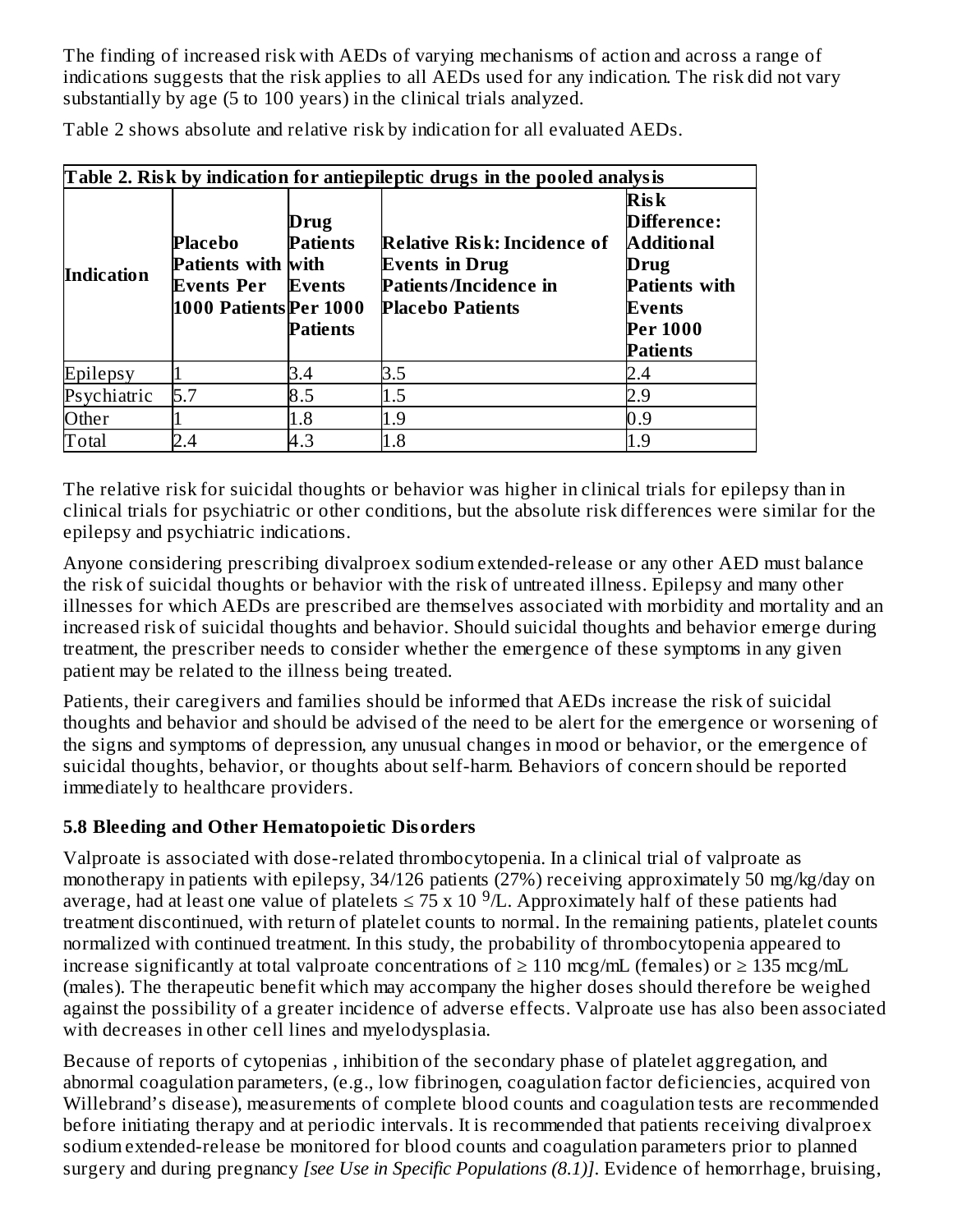or a disorder of hemostasis/coagulation is an indication for reduction of the dosage or withdrawal of therapy.

## **5.9 Hyperammonemia**

Hyperammonemia has been reported in association with valproate therapy and may be present despite normal liver function tests. In patients who develop unexplained lethargy and vomiting or changes in mental status, hyperammonemic encephalopathy should be considered and an ammonia level should be measured. Hyperammonemia should also be considered in patients who present with hypothermia *[see Warnings and Precautions (5.11)]* . If ammonia is increased, valproate therapy should be discontinued. Appropriate interventions for treatment of hyperammonemia should be initiated, and such patients should undergo investigation for underlying urea cycle disorders *[see Contraindications (4) and Warnings and Precautions (5.6, 5.10)]* .

During the placebo controlled pediatric mania trial, one (1) in twenty (20) adolescents (5%) treated with valproate developed increased plasma ammonia levels compared to no (0) patients treated with placebo.

Asymptomatic elevations of ammonia are more common and when present, require close monitoring of plasma ammonia levels. If the elevation persists, discontinuation of valproate therapy should be considered.

## **5.10 Hyperammonemia and Encephalopathy associated with Concomitant Topiramate Us e**

Concomitant administration of topiramate and valproate has been associated with hyperammonemia with or without encephalopathy in patients who have tolerated either drug alone. Clinical symptoms of hyperammonemic encephalopathy often include acute alterations in level of consciousness and/or cognitive function with lethargy or vomiting. Hypothermia can also be a manifestation of hyperammonemia *[see Warnings and Precautions (5.11)]* . In most cases, symptoms and signs abated with discontinuation of either drug. This adverse event is not due to a pharmacokinetic interaction. It is not known if topiramate monotherapy is associated with hyperammonemia. Patients with inborn errors of metabolism or reduced hepatic mitochondrial activity may be at an increased risk for hyperammonemia with or without encephalopathy. Although not studied, an interaction of topiramate and valproate may exacerbate existing defects or unmask deficiencies in susceptible persons. In patients who develop unexplained lethargy, vomiting, or changes in mental status, hyperammonemic encephalopathy should be considered and an ammonia level should be measured *[see Contraindications (4) and Warnings and Precautions (5.6, 5.9)]* .

# **5.11 Hypothermia**

Hypothermia, defined as an unintentional drop in body core temperature to < 35°C (95°F), has been reported in association with valproate therapy both in conjunction with and in the absence of hyperammonemia. This adverse reaction can also occur in patients using concomitant topiramate with valproate after starting topiramate treatment or after increasing the daily dose of topiramate *[see Drug Interactions (7.3)]* . Consideration should be given to stopping valproate in patients who develop hypothermia, which may be manifested by a variety of clinical abnormalities including lethargy, confusion, coma and significant alterations in other major organ systems such as the cardiovascular and respiratory systems. Clinical management and assessment should include examination of blood ammonia levels.

### **5.12 Drug Reaction with Eosinophilia and Systemic Symptoms (DRESS)/Multiorgan Hypers ensitivity Reactions**

Drug Reaction with Eosinophilia and Systemic Symptoms (DRESS), also known as Multiorgan Hypersensitivity, has been reported in patients taking valproate. DRESS may be fatal or life-threatening. DRESS typically, although not exclusively, presents with fever, rash, and/or lymphadenopathy, in association with other organ system involvement, such as hepatitis, nephritis, hematological abnormalities, myocarditis, or myositis sometimes resembling an acute viral infection. Eosinophilia is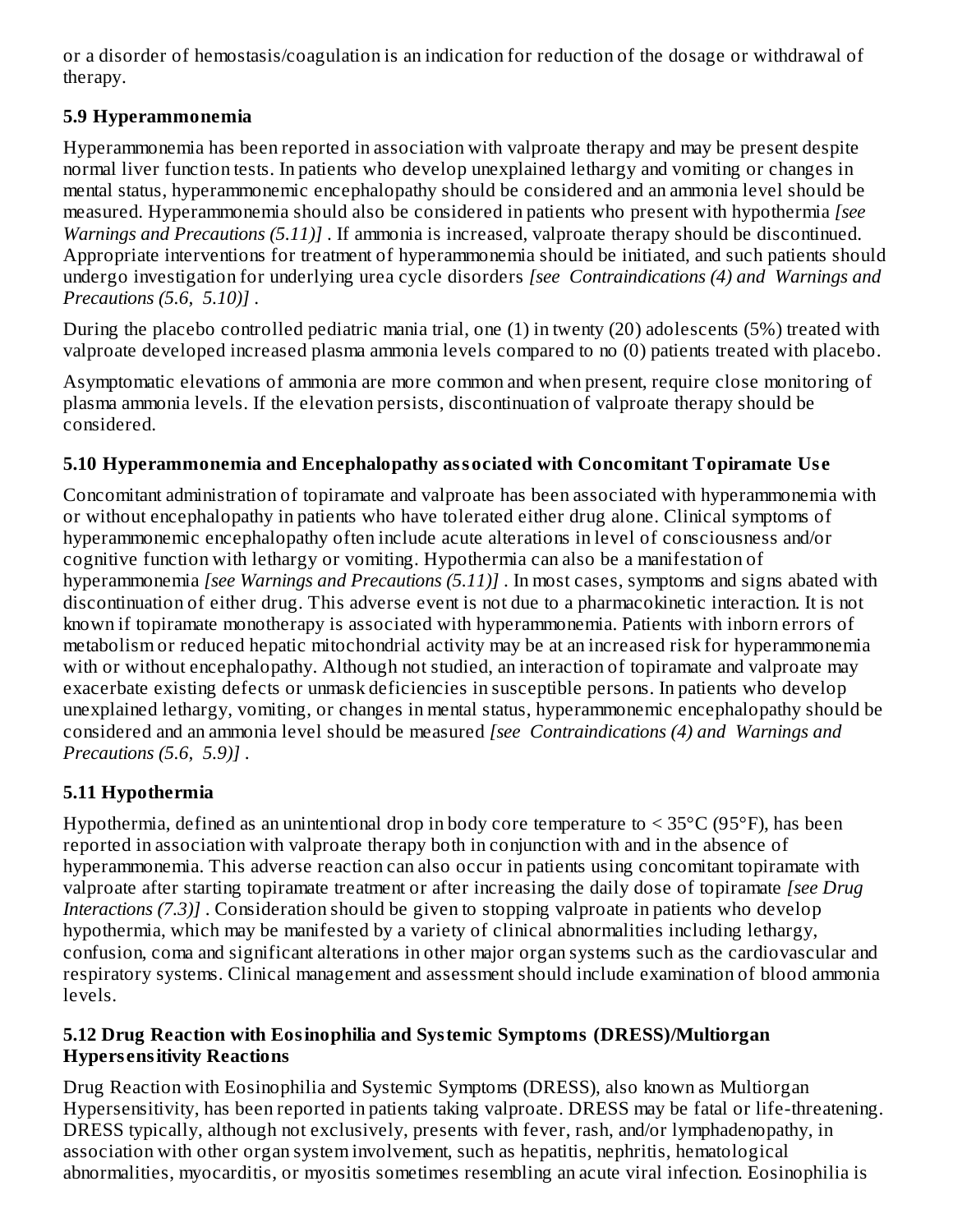often present. Because this disorder is variable in its expression, other organ systems not noted here may be involved. It is important to note that early manifestations of hypersensitivity, such as fever or lymphadenopathy, may be present even though rash is not evident. If such signs or symptoms are present, the patient should be evaluated immediately. Valproate should be discontinued and not be resumed if an alternative etiology for the signs or symptoms cannot be established.

## **5.13 Interaction with Carbapenem Antibiotics**

Carbapenem antibiotics (for example, ertapenem, imipenem, meropenem; this is not a complete list) may reduce serum valproate concentrations to subtherapeutic levels, resulting in loss of seizure control. Serum valproate concentrations should be monitored frequently after initiating carbapenem therapy. Alternative antibacterial or anticonvulsant therapy should be considered if serum valproate concentrations drop significantly or seizure control deteriorates *[see Drug Interactions (7.1)]* .

## **5.14 Somnolence in the Elderly**

In a double-blind, multicenter trial of valproate in elderly patients with dementia (mean age  $= 83$  years), doses were increased by 125 mg/day to a target dose of 20 mg/kg/day. A significantly higher proportion of valproate patients had somnolence compared to placebo, and although not statistically significant, there was a higher proportion of patients with dehydration. Discontinuations for somnolence were also significantly higher than with placebo. In some patients with somnolence (approximately one-half), there was associated reduced nutritional intake and weight loss. There was a trend for the patients who experienced these events to have a lower baseline albumin concentration, lower valproate clearance and a higher BUN. In elderly patients, dosage should be increased more slowly and with regular monitoring for fluid and nutritional intake, dehydration, somnolence and other adverse reactions. Dose reductions or discontinuation of valproate should be considered in patients with decreased food or fluid intake and in patients with excessive somnolence *[see Dosage and Administration (2.4)]* .

## **5.15 Monitoring: Drug Plasma Concentration**

Since valproate may interact with concurrently administered drugs which are capable of enzyme induction, periodic plasma concentration determinations of valproate and concomitant drugs are recommended during the early course of therapy *[see Drug Interactions (7)]* .

## **5.16 Effect on Ketone and Thyroid Function Tests**

Valproate is partially eliminated in the urine as a keto-metabolite which may lead to a false interpretation of the urine ketone test.

There have been reports of altered thyroid function tests associated with valproate. The clinical significance of these is unknown.

## **5.17 Effect on HIV and CMV Virus es Replication**

There are *in vitro* studies that suggest valproate stimulates the replication of the HIV and CMV viruses under certain experimental conditions. The clinical consequence, if any, is not known. Additionally, the relevance of these *in vitro* findings is uncertain for patients receiving maximally suppressive antiretroviral therapy. Nevertheless, these data should be borne in mind when interpreting the results from regular monitoring of the viral load in HIV infected patients receiving valproate or when following CMV infected patients clinically.

### **5.18 Medication Residue in the Stool**

There have been rare reports of medication residue in the stool. Some patients have had anatomic (including ileostomy or colostomy) or functional gastrointestinal disorders with shortened GI transit times. In some reports, medication residues have occurred in the context of diarrhea. It is recommended that plasma valproate levels be checked in patients who experience medication residue in the stool, and patients' clinical condition should be monitored. If clinically indicated, alternative treatment may be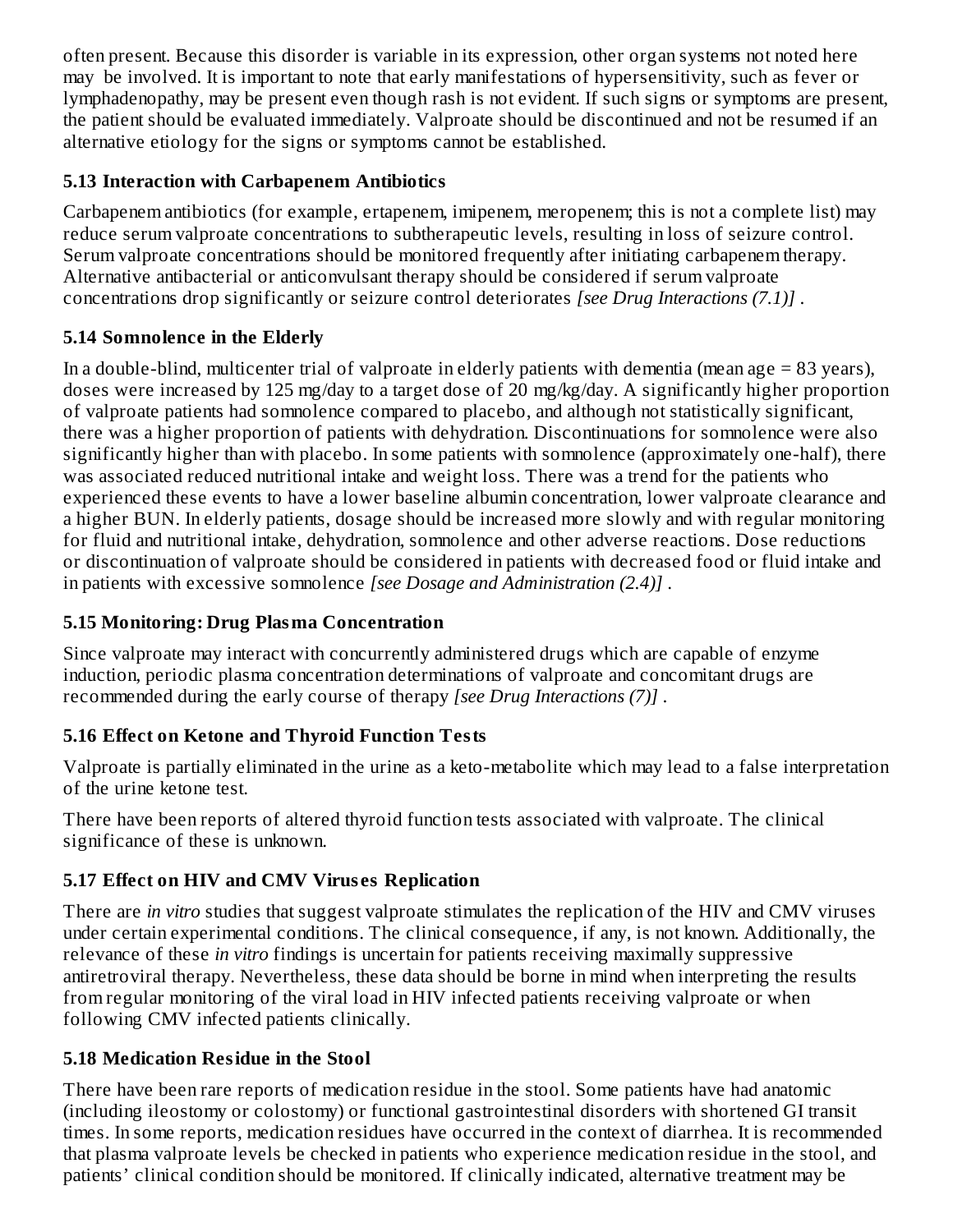considered.

## **6 ADVERSE REACTIONS**

The following serious adverse reactions are described below and elsewhere in the labeling:

- Hepatic failure *[see Warnings and Precautions (5.1)]*
- Birth defects *[see Warnings and Precautions (5.2)]*
- Decreased IQ following *in utero* exposure *[see Warnings and Precautions (5.3)]*
- Pancreatitis *[see Warnings and Precautions (5.5)]*
- Hyperammonemic encephalopathy *[see Warnings and Precautions (5.6), (5.9), (5.10)]*
- Suicidal behavior and ideation *[see Warnings and Precautions (5.7)]*
- Bleeding and other hematopoietic disorders *[see Warnings and Precautions (5.8)]*
- Hypothermia *[see Warnings and Precautions (5.11)]*
- Drug Reaction with Eosinophilia and Systemic Symptoms (DRESS)/Multi-organ hypersensitivity reactions *[see Warnings and Precautions (5.12)]*
- Somnolence in the elderly *[see Warnings and Precautions (5.14)]*

Because clinical studies are conducted under widely varying conditions, adverse reaction rates observed in the clinical studies of a drug cannot be directly compared to rates in the clinical studies of another drug and may not reflect the rates observed in practice.

Information on pediatric adverse reactions is presented in section 8.

#### **6.1 Mania**

The incidence of treatment-emergent events has been ascertained based on combined data from two three week placebo-controlled clinical trials of divalproex sodium extended-release in the treatment of manic episodes associated with bipolar disorder.

Table 3 summarizes those adverse reactions reported for patients in these trials where the incidence rate in the divalproex sodium extended-release-treated group was greater than 5% and greater than the placebo incidence.

| <b>Table 3. Adverse Reactions</b><br>Reported by $> 5\%$ of<br>Divalproex Sodium Delayed-<br><b>Release-Treated Patients</b><br><b>During Placebo-Controlled</b> |     |     |  |
|------------------------------------------------------------------------------------------------------------------------------------------------------------------|-----|-----|--|
| Trials of Acute Mania $^{\mathsf{1}}$                                                                                                                            |     |     |  |
| Divalproex<br><b>Sodium</b><br><b>Adverse</b><br>Placebo<br>Extended-<br>$(n=263)$<br>Event<br>Releas e<br>$(n=338)$                                             |     |     |  |
| Somnolence <sub>26%</sub>                                                                                                                                        |     | 14% |  |
| Dyspepsia                                                                                                                                                        | 23% | 11% |  |
| Nausea                                                                                                                                                           | 19% | 13% |  |
| Vomiting                                                                                                                                                         | 13% | 5%  |  |
| Diarrhea                                                                                                                                                         | 12% | 8%  |  |
| <b>Dizziness</b>                                                                                                                                                 | 12% | 7%  |  |
| Pain                                                                                                                                                             | 11% | 10% |  |
| Abdominal<br>pain                                                                                                                                                | 10% | 5%  |  |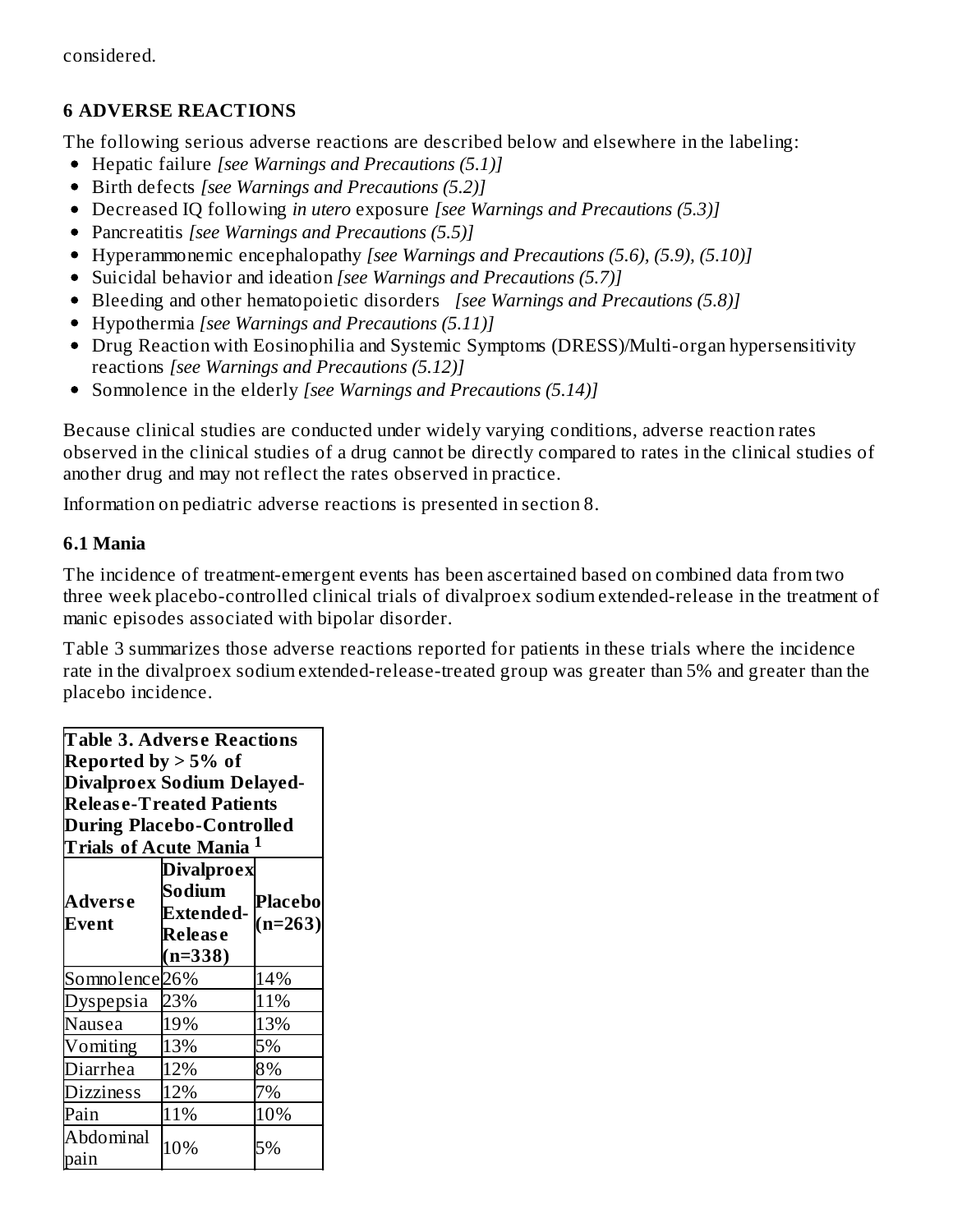| Accidental<br>injury                                             | 6% | 5% |  |
|------------------------------------------------------------------|----|----|--|
| Asthenia                                                         | 6% | 5% |  |
| Pharyngitis 6%                                                   |    | 5% |  |
| 1. The following adverse                                         |    |    |  |
| reactions/event occurred at an<br>equal or greater incidence for |    |    |  |
| placebo than for divalproex                                      |    |    |  |
| sodium extended-release:                                         |    |    |  |
| headache                                                         |    |    |  |

The following additional adverse reactions were reported by greater than 1% of the divalproex sodium extended-release-treated patients in controlled clinical trials:

Body as a Whole: Back Pain, Chills, Chills and Fever, Drug Level Increased, Flu Syndrome, Infection, Infection Fungal, Neck Rigidity.

Cardiovascular System: Arrhythmia, Hypertension, Hypotension, Postural Hypotension.

Digestive System: Constipation, Dry Mouth, Dysphagia, Fecal Incontinence, Flatulence, Gastroenteritis, Glossitis, Gum Hemorrhage, Mouth Ulceration.

Hemic and Lymphatic System: Anemia, Bleeding Time Increased, Ecchymosis, Leucopenia.

Metabolic and Nutritional Disorders: Hypoproteinemia, Peripheral Edema.

Musculoskeletal System: Arthrosis, Myalgia.

Nervous System: Abnormal Gait, Agitation, Catatonic Reaction, Dysarthria, Hallucinations, Hypertonia, Hypokinesia, Psychosis, Reflexes Increased, Sleep Disorder, Tardive Dyskinesia, Tremor.

Respiratory System: Hiccup, Rhinitis.

Skin and Appendages: Discoid Lupus Erythematosus, Erythema Nodosum, Furunculosis, Maculopapular Rash, Pruritus, Rash, Seborrhea, Sweating, Vesiculobullous Rash.

Special Senses: Conjunctivitis, Dry Eyes, Eye Disorder, Eye Pain, Photophobia, Taste Perversion.

Urogenital System: Cystitis, Urinary Tract Infection, Menstrual Disorder, Vaginitis.

#### **6.2 Epilepsy**

Based on a placebo-controlled trial of adjunctive therapy for treatment of complex partial seizures, divalproex sodium delayed-release was generally well tolerated with most adverse reactions rated as mild to moderate in severity. Intolerance was the primary reason for discontinuation in the divalproex sodium delayed-release-treated patients (6%), compared to 1% of placebo-treated patients.

Table 4 lists treatment-emergent adverse reactions which were reported by  $\geq$  5% of divalproex sodium delayed-release-treated patients and for which the incidence was greater than in the placebo group, in the placebo-controlled trial of adjunctive therapy for treatment of complex partial seizures. Since patients were also treated with other antiepilepsy drugs, it is not possible, in most cases, to determine whether the following adverse reactions can be ascribed to divalproex sodium delayed-release alone, or the combination of divalproex sodium delayed-release and other antiepilepsy drugs.

**Table 4. Advers e Reactions Reported by ≥ 5% of Patients Treated with Valproate During Placebo-Controlled Trial of Adjunctive Therapy for Complex Partial Seizures**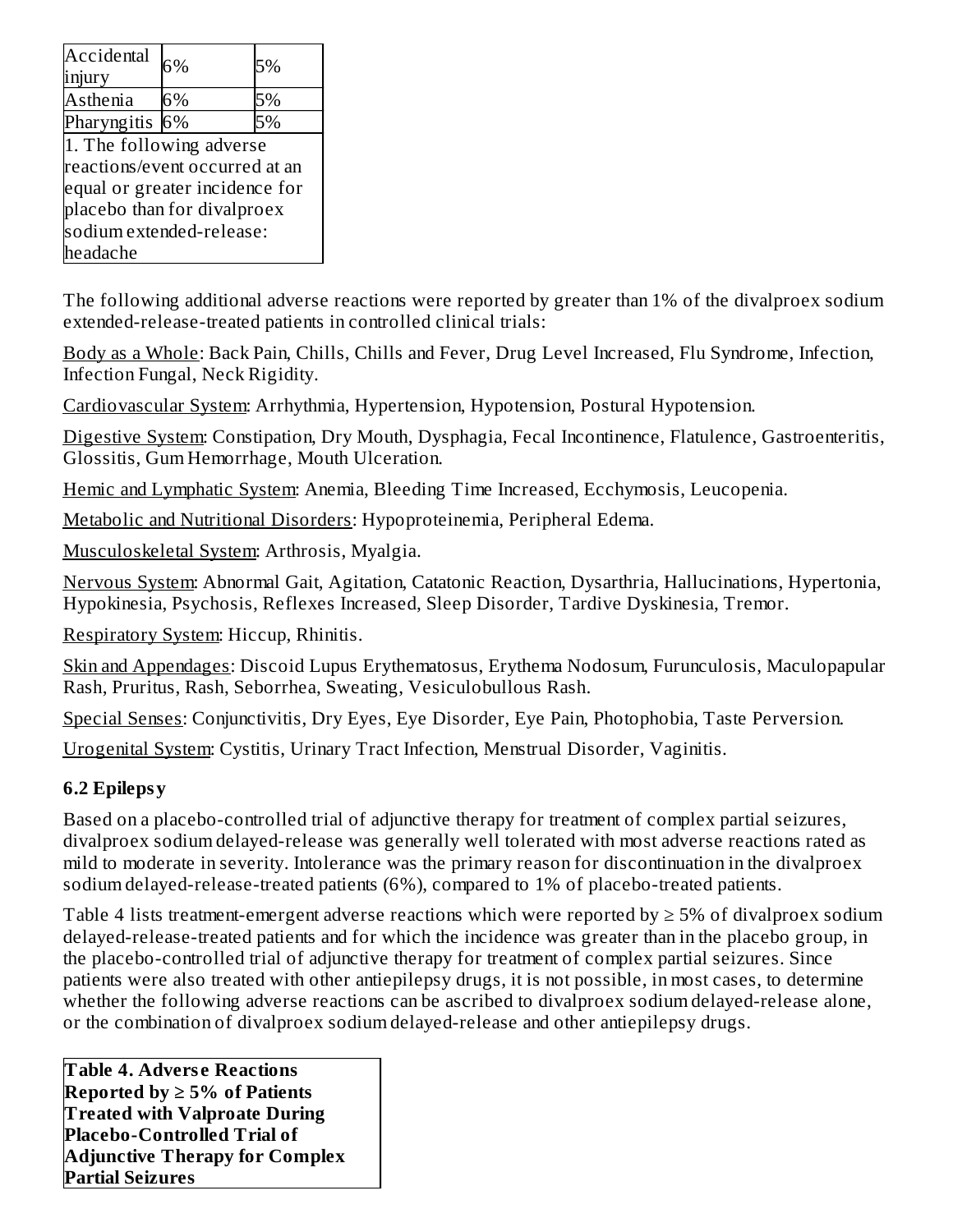|                                | Divalproex     |                  |
|--------------------------------|----------------|------------------|
|                                | <b>Sodium</b>  |                  |
| <b>Body</b>                    | Delayed-       | Placebo          |
| System/Event                   | <b>Release</b> | ( %)<br>$(N=70)$ |
|                                | $(\%)$         |                  |
|                                | $(N=77)$       |                  |
| <b>Body as a Whole</b>         |                |                  |
| Headache                       | 31             | 21               |
| Asthenia                       | 27             | 7                |
| Fever                          | 6              | 4                |
| <b>Gas trointes tinal</b>      |                |                  |
| System                         |                |                  |
| Nausea                         | 48             | 14               |
| Vomiting                       | 27             | 7                |
| Abdominal pain                 | 23             | 6                |
| <b>Diarrhea</b>                | 13             | 6                |
| Anorexia                       | 12             | $\overline{0}$   |
| Dyspepsia                      | 8              | $\overline{4}$   |
| Constipation                   | $\overline{5}$ | $\overline{1}$   |
| Nervous System                 |                |                  |
| Somnolence                     | 27             | 11               |
| Tremor                         | 25             | 6                |
| <b>Dizziness</b>               | 25             | 13               |
| Diplopia                       | 16             | 9                |
| Amblyopia/Blurred              | 12             |                  |
| Vision                         |                | 9                |
| Ataxia                         | 8              | $\overline{1}$   |
| <b>Nystagmus</b>               | 8              | $\overline{1}$   |
| <b>Emotional Lability</b>      | 6              | 4                |
| Thinking Abnormal <sup>6</sup> |                | $\overline{0}$   |
| Amnesia                        | $\overline{5}$ | $\overline{1}$   |
| <b>Respiratory</b>             |                |                  |
| <b>System</b>                  |                |                  |
| Flu Syndrome                   | 12             | 9                |
| Infection                      | 12             | 6                |
| <b>Bronchitis</b>              | 5              | $\overline{1}$   |
| Rhinitis                       | $\overline{5}$ | 4                |
| Other                          |                |                  |
| Alopecia                       | 6              | $\overline{1}$   |
| Veight Loss                    | 6              | $\overline{0}$   |

Table 5 lists treatment-emergent adverse reactions which were reported by  $\geq$  5% of patients in the high dose valproate group, and for which the incidence was greater than in the low dose group, in a controlled trial of divalproex sodium delayed-release monotherapy treatment of complex partial seizures. Since patients were being titrated off another antiepilepsy drug during the first portion of the trial, it is not possible, in many cases, to determine whether the following adverse reactions can be ascribed to divalproex sodium delayed-release alone, or the combination of valproate and other antiepilepsy drugs.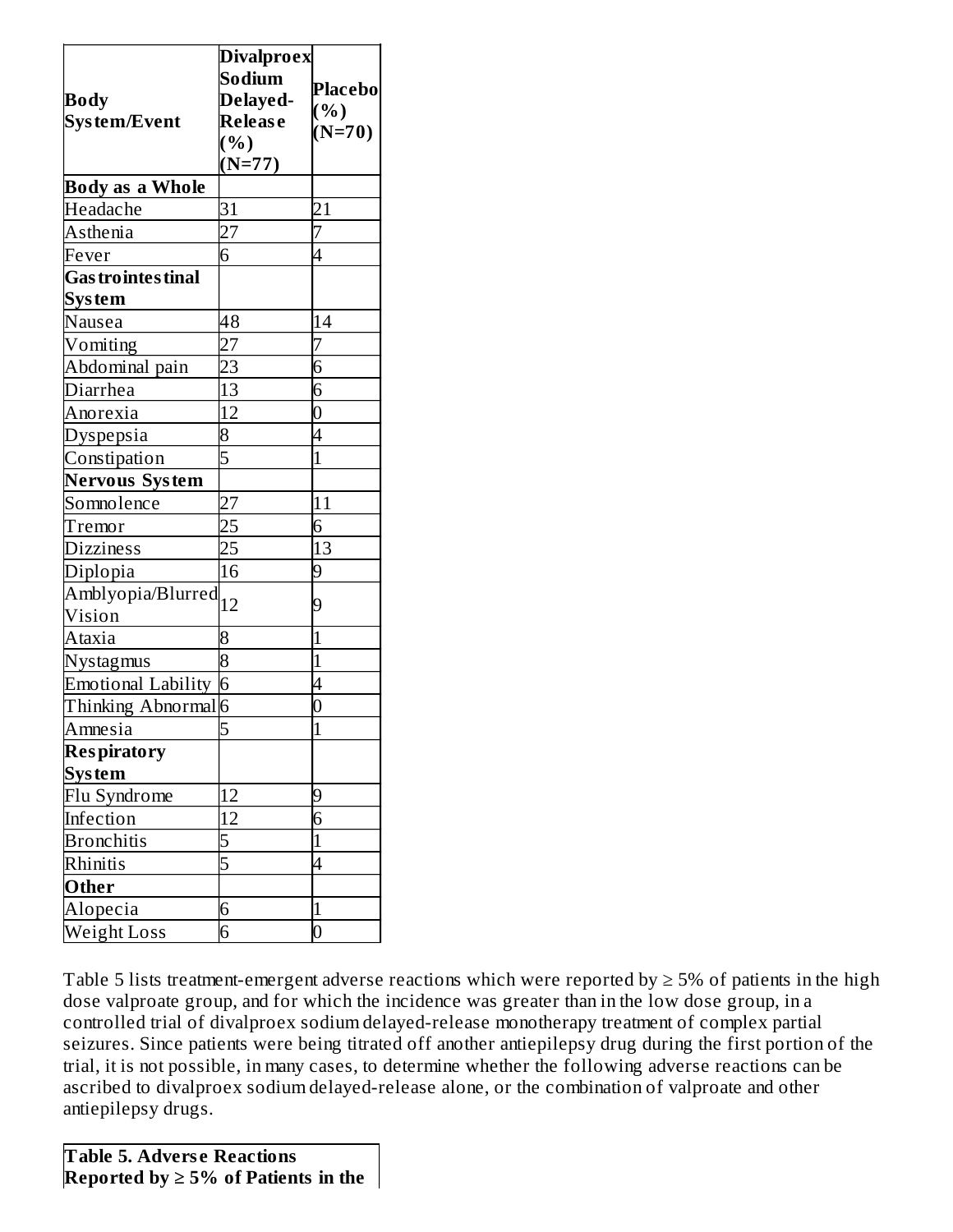| <b>High Dose Group in the Controlled</b>     |                |                  |  |
|----------------------------------------------|----------------|------------------|--|
| <b>Trial of Valproate Monotherapy for</b>    |                |                  |  |
| Complex Partial Seizures <sup>1</sup>        |                |                  |  |
|                                              | <b>High</b>    | Low              |  |
| <b>Body System/Event</b>                     | Dose           | <b>Dose</b>      |  |
|                                              | (%)            | (%)              |  |
|                                              |                | $(n=131)(n=134)$ |  |
| <b>Body as a Whole</b>                       |                |                  |  |
| Asthenia                                     | 21             | 10               |  |
| Diges tive System                            |                |                  |  |
| Nausea                                       | 34             | 26               |  |
| Diarrhea                                     | 23             | 19               |  |
| Vomiting                                     | 23             | 15               |  |
| Abdominal pain                               | 12             | 9                |  |
| Anorexia                                     | 11             | $\overline{4}$   |  |
| Dyspepsia                                    | 11             | 10               |  |
| Hemic/Lymphatic                              |                |                  |  |
| <b>System</b>                                |                |                  |  |
| Thrombocytopenia                             | 24             | $\overline{1}$   |  |
| Ecchymosis                                   | $\overline{5}$ | $\overline{4}$   |  |
| Metabolic/Nutritional                        |                |                  |  |
| <b>Weight Gain</b>                           | 9              | 4                |  |
| Peripheral Edema                             | 8              | $\overline{3}$   |  |
| Nervous System                               |                |                  |  |
| Tremor                                       | 57             | 19               |  |
| Somnolence                                   | 30             | 18               |  |
| <b>Dizziness</b>                             | 18             | 13               |  |
| Insomnia                                     | 15             | 9                |  |
| Nervousness                                  | 11             | 7                |  |
| Amnesia                                      |                | 4                |  |
| <b>Nystagmus</b>                             | $\frac{7}{7}$  | $\overline{1}$   |  |
| Depression                                   | 5              | 4                |  |
| <b>Respiratory System</b>                    |                |                  |  |
| Infection                                    | 20             | 13               |  |
| Pharyngitis                                  | 8              | $\overline{c}$   |  |
| Dyspnea                                      | 5              | $\mathbf{1}$     |  |
| <b>Skin and</b>                              |                |                  |  |
| Appendages                                   |                |                  |  |
| Alopecia                                     | 24             | 13               |  |
| <b>Special Senses</b>                        |                |                  |  |
| Amblyopia/Blurred                            |                |                  |  |
| Vision                                       | 8              | 4                |  |
| Tinnitus                                     | 7              | 1                |  |
| 1. Headache was the only adverse             |                |                  |  |
| event that occurred in $\geq$ 5% of patients |                |                  |  |
| in the high dose group and at an equal       |                |                  |  |
| or greater incidence in the low dose         |                |                  |  |
| group.                                       |                |                  |  |

The following additional adverse reactions were reported by greater than 1% but less than 5% of the 358 patients treated with valproate in the controlled trials of complex partial seizures: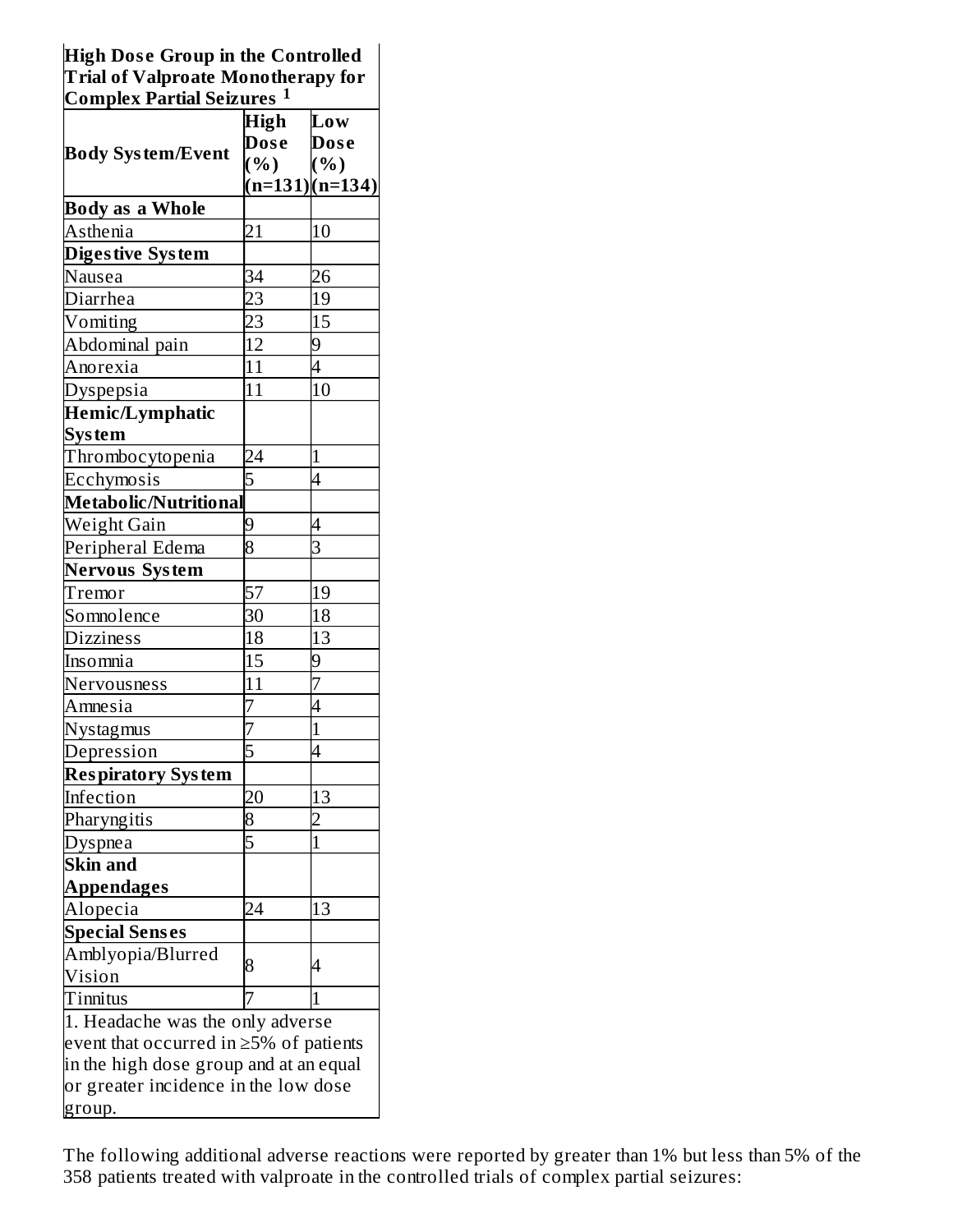Body as a Whole: Back pain, chest pain, malaise.

Cardiovascular System: Tachycardia, hypertension, palpitation.

Digestive System: Increased appetite, flatulence, hematemesis, eructation, pancreatitis, periodontal abscess.

Hemic and Lymphatic System: Petechia.

Metabolic and Nutritional Disorders: SGOT increased, SGPT increased.

Musculoskeletal System: Myalgia, twitching, arthralgia, leg cramps, myasthenia.

Nervous System: Anxiety, confusion, abnormal gait, paresthesia, hypertonia, incoordination, abnormal dreams, personality disorder.

Respiratory System: Sinusitis, cough increased, pneumonia, epistaxis.

Skin and Appendages: Rash, pruritus, dry skin.

Special Senses: Taste perversion, abnormal vision, deafness, otitis media.

Urogenital System: Urinary incontinence, vaginitis, dysmenorrhea, amenorrhea, urinary frequency.

#### **6.3 Migraine**

Based on two placebo-controlled clinical trials and their long term extension, valproate was generally well tolerated with most adverse reactions rated as mild to moderate in severity. Of the 202 patients exposed to valproate in the placebo-controlled trials, 17% discontinued for intolerance. This is compared to a rate of 5% for the 81 placebo patients. Including the long term extension study, the adverse reactions reported as the primary reason for discontinuation by  $\geq 1\%$  of 248 valproate-treated patients were alopecia (6%), nausea and/or vomiting (5%), weight gain (2%), tremor (2%), somnolence (1%), elevated SGOT and/or SGPT (1%) and depression (1%).

Table 6 includes those adverse reactions reported for patients in the placebo-controlled trial where the incidence rate in the divalproex sodium extended-release-treated group was greater than 5% and was greater than that for placebo patients.

| Table 6. Adverse Reactions<br>Reported by >5% of Divalproex<br>Sodium Extended-Release-<br><b>Treated Patients During the</b><br>Migraine Placebo-Controlled Trial<br>with a Greater Incidence than<br>Patients Taking Placebo <sup>1</sup> |                                                                  |                      |  |
|---------------------------------------------------------------------------------------------------------------------------------------------------------------------------------------------------------------------------------------------|------------------------------------------------------------------|----------------------|--|
| <b>Body System</b><br>Event                                                                                                                                                                                                                 | Divalproex<br>Sodium<br>Extended-<br><b>Release</b><br>$(n=122)$ | Placebo<br>$(n=115)$ |  |
| <b>Gas trointes tinal</b>                                                                                                                                                                                                                   |                                                                  |                      |  |
| Sys tem                                                                                                                                                                                                                                     |                                                                  |                      |  |
| Nausea                                                                                                                                                                                                                                      | 15%                                                              | 9%                   |  |
| Dyspepsia                                                                                                                                                                                                                                   | 7%                                                               | 4%                   |  |
| Diarrhea                                                                                                                                                                                                                                    | 7%                                                               | 3%                   |  |
| Vomiting                                                                                                                                                                                                                                    | 7%                                                               | 2%                   |  |
| <b>Abdominal Pain</b>                                                                                                                                                                                                                       | 7%                                                               | 5%                   |  |
| Nervous                                                                                                                                                                                                                                     |                                                                  |                      |  |
| Sys tem                                                                                                                                                                                                                                     |                                                                  |                      |  |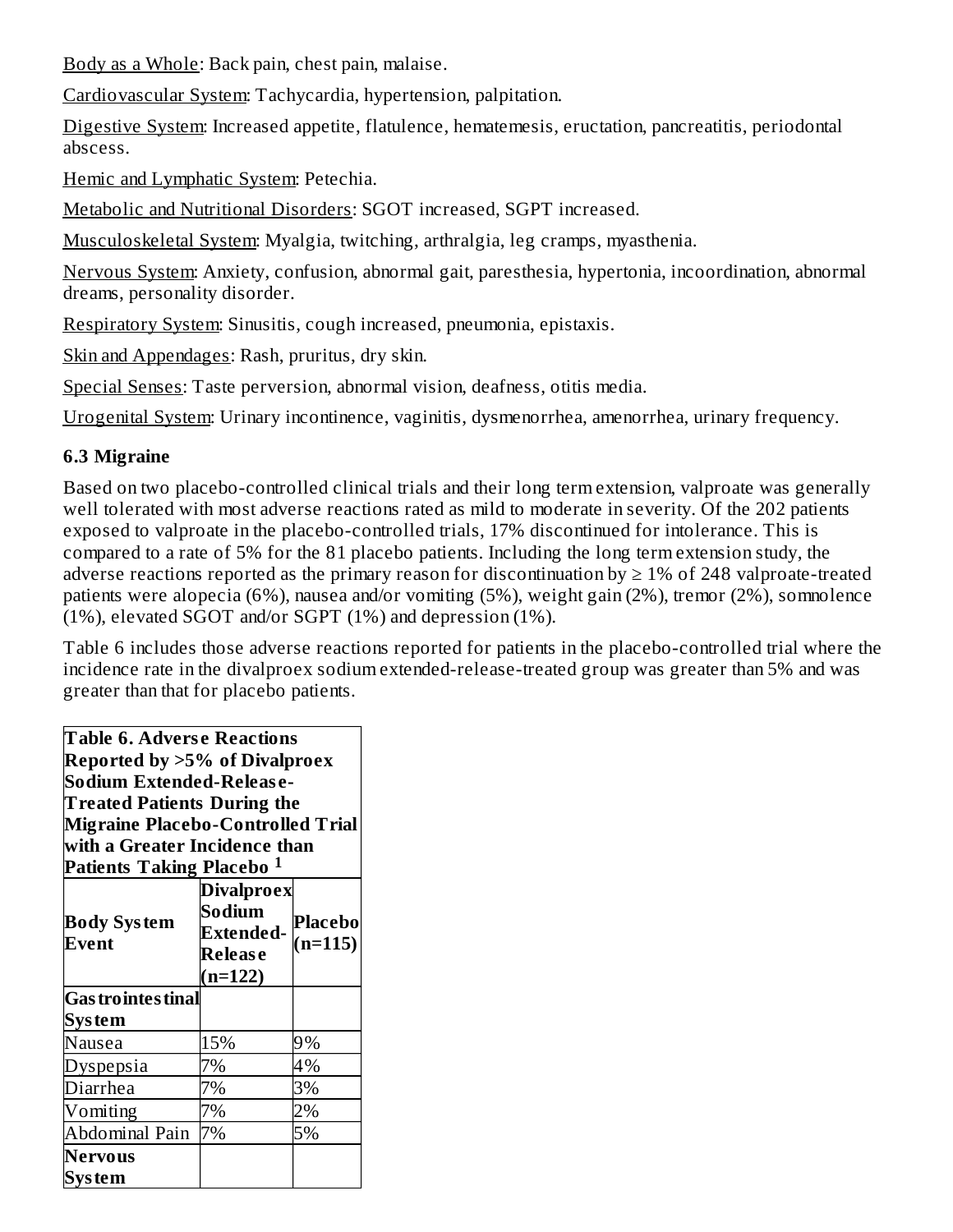| Somnolence                          | 7%  |     |  |
|-------------------------------------|-----|-----|--|
| Other                               |     |     |  |
| Infection                           | 15% | 14% |  |
| 1. The following adverse reactions  |     |     |  |
| occurred in greater than 5% of      |     |     |  |
| divalproex sodium extended-release- |     |     |  |
| treated patients and at a greater   |     |     |  |
| incidence for placebo than for      |     |     |  |
| divalproex sodium extended-release: |     |     |  |
| asthenia and flu syndrome.          |     |     |  |

The following additional adverse reactions were reported by greater than 1% but not more than 5% of divalproex sodium extended-release-treated patients and with a greater incidence than placebo in the placebo-controlled clinical trial for migraine prophylaxis:

Body as a Whole: Accidental injury, viral infection.

Digestive System: Increased appetite, tooth disorder.

Metabolic and Nutritional Disorders: Edema, weight gain.

Nervous System: Abnormal gait, dizziness, hypertonia, insomnia, nervousness, tremor, vertigo.

Respiratory System: Pharyngitis, rhinitis.

Skin and Appendages: Rash.

Special Senses: Tinnitus.

Table 7 includes those adverse reactions reported for patients in the placebo-controlled trials where the incidence rate in the valproate-treated group was greater than 5% and was greater than that for placebo patients.

| <b>Table 7. Adverse Reactions</b>       |                                      |                     |  |
|-----------------------------------------|--------------------------------------|---------------------|--|
| Reported by $> 5\%$ of Valproate-       |                                      |                     |  |
| <b>Treated Patients During Migraine</b> |                                      |                     |  |
| Placebo-Controlled Trials with a        |                                      |                     |  |
| <b>Greater Incidence than Patients</b>  |                                      |                     |  |
| Taking Placebo <sup>1</sup>             |                                      |                     |  |
| Divalproex                              |                                      |                     |  |
| <b>Body System</b><br>Reaction          | Sodium<br>Delayed-<br><b>Release</b> | Placebo<br>$(n=81)$ |  |
|                                         | $(n=202)$                            |                     |  |
| <b>Gas trointes tinal</b>               |                                      |                     |  |
| Sy <u>s tem</u>                         |                                      |                     |  |
| Nausea                                  | 31%                                  | 10%                 |  |
| Dyspepsia                               | 13%                                  | 9%                  |  |
| Diarrhea                                | 12%                                  | 7%                  |  |
| Vomiting                                | 11%                                  | 1%                  |  |
| Abdominal pain                          | 9%                                   | 4%                  |  |
| Increased<br>appetite                   | 6%                                   | 4%                  |  |
| <b>Nervous</b>                          |                                      |                     |  |
| Sys tem                                 |                                      |                     |  |
| Asthenia                                | 20%                                  | 9%                  |  |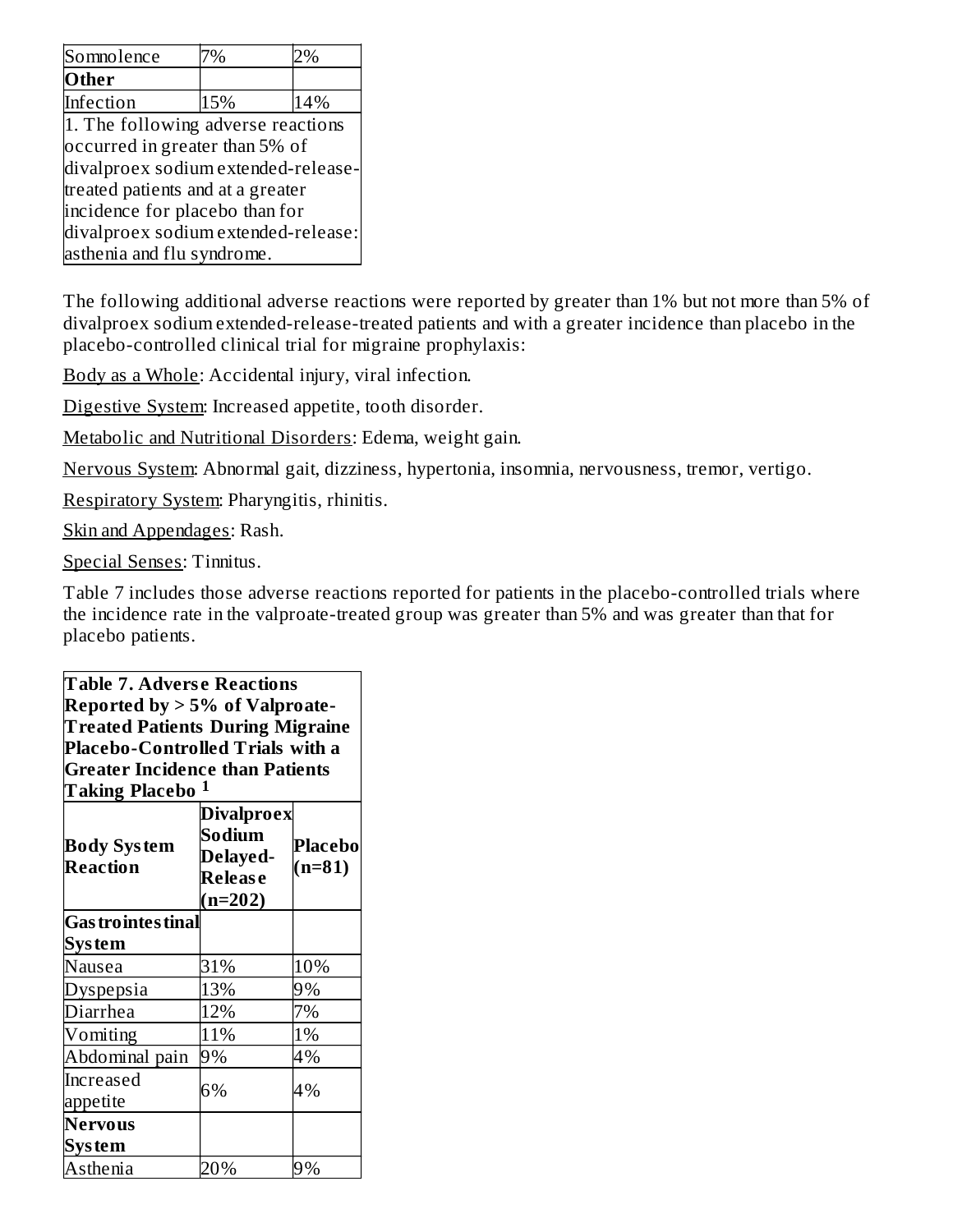| Somnolence                         | 17% | 5% |  |
|------------------------------------|-----|----|--|
| <b>Dizziness</b>                   | 12% | 6% |  |
| Tremor                             | 9%  | 0% |  |
| Other                              |     |    |  |
| Weight gain                        | 8%  | 2% |  |
| <b>Back pain</b>                   | 8%  | 6% |  |
| Alopecia                           | 7%  | 1% |  |
| 1. The following adverse reactions |     |    |  |
| occurred in greater than 5% of     |     |    |  |
| divalproex sodium delayed-release- |     |    |  |
| treated patients and at a greater  |     |    |  |
| incidence for placebo than for     |     |    |  |
| divalproex sodium delayed-release: |     |    |  |
| flu syndrome and pharyngitis.      |     |    |  |

The following additional adverse reactions were reported by greater than 1% but not more than 5% of the 202 valproate-treated patients in the controlled clinical trials:

Body as a Whole: Chest pain.

Cardiovascular System: Vasodilatation.

Digestive System: Constipation, dry mouth, flatulence and stomatitis.

Hemic and Lymphatic System: Ecchymosis.

Metabolic and Nutritional Disorders: Peripheral edema.

Musculoskeletal System: Leg cramps.

Nervous System: Abnormal dreams, confusion, paresthesia, speech disorder and thinking abnormalities.

Respiratory System: Dyspnea and sinusitis.

Skin and Appendages: Pruritus.

Urogenital System: Metrorrhagia.

#### **6.4 Post-Marketing Experience**

The following adverse reactions have been identified during post approval use of divalproex sodium delayed-release. Because these reactions are reported voluntarily from a population of uncertain size, it is not always possible to reliably estimate their frequency or establish a causal relationship to drug exposure.

Dermatologic: Hair texture changes, hair color changes, photosensitivity, erythema multiforme, toxic epidermal necrolysis and Stevens-Johnson syndrome.

Psychiatric: Emotional upset, psychosis, aggression, psychomotor hyperactivity, hostility, disturbance in attention, learning disorder and behavioral deterioration.

Neurologic: There have been several reports of acute or subacute cognitive decline and behavioral changes (apathy or irritability) with cerebral pseudoatrophy on imaging associated with valproate therapy; both the cognitive/behavioral changes and cerebral pseudoatrophy reversed partially or fully after valproate discontinuation.

Musculoskeletal: Fractures, decreased bone mineral density, osteopenia, osteoporosis and weakness.

Hematologic: Relative lymphocytosis, macrocytosis, leukopenia, anemia including macrocytic with or without folate deficiency, bone marrow suppression, pancytopenia, aplastic anemia, agranulocytosis and acute intermittent porphyria.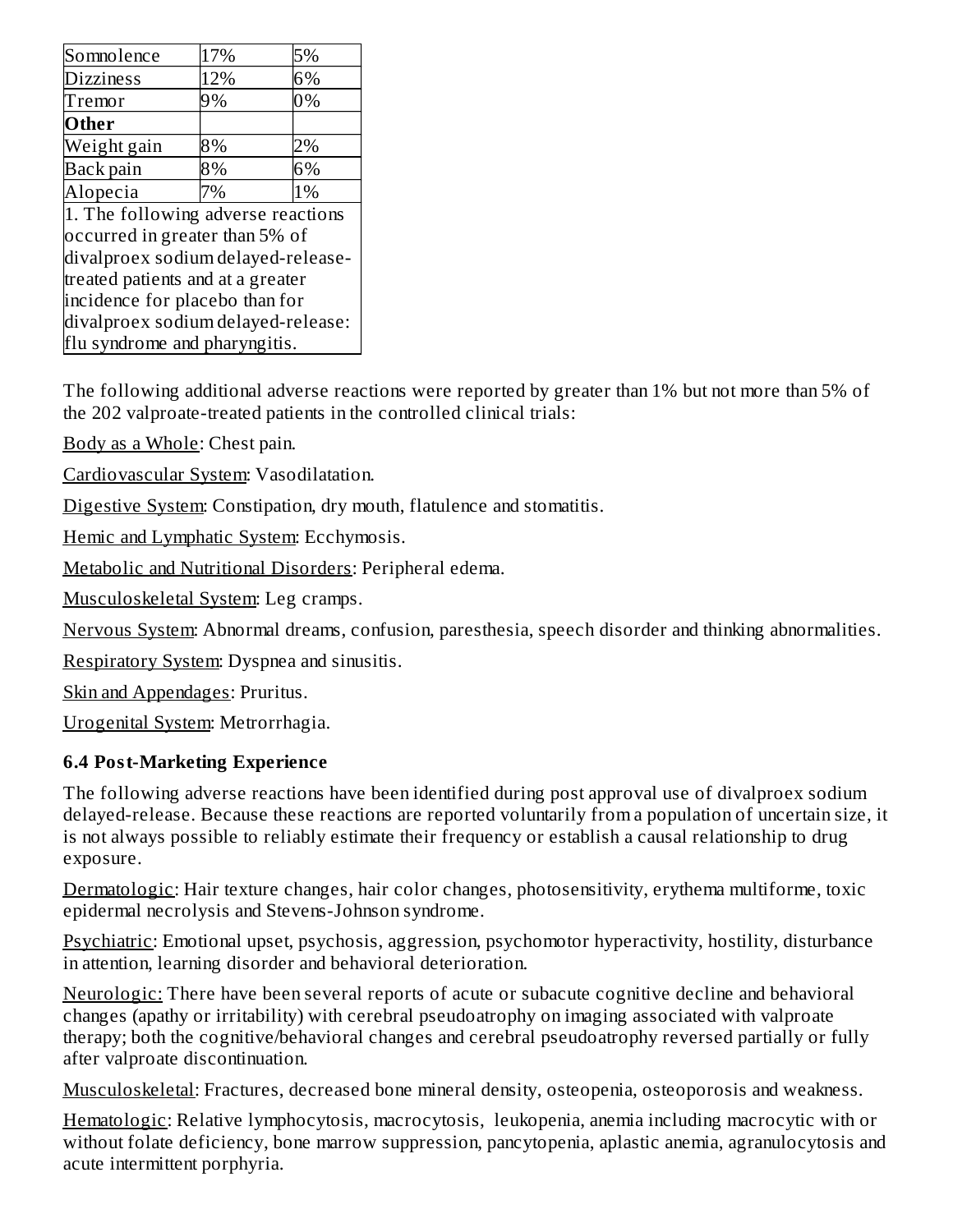Endocrine: Irregular menses, secondary amenorrhea, hyperandrogenism, hirsutism, elevated testosterone level, breast enlargement, galactorrhea, parotid gland swelling, polycystic ovary disease, decrease carnitine concentrations, hyponatremia, hyperglycinemia and inappropriate ADH secretion.

There have been rare reports of Fanconi's syndrome occurring chiefly in children.

Genitourinary: Enuresis and urinary tract infection.

Special Senses: Hearing loss.

Other: Allergic reaction, anaphylaxis, developmental delay, bone pain, bradycardia and cutaneous vasculitis.

## **7 DRUG INTERACTIONS**

## **7.1 Effects of Co-Administered Drugs on Valproate Clearance**

Drugs that affect the level of expression of hepatic enzymes, particularly those that elevate levels of glucuronosyltransferases (such as ritonavir), may increase the clearance of valproate. For example, phenytoin, carbamazepine and phenobarbital (or primidone) can double the clearance of valproate. Thus, patients on monotherapy will generally have longer half-lives and higher concentrations than patients receiving polytherapy with antiepilepsy drugs.

In contrast, drugs that are inhibitors of cytochrome P450 isozymes, e.g., antidepressants, may be expected to have little effect on valproate clearance because cytochrome P450 microsomal mediated oxidation is a relatively minor secondary metabolic pathway compared to glucuronidation and betaoxidation.

Because of these changes in valproate clearance, monitoring of valproate and concomitant drug concentrations should be increased whenever enzyme inducing drugs are introduced or withdrawn.

The following list provides information about the potential for an influence of several commonly prescribed medications on valproate pharmacokinetics. The list is not exhaustive nor could it be, since new interactions are continuously being reported.

Drugs for which a potentially important interaction has been observed

## *Aspirin*

A study involving the co-administration of aspirin at antipyretic doses (11 to 16 mg/kg) with valproate to pediatric patients (n=6) revealed a decrease in protein binding and an inhibition of metabolism of valproate. Valproate free fraction was increased 4-fold in the presence of aspirin compared to valproate alone. The β-oxidation pathway consisting of 2-E-valproic acid, 3-OH-valproic acid, and 3 keto valproic acid was decreased from 25% of total metabolites excreted on valproate alone to 8.3% in the presence of aspirin. Whether or not the interaction observed in this study applies to adults is unknown, but caution should be observed if valproate and aspirin are to be co-administered.

## *Carbapenem Antibiotics*

A clinically significant reduction in serum valproic acid concentration has been reported in patients receiving carbapenem antibiotics (for example, ertapenem, imipenem, meropenem; this is not a complete list) and may result in loss of seizure control. The mechanism of this interaction in not well understood. Serum valproic acid concentrations should be monitored frequently after initiating carbapenem therapy. Alternative antibacterial or anticonvulsant therapy should be considered if serum valproic acid concentrations drop significantly or seizure control deteriorates *[see Warnings and Precautions (5.13)]* .

## *Felbamate*

A study involving the co-administration of 1200 mg/day of felbamate with valproate to patients with epilepsy (n=10) revealed an increase in mean valproate peak concentration by 35% (from 86 to 115 mcg/mL) compared to valproate alone. Increasing the felbamate dose to 2400 mg/day increased the mean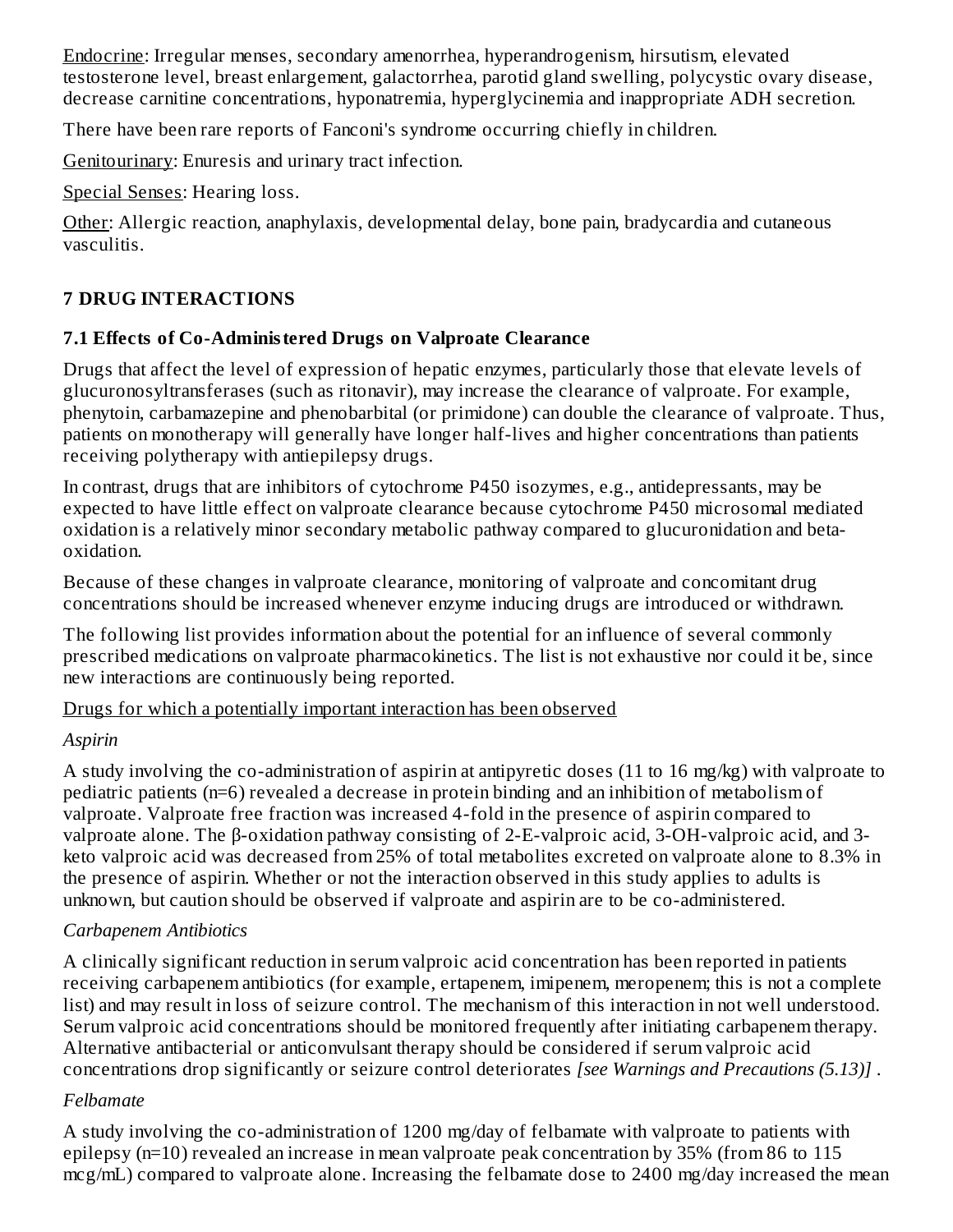valproate peak concentration to 133 mcg/mL (another 16% increase). A decrease in valproate dosage may be necessary when felbamate therapy is initiated.

## *Rifampin*

A study involving the administration of a single dose of valproate (7 mg/kg) 36 hours after 5 nights of daily dosing with rifampin (600 mg) revealed a 40% increase in the oral clearance of valproate. Valproate dosage adjustment may be necessary when it is co-administered with rifampin.

#### Drugs for which either no interaction or a likely clinically unimportant interaction has been observed

#### *Antacids*

A study involving the co-administration of valproate 500 mg with commonly administered antacids (Maalox, Trisogel and Titralac - 160 mEq doses) did not reveal any effect on the extent of absorption of valproate.

#### *Chlorpromazine*

A study involving the administration of 100 to 300 mg/day of chlorpromazine to schizophrenic patients already receiving valproate (200 mg BID) revealed a 15% increase in trough plasma levels of valproate.

#### *Haloperidol*

A study involving the administration of 6 to 10 mg/day of haloperidol to schizophrenic patients already receiving valproate (200 mg BID) revealed no significant changes in valproate trough plasma levels.

#### *Cimetidine and Ranitidine*

Cimetidine and ranitidine do not affect the clearance of valproate.

### **7.2 Effects of Valproate on Other Drugs**

Valproate has been found to be a weak inhibitor of some P450 isozymes, epoxide hydrase and glucuronosyltransferases.

The following list provides information about the potential for an influence of valproate coadministration on the pharmacokinetics or pharmacodynamics of several commonly prescribed medications. The list is not exhaustive, since new interactions are continuously being reported.

### Drugs for which a potentially important valproate interaction has been observed

## *Amitriptyline/Nortriptyline*

Administration of a single oral 50 mg dose of amitriptyline to 15 normal volunteers (10 males and 5 females) who received valproate (500 mg BID) resulted in a 21% decrease in plasma clearance of amitriptyline and a 34% decrease in the net clearance of nortriptyline. Rare postmarketing reports of concurrent use of valproate and amitriptyline resulting in an increased amitriptyline level have been received. Concurrent use of valproate and amitriptyline has rarely been associated with toxicity. Monitoring of amitriptyline levels should be considered for patients taking valproate concomitantly with amitriptyline. Consideration should be given to lowering the dose of amitriptyline/nortriptyline in the presence of valproate.

### *Carbamazepine/carbamazepine-10,11-Epoxide*

Serum levels of carbamazepine (CBZ) decreased 17% while that of carbamazepine-10,11-epoxide (CBZ-E) increased by 45% upon co-administration of valproate and CBZ to epileptic patients.

### *Clonazepam*

The concomitant use of valproate and clonazepam may induce absence status in patients with a history of absence type seizures.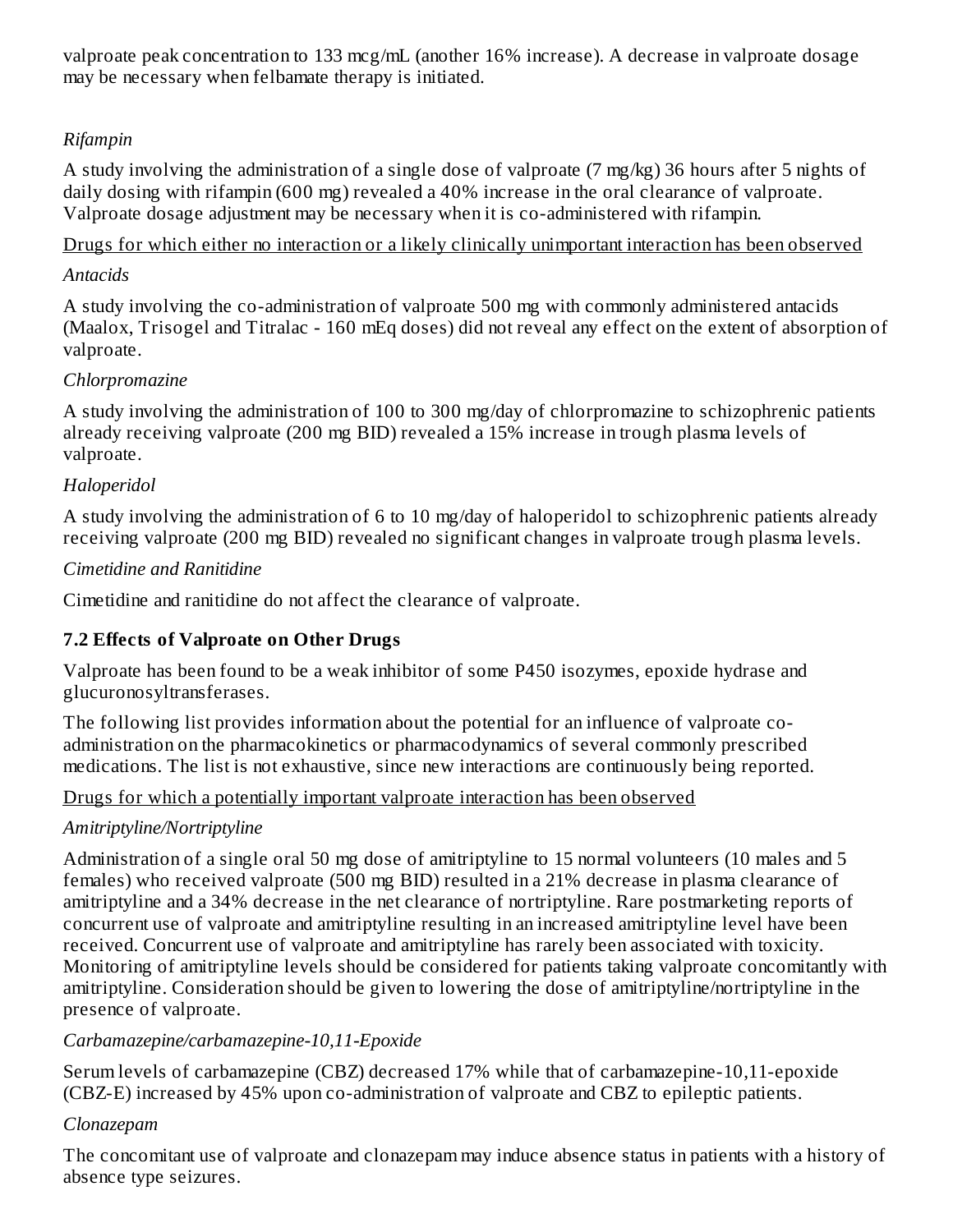### *Diazepam*

Valproate displaces diazepam from its plasma albumin binding sites and inhibits its metabolism. Coadministration of valproate (1500 mg daily) increased the free fraction of diazepam (10 mg) by 90% in healthy volunteers (n=6). Plasma clearance and volume of distribution for free diazepam were reduced by 25% and 20%, respectively, in the presence of valproate. The elimination half-life of diazepam remained unchanged upon addition of valproate.

#### *Ethosuximide*

Valproate inhibits the metabolism of ethosuximide. Administration of a single ethosuximide dose of 500 mg with valproate (800 to 1600 mg/day) to healthy volunteers (n=6) was accompanied by a 25% increase in elimination half-life of ethosuximide and a 15% decrease in its total clearance as compared to ethosuximide alone. Patients receiving valproate and ethosuximide, especially along with other anticonvulsants, should be monitored for alterations in serum concentrations of both drugs.

#### *Lamotrigine*

In a steady-state study involving 10 healthy volunteers, the elimination half-life of lamotrigine increased from 26 to 70 hours with valproate co-administration (a 165% increase). The dose of lamotrigine should be reduced when co-administered with valproate. Serious skin reactions (such as Stevens-Johnson syndrome and toxic epidermal necrolysis) have been reported with concomitant lamotrigine and valproate administration. See lamotrigine package insert for details on lamotrigine dosing with concomitant valproate administration.

#### *Phenobarbital*

Valproate was found to inhibit the metabolism of phenobarbital. Co-administration of valproate (250 mg BID for 14 days) with phenobarbital to normal subjects (n=6) resulted in a 50% increase in half-life and a 30% decrease in plasma clearance of phenobarbital (60 mg single-dose). The fraction of phenobarbital dose excreted unchanged increased by 50% in presence of valproate.

There is evidence for severe CNS depression, with or without significant elevations of barbiturate or valproate serum concentrations. All patients receiving concomitant barbiturate therapy should be closely monitored for neurological toxicity. Serum barbiturate concentrations should be obtained, if possible and the barbiturate dosage decreased, if appropriate.

Primidone, which is metabolized to a barbiturate, may be involved in a similar interaction with valproate.

### *Phenytoin*

Valproate displaces phenytoin from its plasma albumin binding sites and inhibits its hepatic metabolism. Co-administration of valproate (400 mg TID) with phenytoin (250 mg) in normal volunteers (n=7) was associated with a 60% increase in the free fraction of phenytoin. Total plasma clearance and apparent volume of distribution of phenytoin increased 30% in the presence of valproate. Both the clearance and apparent volume of distribution of free phenytoin were reduced by 25%.

In patients with epilepsy, there have been reports of breakthrough seizures occurring with the combination of valproate and phenytoin. The dosage of phenytoin should be adjusted as required by the clinical situation.

### *Tolbutamide*

From *in vitro* experiments, the unbound fraction of tolbutamide was increased from 20% to 50% when added to plasma samples taken from patients treated with valproate. The clinical relevance of this displacement is unknown.

#### *Warfarin*

In an *in vitro* study, valproate increased the unbound fraction of warfarin by up to 32.6%. The therapeutic relevance of this is unknown; however, coagulation tests should be monitored if valproate therapy is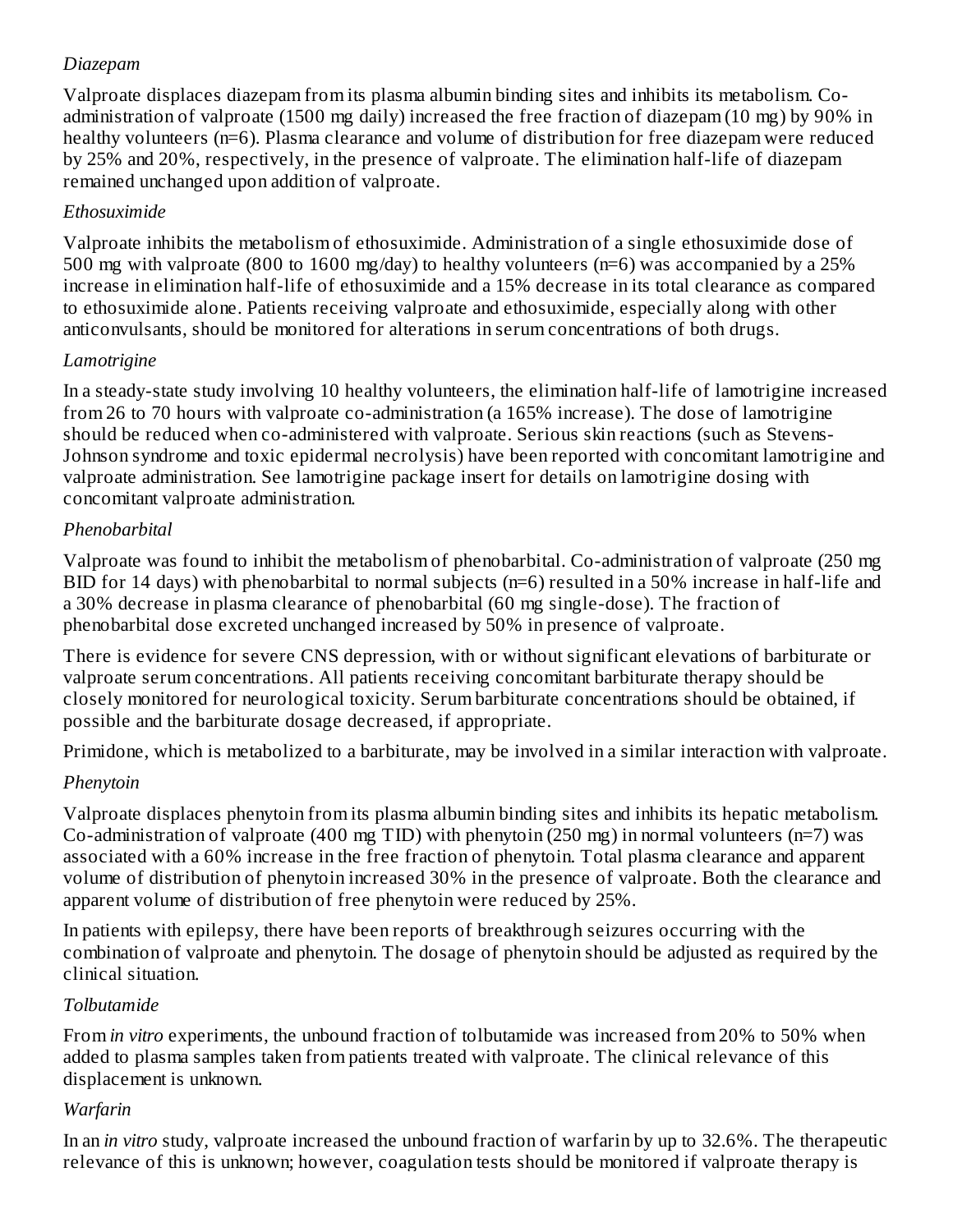instituted in patients taking anticoagulants.

#### *Zidovudine*

In six patients who were seropositive for HIV, the clearance of zidovudine (100 mg q8h) was decreased by 38% after administration of valproate (250 or 500 mg q8h); the half-life of zidovudine was unaffected.

Drugs for which either no interaction or a likely clinically unimportant interaction has been observed

#### *Acetaminophen*

Valproate had no effect on any of the pharmacokinetic parameters of acetaminophen when it was concurrently administered to three epileptic patients.

## *Clozapine*

In psychotic patients  $(n=11)$ , no interaction was observed when valproate was co-administered with clozapine.

## *Lithium*

Co-administration of valproate (500 mg BID) and lithium carbonate (300 mg TID) to normal male volunteers (n=16) had no effect on the steady-state kinetics of lithium.

#### *Lorazepam*

Concomitant administration of valproate (500 mg BID) and lorazepam (1 mg BID) in normal male volunteers (n=9) was accompanied by a 17% decrease in the plasma clearance of lorazepam.

### *Olanzapine*

No dose adjustment for olanzapine is necessary when olanzapine is administered concomitantly with valproate. Co-administration of valproate (500 mg BID) and olanzapine (5 mg) to healthy adults (n=10) caused 15% reduction in C  $_{\rm max}$  and 35% reduction in AUC of olanzapine.

### *Oral Contraceptive Steroids*

Administration of a single-dose of ethinyloestradiol (50 mcg)/levonorgestrel (250 mcg) to 6 women on valproate (200 mg BID) therapy for 2 months did not reveal any pharmacokinetic interaction.

## **7.3 Topiramate**

Concomitant administration of valproate and topiramate has been associated with hyperammonemia with and without encephalopathy *[see Contraindications (4) and Warnings and Precautions (5.6, 5.9, 5.10)]* . Concomitant administration of topiramate with valproate has also been associated with hypothermia in patients who have tolerated either drug alone. It may be prudent to examine blood ammonia levels in patients in whom the onset of hypothermia has been reported *[see Warnings and Precautions (5.9, 5.11)]*

#### .

# **8 USE IN SPECIFIC POPULATIONS**

## **8.1 Pregnancy**

**Pregnancy Category D** for epilepsy and for manic episodes associated with bipolar disorder *[see Warnings and Precautions (5.2, 5.3)]* .

**Pregnancy Category X** for prophylaxis of migraine headaches *[see Contraindications (4)]* .

# *Pregnancy Registry*

To collect information on the effects of *in utero* exposure to divalproex sodium delayed-release, physicians should encourage pregnant patients taking divalproex sodium delayed-release to enroll in the North American Antiepileptic Drug (NAAED) Pregnancy Registry. This can be done by calling toll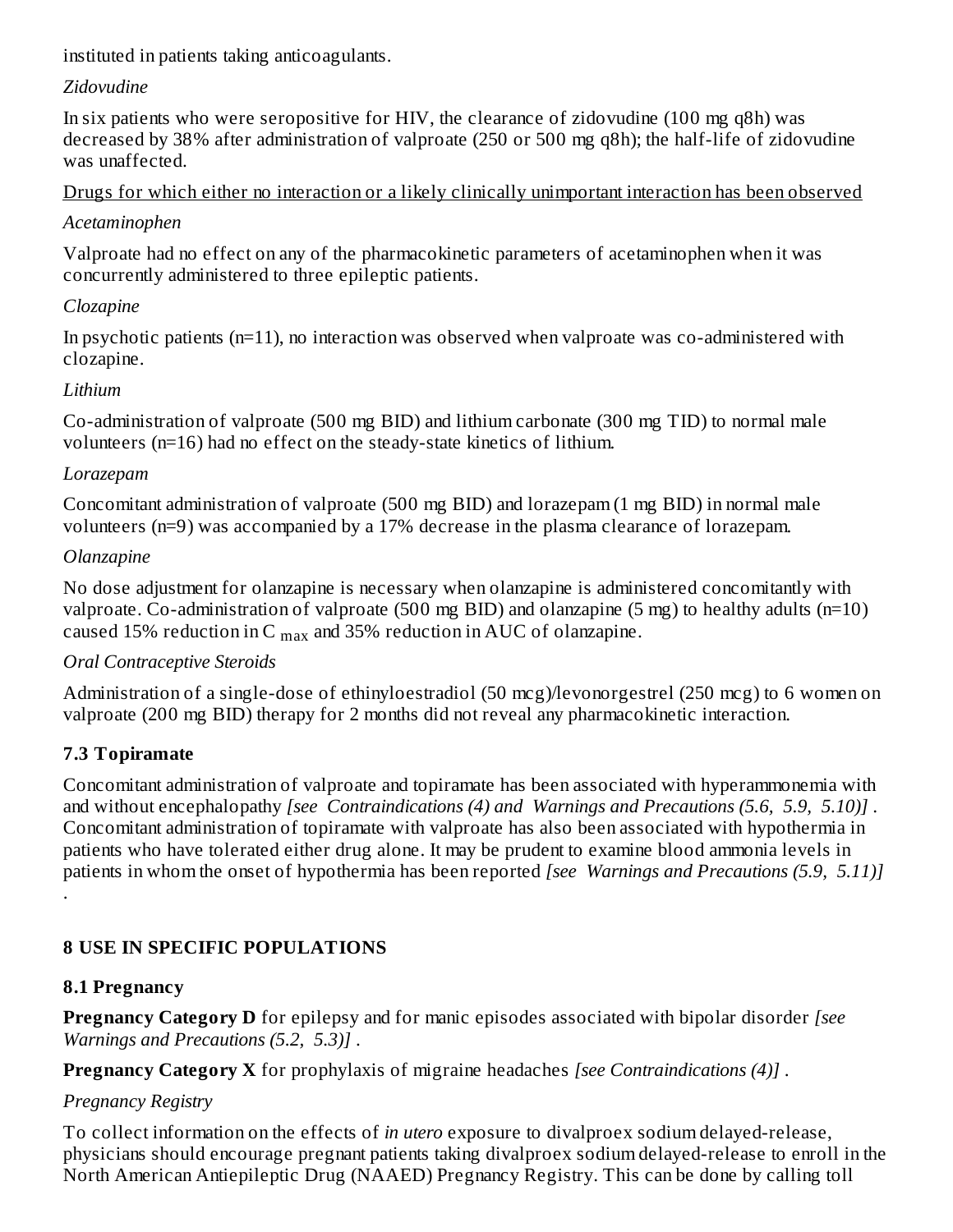free 1-888-233-2334, and must be done by the patients themselves. Information on the registry can be found at the website, http://www.aedpregnancyregistry.org/.

#### *Fetal Risk Summary*

*All pregnancies have a background risk of birth defects (about 3%), pregnancy loss (about 15%), or other adverse outcomes regardless of drug exposure. Maternal valproate use during pregnancy for any indication increases the risk of congenital malformations, particularly neural tube defects, but also malformations involving other body systems (e.g., craniofacial defects, cardiovascular malformations, hypospadias, limb malformations). The risk of major structural abnormalities is greatest during the first trimester; however, other serious developmental effects can occur with valproate use throughout pregnancy. The rate of congenital malformations among babies born to epileptic mothers who used valproate during pregnancy has* been shown to be about four times higher than the rate among babies born to epileptic mothers who used *other anti-seizure monotherapies [see Warnings and Precautions (5.3)]* .

Several published epidemiological studies have indicated that children exposed to valproate *in utero* have lower IQ scores than children exposed to either another antiepileptic drug *in utero* or to no antiepileptic drugs *in utero[see Warnings and Precautions (5.3)]* .

An observational study has suggested that exposure to valproate products during pregnancy may increase the risk of autism spectrum disorders. In this study, children born to mothers who had used valproate products during pregnancy had 2.9 times the risk (95% confidence interval [CI]: 1.7 to 4.9) of developing autism spectrum disorders compared to children born to mothers not exposed to valproate products during pregnancy. The absolute risks for autism spectrum disorders were 4.4% (95% CI: 2.6% to 7.5%) in valproate-exposed children and 1.5% (95% CI: 1.5% to 1.6%) in children not exposed to valproate products. Because the study was observational in nature, conclusions regarding a causal association between *in utero* valproate exposure and an increased risk of autism spectrum disorder cannot be considered definitive.

In animal studies, offspring with prenatal exposure to valproate had structural malformations similar to those seen in humans and demonstrated neurobehavioral deficits.

### *Clinical Considerations*

- Neural tube defects are the congenital malformation most strongly associated with maternal valproate use. The risk of spina bifida following *in utero* valproate exposure is generally estimated as 1% to 2%, compared to an estimated general population risk for spina bifida of about 0.06% to 0.07% (6 to 7 in 10,000 births).
- Valproate can cause decreased IQ scores in children whose mothers were treated with valproate during pregnancy.
- Because of the risks of decreased IQ, neural tube defects and other fetal adverse events, which may occur very early in pregnancy:
	- Valproate should not be administered to a woman of childbearing potential unless the drug is essential to the management of her medical condition. This is especially important when valproate use is considered for a condition not usually associated with permanent injury or death (e.g., migraine).
	- Valproate is contraindicated during pregnancy in women being treated for prophylaxis of migraine headaches.
	- Valproate should not be used to treat women with epilepsy or bipolar disorder who are pregnant or who plan to become pregnant unless other treatments have failed to provide adequate symptom control or are otherwise unacceptable. In such women, the benefits of treatment with valproate during pregnancy may still outweigh the risks. When treating a pregnant woman or a woman of childbearing potential, carefully consider both the potential risks and benefits of treatment and provide appropriate counseling.
- To prevent major seizures, women with epilepsy should not discontinue valproate abruptly, as this can precipitate status epilepticus with resulting maternal and fetal hypoxia and threat to life. Even minor seizures may pose some hazard to the developing embryo or fetus. However, discontinuation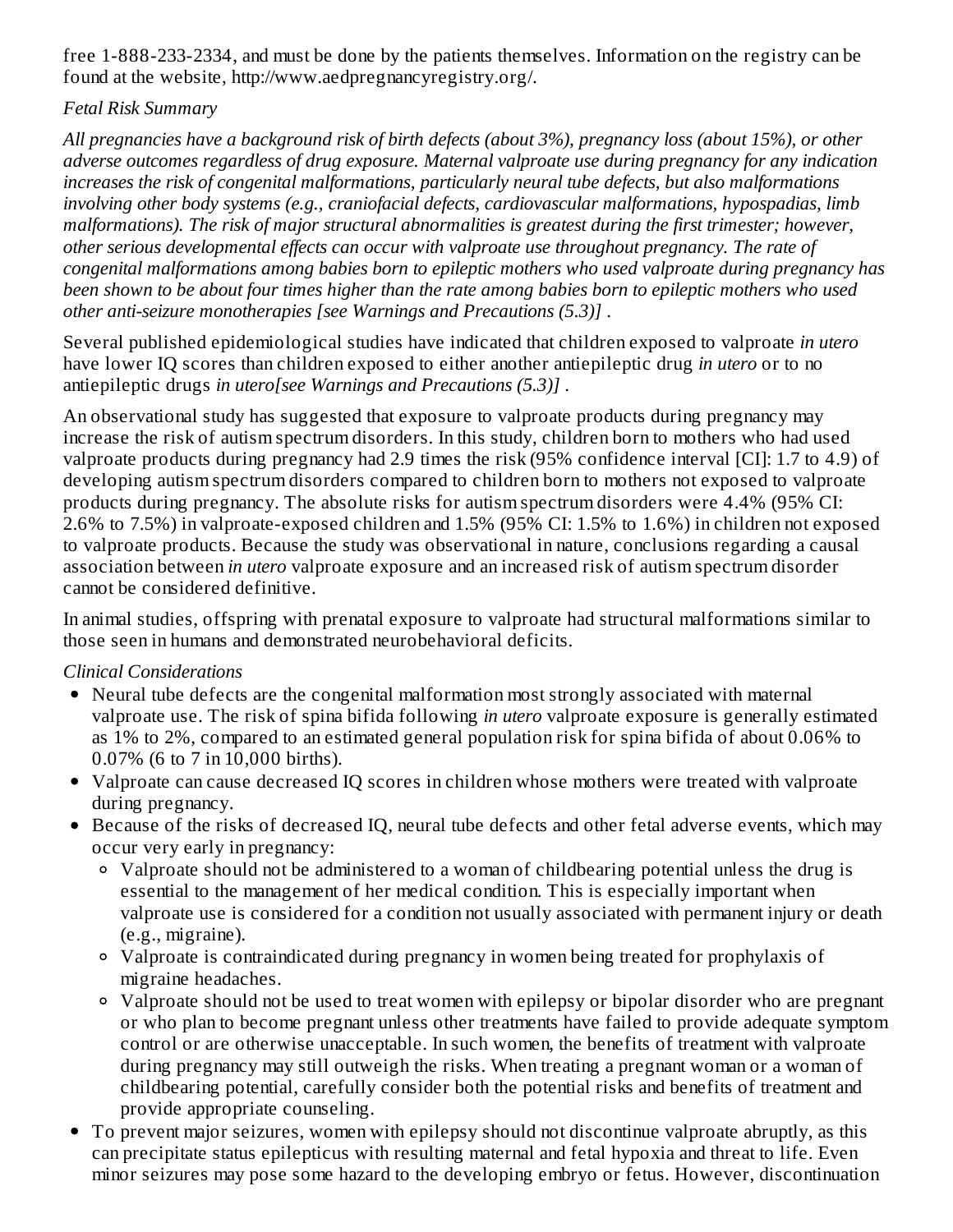of the drug may be considered prior to and during pregnancy in individual cases if the seizure disorder severity and frequency do not pose a serious threat to the patient.

- Available prenatal diagnostic testing to detect neural tube and other defects should be offered to pregnant women using valproate.
- Evidence suggests that folic acid supplementation prior to conception and during the first trimester of pregnancy decreases the risk for congenital neural tube defects in the general population. It is not known whether the risk of neural tube defects or decreased IQ in the offspring of women receiving valproate is reduced by folic acid supplementation. Dietary folic acid supplementation both prior to conception and during pregnancy should be routinely recommended for patients using valproate.
- Pregnant women taking valproate may develop clotting abnormalities including thrombocytopenia, hypofibrinogenemia, and/or decrease in other coagulation factors, which may result in hemorrhagic complications in the neonate including death *[see Warnings and Precautions (5.8)]* . If valproate is used in pregnancy, the clotting parameters should be monitored carefully in the mother. If abnormal in the mother, then these parameters should also be monitored in the neonate.
- Patients taking valproate may develop hepatic failure *[see Boxed Warning and Warnings and Precautions (5.1)]* . Fatal cases of hepatic failure in infants exposed to valproate *in utero* have also been reported following maternal use of valproate during pregnancy.
- Hypoglycemia has been reported in neonates whose mothers have taken valproate during pregnancy.

#### *Data*

Human

There is an extensive body of evidence demonstrating that exposure to valproate *in utero* increases the risk of neural tube defects and other structural abnormalities. Based on published data from the CDC's National Birth Defects Prevention Network, the risk of spina bifida in the general population is about 0.06% to 0.07%. The risk of spina bifida following *in utero* valproate exposure has been estimated to be approximately 1% to 2%.

The NAAED Pregnancy Registry has reported a major malformation rate of 9% to 11% in the offspring of women exposed to an average of 1,000 mg/day of valproate monotherapy during pregnancy. These data show up to a five-fold increased risk for any major malformation following valproate exposure *in utero* compared to the risk following exposure *in utero* to other antiepileptic drugs taken in monotherapy. The major congenital malformations included cases of neural tube defects, cardiovascular malformations, craniofacial defects (e.g., oral clefts, craniosynostosis), hypospadias, limb malformations (e.g., clubfoot, polydactyly), and malformations of varying severity involving other body systems.

Published epidemiological studies have indicated that children exposed to valproate *in utero* have lower IQ scores than children exposed to either another antiepileptic drug *in utero* or to no antiepileptic drugs *in utero*. The largest of these studies is a prospective cohort study conducted in the United States and United Kingdom that found that children with prenatal exposure to valproate (n=62) had lower IQ scores at age 6 (97 [95% C.I. 94 to 101]) than children with prenatal exposure to the other anti-epileptic drug monotherapy treatments evaluated: lamotrigine (108 [95% C.I. 105 to 110]), carbamazepine (105 [95% C.I. 102 to 108]) and phenytoin (108 [95% C.I. 104 to 112]). It is not known when during pregnancy cognitive effects in valproate-exposed children occur. Because the women in this study were exposed to antiepileptic drugs throughout pregnancy, whether the risk for decreased IQ was related to a particular time period during pregnancy could not be assessed.

Although all of the available studies have methodological limitations, the weight of the evidence supports a causal association between valproate exposure *in utero* and subsequent adverse effects on cognitive development.

There are published case reports of fatal hepatic failure in offspring of women who used valproate during pregnancy.

Animal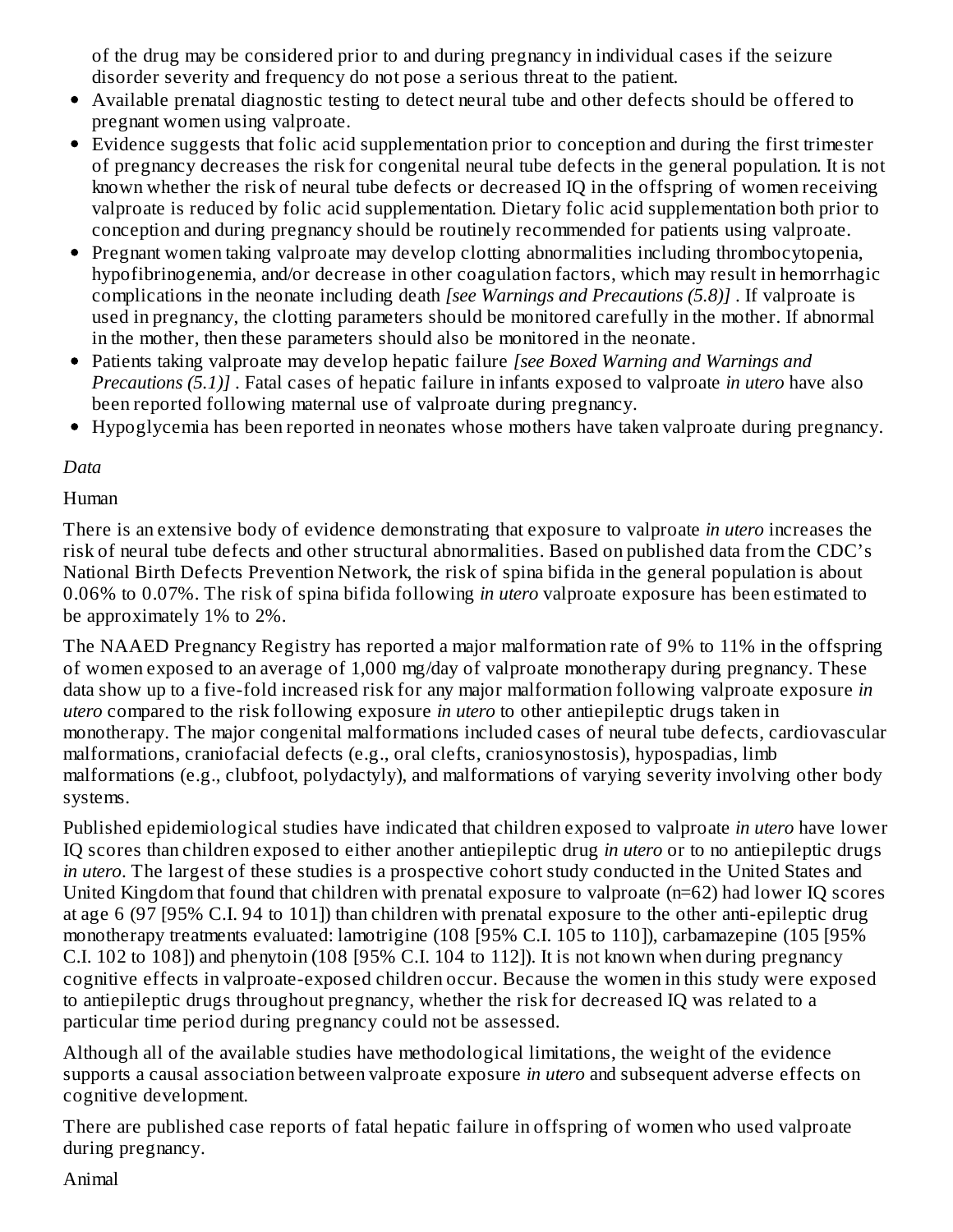In developmental toxicity studies conducted in mice, rats, rabbits and monkeys, increased rates of fetal structural abnormalities, intrauterine growth retardation and embryo-fetal death occurred following treatment of pregnant animals with valproate during organogenesis at clinically relevant doses (calculated on a body surface area basis). Valproate induced malformations of multiple organ systems, including skeletal, cardiac and urogenital defects. In mice, in addition to other malformations, fetal neural tube defects have been reported following valproate administration during critical periods of organogenesis and the teratogenic response correlated with peak maternal drug levels. Behavioral abnormalities (including cognitive, locomotor and social interaction deficits) and brain histopathological changes have also been reported in mice and rat offspring exposed prenatally to clinically relevant doses of valproate.

### **8.3 Nursing Mothers**

Valproate is excreted in human milk. Caution should be exercised when valproate is administered to a nursing woman.

### **8.4 Pediatric Us e**

Experience has indicated that pediatric patients under the age of two years are at a considerably increased risk of developing fatal hepatotoxicity, especially those with the aforementioned conditions *[see Boxed Warning and Warnings and Precautions (5.1)]* . When valproate is used in this patient group, it should be used with extreme caution and as a sole agent. The benefits of therapy should be weighed against the risks. Above the age of 2 years, experience in epilepsy has indicated that the incidence of fatal hepatotoxicity decreases considerably in progressively older patient groups.

Younger children, especially those receiving enzyme inducing drugs, will require larger maintenance doses to attain targeted total and unbound valproate concentrations. Pediatric patients (i.e., between 3 months and 10 years) have 50% higher clearances expressed on weight (i.e., mL/min/kg) than do adults. Over the age of 10 years, children have pharmacokinetic parameters that approximate those of adults.

The variability in free fraction limits the clinical usefulness of monitoring total serum valproic acid concentration. Interpretation of valproic acid concentrations in children should include consideration of factors that affect hepatic metabolism and protein binding.

### Pediatric Clinical Trials

Divalproex sodium delayed-release was studied in seven pediatric clinical trials.

Two of the pediatric studies were double-blinded placebo-controlled trials to evaluate the efficacy of divalproex sodium extended-release for the indications of mania (150 patients aged 10 to 17 years, 76 of whom were on divalproex sodium extended-release) and migraine (304 patients aged 12 to 17 years, 231 of whom were on divalproex sodium extended-release). Efficacy was not established for either the treatment of migraine or the treatment of mania. The most common drug-related adverse reactions (reported >5% and twice the rate of placebo) reported in the controlled pediatric mania study were nausea, upper abdominal pain, somnolence, increased ammonia, gastritis and rash.

The remaining five trials were long term safety studies. Two six-month pediatric studies were conducted to evaluate the long-term safety of divalproex sodium extended-release for the indication of mania (292 patients aged 10 to 17 years). Two twelve-month pediatric studies were conducted to evaluate the long-term safety of divalproex sodium extended-release for the indication of migraine (353 patients aged 12 to 17 years). One twelve-month study was conducted to evaluate the safety of divalproex sodium coated particles in capsules in the indication of partial seizures (169 patients aged 3 to 10 years).

In these seven clinical trials, the safety and tolerability of divalproex sodium delayed-release in pediatric patients were shown to be comparable to those in adults *[see Adverse Reactions (6)]* .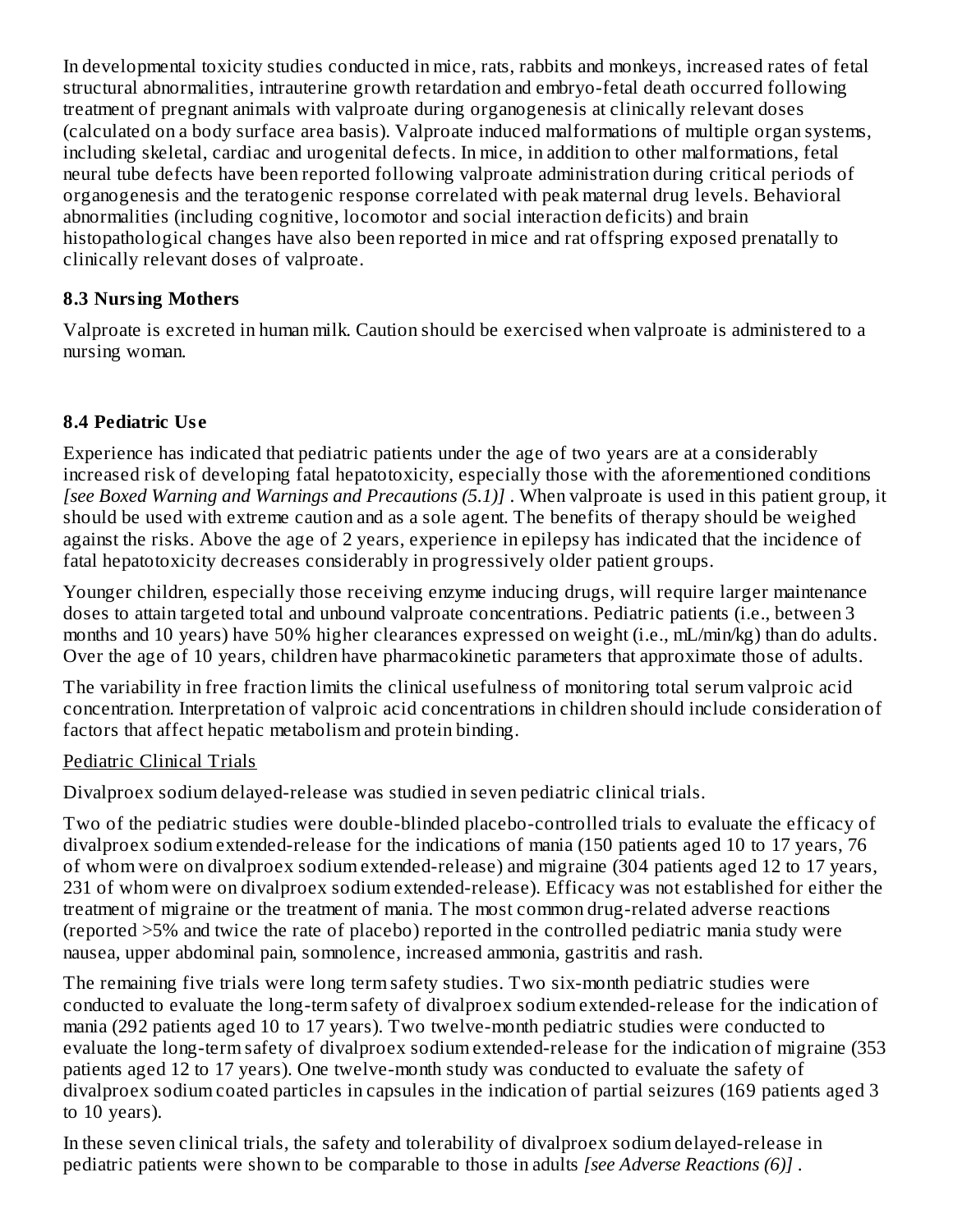#### Juvenile Animal Toxicology

In studies of valproate in immature animals, toxic effects not observed in adult animals included retinal dysplasia in rats treated during the neonatal period (from postnatal day 4) and nephrotoxicity in rats treated during the neonatal and juvenile (from postnatal day 14) periods. The no-effect dose for these findings was less than the maximum recommended human dose on a mg/m<sup>2</sup> basis.

#### **8.5 Geriatric Us e**

No patients above the age of 65 years were enrolled in double-blind prospective clinical trials of mania associated with bipolar illness. In a case review study of 583 patients, 72 patients (12%) were greater than 65 years of age. A higher percentage of patients above 65 years of age reported accidental injury, infection, pain, somnolence and tremor. Discontinuation of valproate was occasionally associated with the latter two events. It is not clear whether these events indicate additional risk or whether they result from preexisting medical illness and concomitant medication use among these patients.

A study of elderly patients with dementia revealed drug related somnolence and discontinuation for somnolence *[see Warnings and Precautions (5.14)]* . The starting dose should be reduced in these patients, and dosage reductions or discontinuation should be considered in patients with excessive somnolence *[see Dosage and Administration (2.5)]* .

There is insufficient information available to discern the safety and effectiveness of valproate for the prophylaxis of migraines in patients over 65.

The capacity of elderly patients (age range: 68 to 89 years) to eliminate valproate has been shown to be reduced compared to younger adults (age range: 22 to 26 years) *[see Clinical Pharmacology (12.3)]* .

#### **8.6 Effect of Dis eas e**

#### Liver Disease

*[(See Boxed Warning, Contraindications (4), Warnings and Precautions (5) and Clinical Pharmacology (12.3)]* . Liver disease impairs the capacity to eliminate valproate.

### **10 OVERDOSAGE**

Over dosage with valproate may result in somnolence, heart block, deep coma and hypernatremia. Fatalities have been reported; however patients have recovered from valproate levels as high as 2120 mcg/mL.

In overdose situations, the fraction of drug not bound to protein is high and hemodialysis or tandem hemodialysis plus hemoperfusion may result in significant removal of drug. The benefit of gastric lavage or emesis will vary with the time since ingestion. General supportive measures should be applied with particular attention to the maintenance of adequate urinary output.

Naloxone has been reported to reverse the CNS depressant effects of valproate over dosage. Because naloxone could theoretically also reverse the antiepileptic effects of valproate, it should be used with caution in patients with epilepsy.

### **11 DESCRIPTION**

Divalproex sodium, USP is a stable co-ordination compound comprised of sodium valproate and valproic acid in a 1:1 molar relationship and formed during the partial neutralization of valproic acid with 0.5 equivalent of sodium hydroxide. Chemically it is designated as sodium hydrogen bis(2 propylpentanoate). Divalproex sodium, USP has the following structure: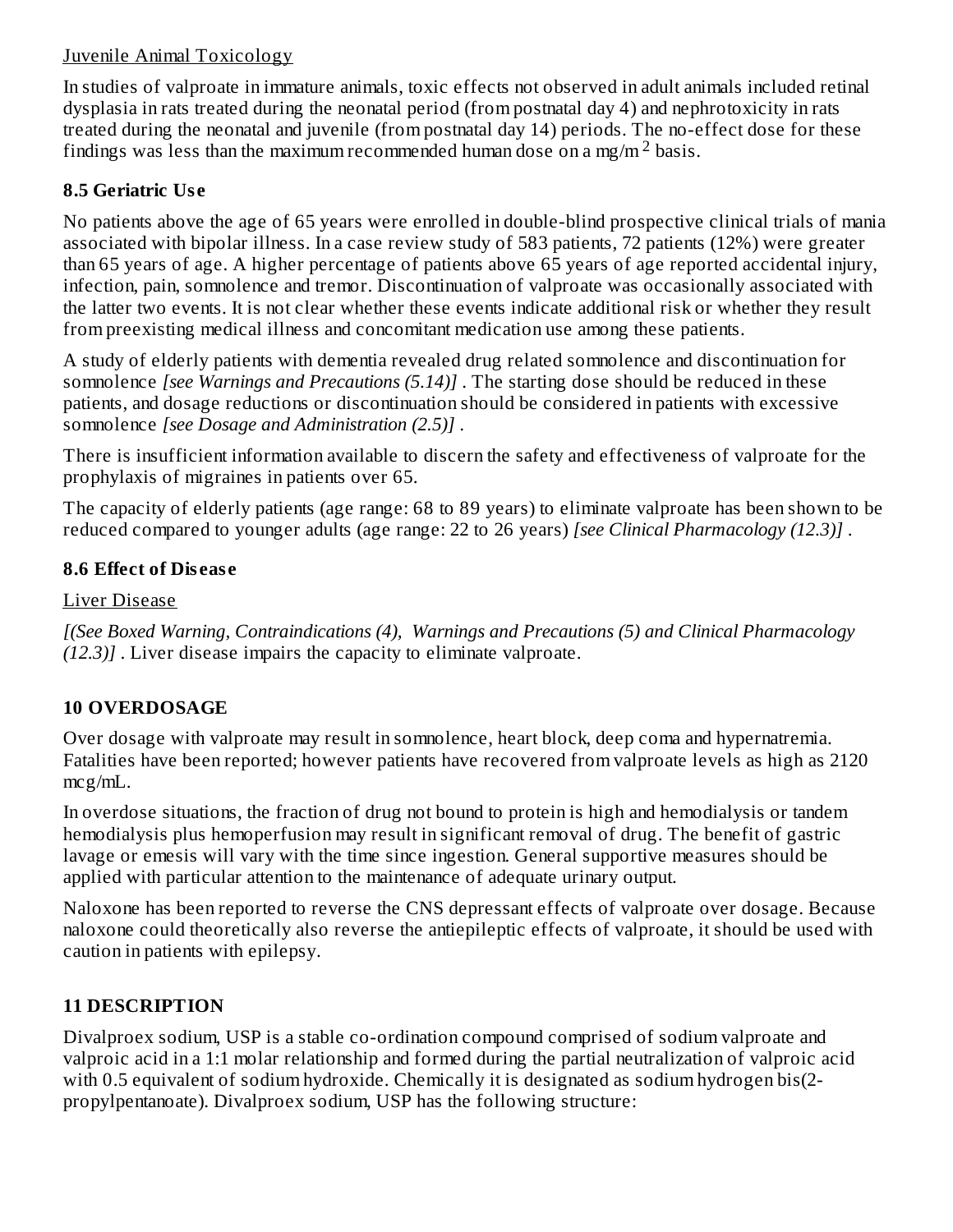$$
\left(\begin{smallmatrix}CH_{3}CH_{2}CH_{2} & - CH & - CH_{2}CH_{2}CH_{3} \\ | & | & \\ H0 & -C & | & \\ 0 & = & 0 & \text{Na} \oplus \\ 0 & = & C & -O \\ CH_{3}CH_{2}CH_{2} & - CH & - CH_{2}CH_{2}CH_{3} \end{smallmatrix}\right)_{n}
$$

Divalproex sodium, USP occurs as a white powder with a characteristic odor.

Divalproex sodium extended-release tablets, USP 250 mg and 500 mg are for oral administration. Divalproex sodium extended-release tablets, USP contain divalproex sodium, USP in a once-a-day extended-release formulation equivalent to 250 and 500 mg of valproic acid.

Inactive Ingredients

Divalproex sodium extended-release tablets, USP 250 mg and 500 mg: ammonium hydroxide, ethyl acrylate and methyl methacrylate co-polymer dispersion, hypromellose, iron oxide, isopropyl alcohol, lactose monohydrate, macrogol, magnesium stearate, microcrystalline cellulose, n-butyl alcohol, polyvinyl alcohol, propylene glycol, shellac, silicon dioxide, talc, and titanium dioxide.

USP dissolution test is pending.

## **12 CLINICAL PHARMACOLOGY**

#### **12.1 Mechanism of Action**

Divalproex sodium dissociates to the valproate ion in the gastrointestinal tract. The mechanisms by which valproate exerts its therapeutic effects have not been established. It has been suggested that its activity in epilepsy is related to increased brain concentrations of gamma-aminobutyric acid (GABA).

### **12.2 Pharmacodynamics**

The relationship between plasma concentration and clinical response is not well documented. One contributing factor is the nonlinear, concentration dependent protein binding of valproate which affects the clearance of the drug. Thus, monitoring of total serum valproate may not provide a reliable index of the bioactive valproate species.

For example, because the plasma protein binding of valproate is concentration dependent, the free fraction increases from approximately 10% at 40 mcg/mL to 18.5% at 130 mcg/mL. Higher than expected free fractions occur in the elderly, in hyperlipidemic patients and in patients with hepatic and renal diseases.

### Epilepsy

The therapeutic range in epilepsy is commonly considered to be 50 to 100 mcg/mL of total valproate, although some patients may be controlled with lower or higher plasma concentrations.

### Mania

In placebo-controlled clinical trials of acute mania, patients were dosed to clinical response with trough plasma concentrations between 85 and 125 mcg/mL *[see Dosage and Administration (2.1)]* .

### **12.3 Pharmacokinetics**

Absorption/Bioavailability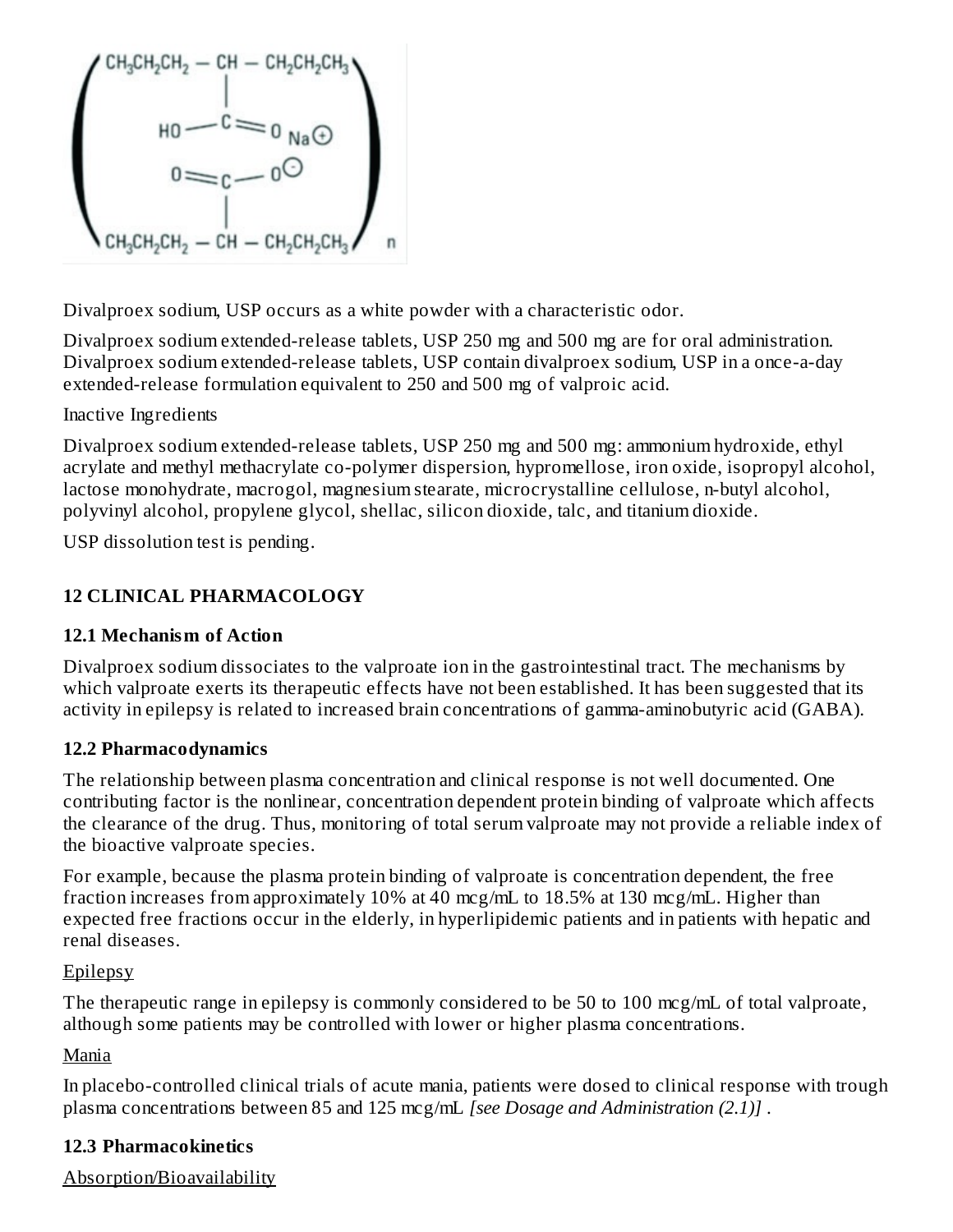The absolute bioavailability of divalproex sodium extended-release tablets administered as a single dose after a meal was approximately 90% relative to intravenous infusion.

When given in equal total daily doses, the bioavailability of divalproex sodium extended-release is less than that of divalproex sodium delayed-release tablets. In five multiple-dose studies in healthy subjects  $(N=82)$  and in subjects with epilepsy  $(N=86)$ , when administered under fasting and nonfasting conditions, divalproex sodium extended-release given once daily produced an average bioavailability of 89% relative to an equal total daily dose of divalproex sodium delayed-release given BID, TID, or QID. The median time to maximum plasma valproate concentrations (C  $_{\rm max}$ ) after divalproex sodium extendedrelease administration ranged from 4 to 17 hours. After multiple once-daily dosing of divalproex sodium extended-release, the peak-to-trough fluctuation in plasma valproate concentrations was 10% to 20% lower than that of regular divalproex sodium delayed-release given BID, TID, or QID.

## **Conversion from Divalproex Sodium Delayed-Releas e to Divalproex Sodium Extended-Releas e**

When divalproex sodium extended-release is given in doses 8% to 20% higher than the total daily dose of divalproex sodium delayed-release, the two formulations are bioequivalent. In two randomized, crossover studies, multiple daily doses of divalproex sodium delayed-release were compared to 8% to 20% higher once-daily doses of divalproex sodium extended-release. In these two studies, divalproex sodium extended-release and divalproex sodium delayed-release regimens were equivalent with respect to area under the curve (AUC; a measure of the extent of bioavailability). Additionally, valproate C  $_{\rm max}$  was lower and C  $_{\rm min}$  was either higher or not different, for divalproex sodium extended-release relative to divalproex sodium delayed-release regimens (see Table 9).

| <b>Study</b><br><b>Population</b>                                               | <b>Relative Bioavailability</b><br><b>Regimens</b>                                                                                               |             |                                 |                  |
|---------------------------------------------------------------------------------|--------------------------------------------------------------------------------------------------------------------------------------------------|-------------|---------------------------------|------------------|
|                                                                                 | Divalproex Sodium Extended-Release vs.<br>Divalproex Sodium Delayed-Release                                                                      | AUC $_{24}$ | $\overline{\phantom{0}}$<br>max | $C_{\text{min}}$ |
| Healthy<br>Volunteers<br>$(N=35)$                                               | 1000 & 1500 mg<br>Divalproex Sodium Extended-Release vs.<br>875 & 1250 mg<br>Divalproex Sodium Delayed-Release                                   | 1.059       | 0.882                           | 1.173            |
| Patients<br>with<br>enzyme-<br>inducing<br>antiepilepsy<br>drugs ( $N =$<br>64) | epilepsy on $\vert$ 1000 to 5000 mg<br>concomitant Divalproex Sodium Extended-Release vs.<br>875 to 4250 mg<br>Divalproex Sodium Delayed-Release | 1.008       | 0.899                           | 1.022            |

**Table 9. Bioavailability of Divalproex Sodium Extended-Releas e Tablets Relative to Divalproex Sodium Extended-Releas e When Divalproex Sodium Extended-Releas e Dos e is 8 to 20% Higher**

Concomitant antiepilepsy drugs (topiramate, phenobarbital, carbamazepine, phenytoin and lamotrigine were evaluated) that induce the cytochrome P450 isozyme system did not significantly alter valproate bioavailability when converting between divalproex sodium delayed-release and divalproex sodium extended-release.

#### **Distribution**

#### *Protein Binding*

The plasma protein binding of valproate is concentration dependent and the free fraction increases from approximately 10% at 40 mcg/mL to 18.5% at 130 mcg/mL. Protein binding of valproate is reduced in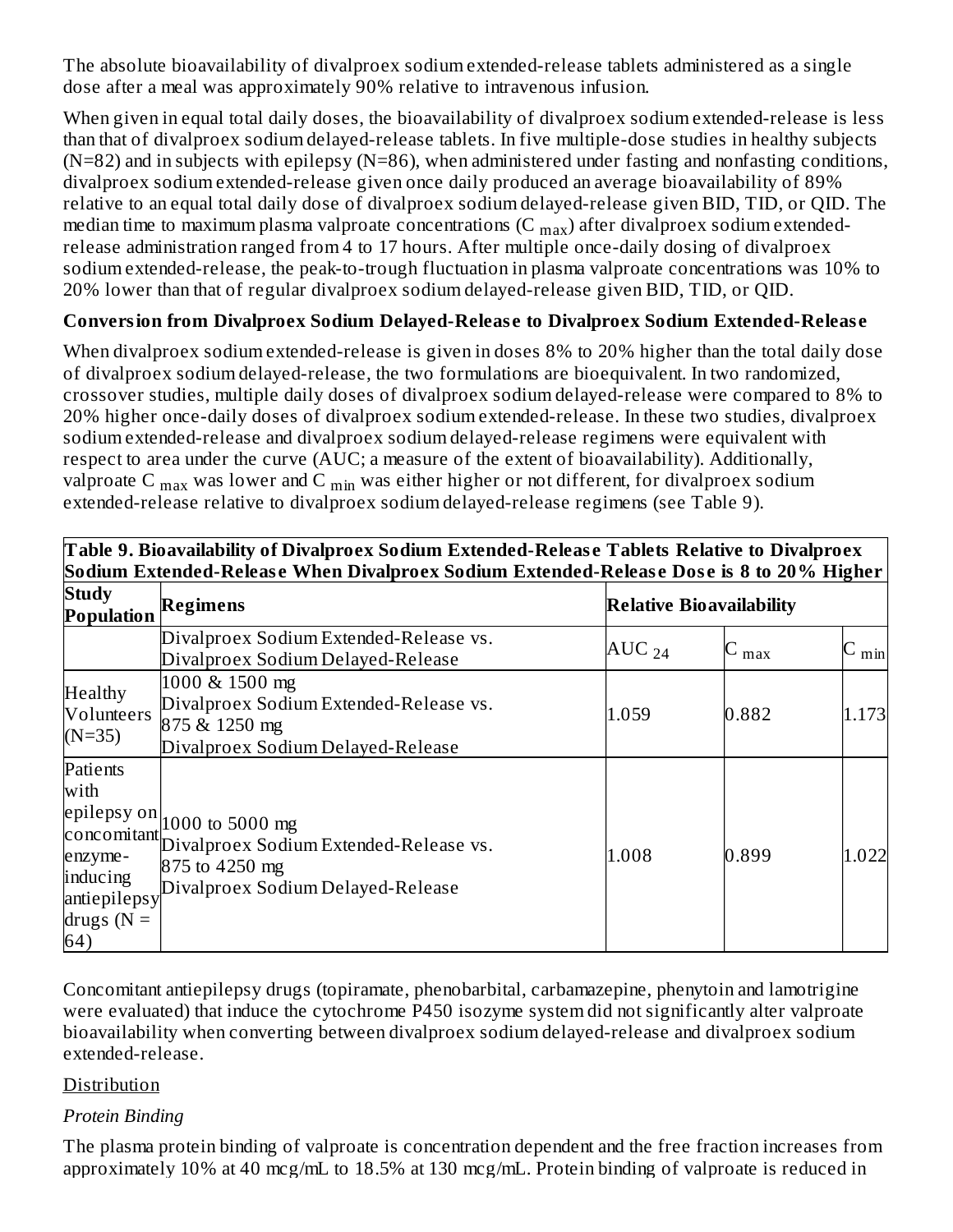the elderly, in patients with chronic hepatic diseases, in patients with renal impairment and in the presence of other drugs (e.g., aspirin). Conversely, valproate may displace certain protein-bound drugs (e.g., phenytoin, carbamazepine, warfarin and tolbutamide) *[see Drug Interactions (7.2)*for more detailed information on the pharmacokinetic interactions of valproate with other drugs *]*.

### *CNS Distribution*

Valproate concentrations in cerebrospinal fluid (CSF) approximate unbound concentrations in plasma (about 10% of total concentration).

## **Metabolism**

Valproate is metabolized almost entirely by the liver. In adult patients on monotherapy, 30% to 50% of an administered dose appears in urine as a glucuronide conjugate. Mitochondrial β-oxidation is the other major metabolic pathway, typically accounting for over 40% of the dose. Usually, less than 15% to 20% of the dose is eliminated by other oxidative mechanisms. Less than 3% of an administered dose is excreted unchanged in urine.

The relationship between dose and total valproate concentration is nonlinear; concentration does not increase proportionally with the dose, but rather, increases to a lesser extent due to saturable plasma protein binding. The kinetics of unbound drug are linear.

## Elimination

Mean plasma clearance and volume of distribution for total valproate are 0.56 L/hr/1.73 m<sup>2</sup> and 11 L/1.73 m<sup>2</sup>, respectively. Mean plasma clearance and volume of distribution for free valproate are 4.6 L/hr/1.73 m<sup>2</sup> and 92 L/1.73 m<sup>2</sup>. Mean terminal half-life for valproate monotherapy ranged from 9 to 16 hours following oral dosing regimens of 250 to 1000 mg.

The estimates cited apply primarily to patients who are not taking drugs that affect hepatic metabolizing enzyme systems. For example, patients taking enzyme-inducing antiepileptic drugs (carbamazepine, phenytoin and phenobarbital) will clear valproate more rapidly. Because of these changes in valproate clearance, monitoring of antiepileptic concentrations should be intensified whenever concomitant antiepileptics are introduced or withdrawn.

### Special Populations

### *Effect of Age*

## Pediatric

The valproate pharmacokinetic profile following administration of divalproex sodium extended-release was characterized in a multiple-dose, non-fasting, open label, multi-center study in children and adolescents. Divalproex sodium extended-release once daily doses ranged from 250 to 1750 mg. Once daily administration of divalproex sodium extended-release in pediatric patients (10 to 17 years) produced plasma VPA concentration-time profiles similar to those that have been observed in adults.

## Elderly

The capacity of elderly patients (age range: 68 to 89 years) to eliminate valproate has been shown to be reduced compared to younger adults (age range: 22 to 26). Intrinsic clearance is reduced by 39%; the free fraction is increased by 44%. Accordingly, the initial dosage should be reduced in the elderly *[see Dosage and Administration (2.4)]* .

### *Effect of Sex*

There are no differences in the body surface area adjusted unbound clearance between males and females (4.8 $\pm$ 0.17 and 4.7 $\pm$ 0.07 L/hr per 1.73 m<sup>2</sup>, respectively).

# *Effect of Race*

The effects of race on the kinetics of valproate have not been studied.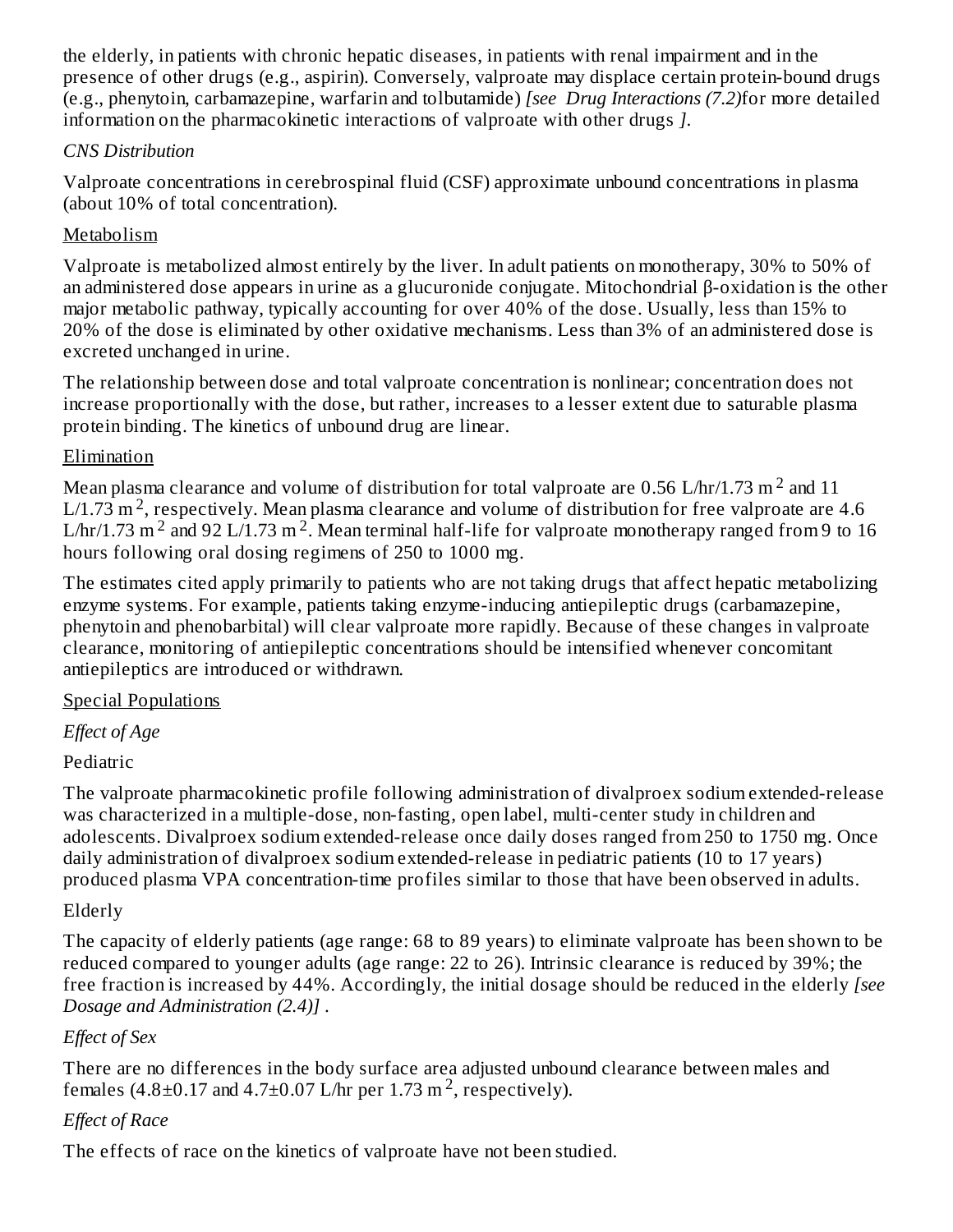## *Effect of Disease*

### Liver Disease

Liver disease impairs the capacity to eliminate valproate. In one study, the clearance of free valproate was decreased by 50% in 7 patients with cirrhosis and by 16% in 4 patients with acute hepatitis, compared with 6 healthy subjects. In that study, the half-life of valproate was increased from 12 to 18 hours. Liver disease is also associated with decreased albumin concentrations and larger unbound fractions (2 to 2.6 fold increase) of valproate. Accordingly, monitoring of total concentrations may be misleading since free concentrations may be substantially elevated in patients with hepatic disease whereas total concentrations may appear to be normal *[see Boxed Warning, Contraindications (4) and Warnings and Precautions (5.1)]* .

#### Renal Disease

A slight reduction (27%) in the unbound clearance of valproate has been reported in patients with renal failure (creatinine clearance < 10 mL/minute); however, hemodialysis typically reduces valproate concentrations by about 20%. Therefore, no dosage adjustment appears to be necessary in patients with renal failure. Protein binding in these patients is substantially reduced; thus, monitoring total concentrations may be misleading.

## **13 NONCLINICAL TOXICOLOGY**

## **13.1 Carcinogenesis, Mutagenesis and Impairment of Fertility**

#### **Carcinogenesis**

Valproate was administered orally to rats and mice at doses of 80 and 170 mg/kg/day (less than the  $maximum$  recommended human dose on a mg/m<sup>2</sup> basis) for two years. The primary findings were an increase in the incidence of subcutaneous fibrosarcomas in high-dose male rats receiving valproate and a dose-related trend for benign pulmonary adenomas in male mice receiving valproate. The significance of these findings for humans is unknown.

### Mutagenesis

Valproate was not mutagenic in an *in vitro* bacterial assay (Ames test), did not produce dominant lethal effects in mice, and did not increase chromosome aberration frequency in an *in vivo* cytogenetic study in rats. Increased frequencies of sister chromatid exchange (SCE) have been reported in a study of epileptic children taking valproate, but this association was not observed in another study conducted in adults. There is some evidence that increased SCE frequencies may be associated with epilepsy. The biological significance of an increase in SCE frequency is not known.

### **Fertility**

Chronic toxicity studies of valproate in juvenile and adult rats and dogs demonstrated reduced spermatogenesis and testicular atrophy at oral doses of 400 mg/kg/day or greater in rats (approximately equivalent to or greater than the maximum recommended human dose (MRHD) on a mg/m<sup>2</sup> basis) and 150 mg/kg/day or greater in dogs (approximately 1.4 times the MRHD or greater on a mg/m<sup>2</sup> basis). Fertility studies in rats have shown no effect on fertility at oral doses of valproate up to 350 mg/kg/day (approximately equal to the MRHD on a mg/m<sup>2</sup> basis) for 60 days. The effect of valproate on testicular development and on sperm production and fertility in humans is unknown.

## **14 CLINICAL STUDIES**

### **14.1 Mania**

The effectiveness of divalproex sodium extended-release for the treatment of acute mania is based in part on studies establishing the effectiveness of divalproex sodium delayed-release tablets for this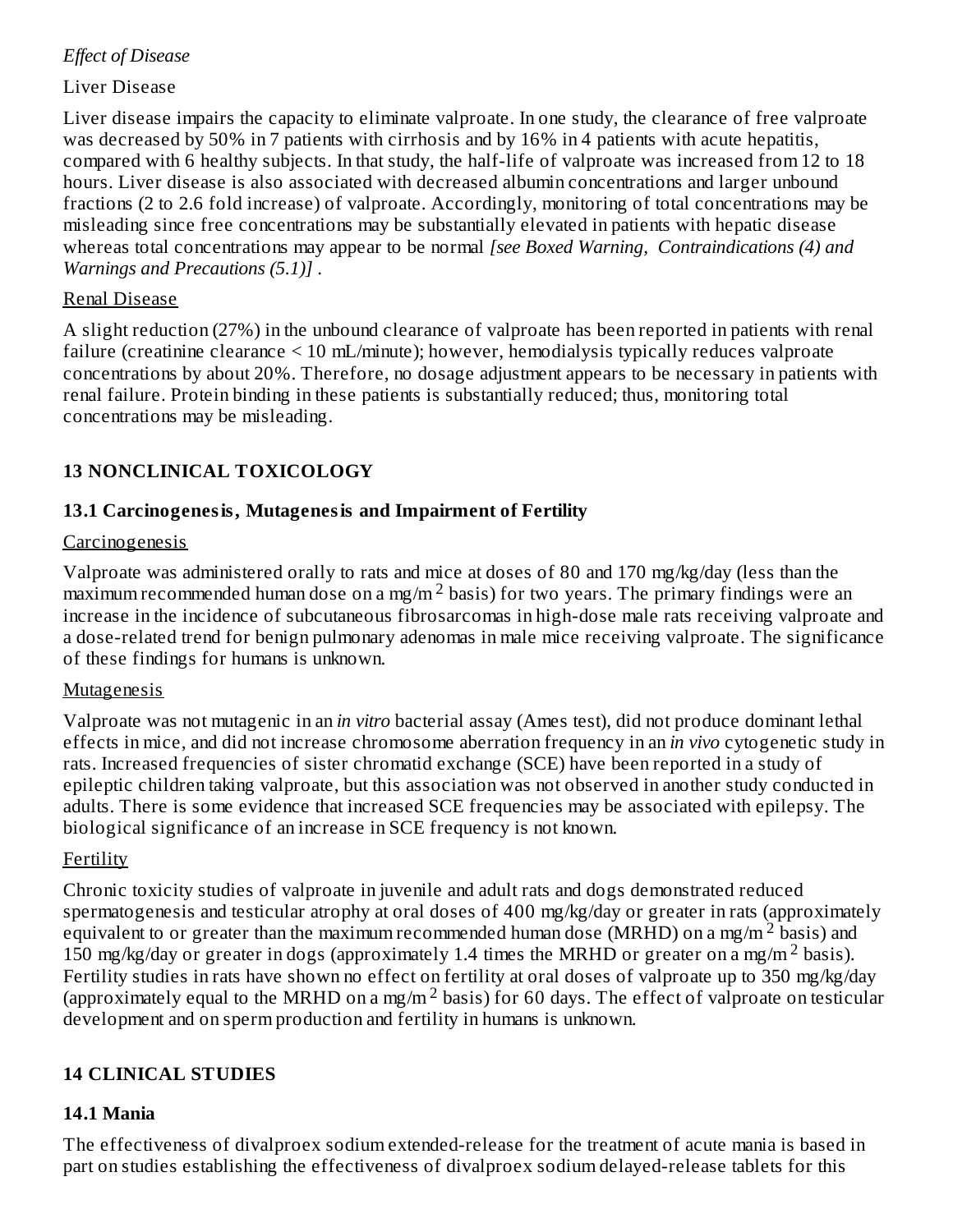indication. Divalproex sodium extended-release's effectiveness was confirmed in one randomized, double-blind, placebo-controlled, parallel group, 3-week, multicenter study. The study was designed to evaluate the safety and efficacy of divalproex sodium extended-release in the treatment of bipolar I disorder, manic or mixed type, in adults. Adult male and female patients who had a current DSM-IV TR primary diagnosis of bipolar I disorder, manic or mixed type, and who were hospitalized for acute mania, were enrolled into this study. Divalproex sodium extended-release was initiated at a dose of 25 mg/kg/day given once daily, increased by 500 mg/day on Day 3, then adjusted to achieve plasma valproate concentrations in the range of 85 to 125 mcg/mL. Mean daily divalproex sodium extendedrelease doses for observed cases were 2362 mg (range: 500 to 4000), 2874 mg (range: 1500 to 4500), 2993 mg (range: 1500 to 4500), 3181 mg (range: 1500 to 5000) and 3353 mg (range: 1500 to 5500) at Days 1, 5, 10, 15 and 21, respectively. Mean valproate concentrations were 96.5 mcg/mL, 102.1 mcg/mL, 98.5 mcg/mL, 89.5 mcg/mL at Days 5, 10, 15 and 21, respectively. Patients were assessed on the Mania Rating Scale (MRS; score ranges from 0 to 52).

Divalproex sodium extended-release was significantly more effective than placebo in reduction of the MRS total score.

## **14.2 Epilepsy**

The efficacy of valproate in reducing the incidence of complex partial seizures (CPS) that occur in isolation or in association with other seizure types was established in two controlled trials.

In one, multi-clinic, placebo controlled study employing an add-on design, (adjunctive therapy) 144 patients who continued to suffer eight or more CPS per 8 weeks during an 8 week period of monotherapy with doses of either carbamazepine or phenytoin sufficient to assure plasma concentrations within the "therapeutic range" were randomized to receive, in addition to their original antiepilepsy drug (AED), either divalproex sodium extended-release or placebo. Randomized patients were to be followed for a total of 16 weeks. The following Table presents the findings.

| Table 10. Adjunctive Therapy Study Median Incidence of CPS per 8 Weeks                                             |    |                              |                                  |  |
|--------------------------------------------------------------------------------------------------------------------|----|------------------------------|----------------------------------|--|
| Add-on Treatment Number<br>of Patients                                                                             |    | <b>Baseline</b><br>Incidence | <b>Experimental</b><br>Incidence |  |
| Divalproex Sodium<br>Delayed-Release                                                                               |    | 16                           | $8.9*$                           |  |
| Placebo                                                                                                            | 69 | 14.5                         | 11.5                             |  |
| * Reduction from baseline statistically significantly greater for valproate than<br>placebo at $p \le 0.05$ level. |    |                              |                                  |  |

Figure 1 presents the proportion of patients (X axis) whose percentage reduction from baseline in complex partial seizure rates was at least as great as that indicated on the Y axis in the adjunctive therapy study. A positive percent reduction indicates an improvement (i.e., a decrease in seizure frequency), while a negative percent reduction indicates worsening. Thus, in a display of this type, the curve for an effective treatment is shifted to the left of the curve for placebo. This Figure shows that the proportion of patients achieving any particular level of improvement was consistently higher for valproate than for placebo. For example, 45% of patients treated with valproate had a  $\geq$  50% reduction in complex partial seizure rate compared to 23% of patients treated with placebo.

### **Figure 1**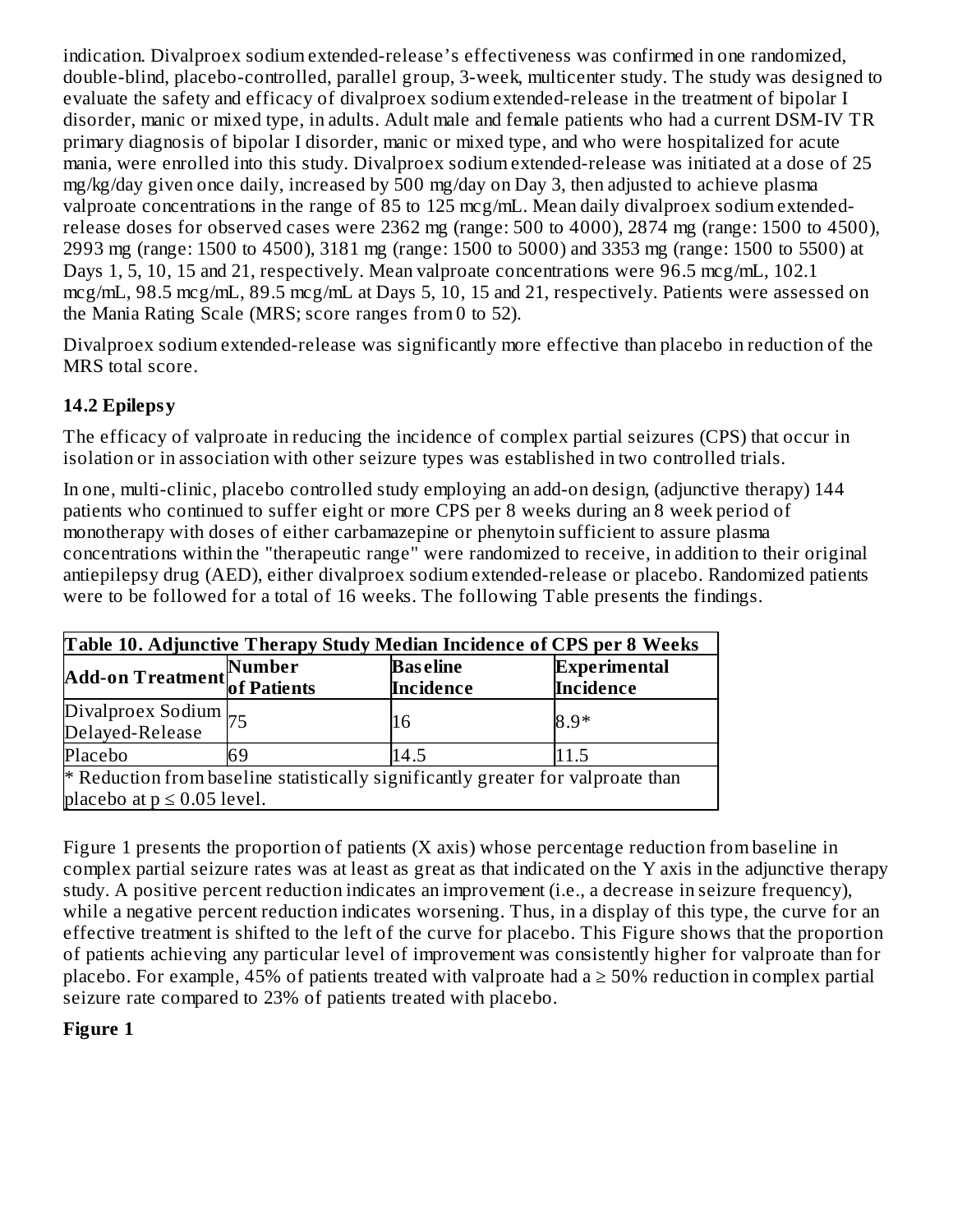

The second study assessed the capacity of valproate to reduce the incidence of CPS when administered as the sole AED. The study compared the incidence of CPS among patients randomized to either a high or low dose treatment arm. Patients qualified for entry into the randomized comparison phase of this study only if 1) they continued to experience 2 or more CPS per 4 weeks during an 8 to 12 week long period of monotherapy with adequate doses of an AED (i.e., phenytoin, carbamazepine, phenobarbital, or primidone) and 2) they made a successful transition over a two week interval to valproate. Patients entering the randomized phase were then brought to their assigned target dose, gradually tapered off their concomitant AED and followed for an interval as long as 22 weeks. Less than 50% of the patients randomized, however, completed the study. In patients converted to divalproex sodium delayed-release monotherapy, the mean total valproate concentrations during monotherapy were 71 and 123 mcg/mL in the low dose and high dose groups, respectively.

The following Table presents the findings for all patients randomized who had at least one postrandomization assessment.

| <b>Table 11. Monotherapy Study Median Incidence of CPS per 8 Weeks</b>                                              |                              |                                    |            |  |
|---------------------------------------------------------------------------------------------------------------------|------------------------------|------------------------------------|------------|--|
| <b>Treatment</b>                                                                                                    | Number of<br><b>Patients</b> | Baseline Incidence Phase Incidence | Randomized |  |
| High dose<br>Valproate                                                                                              | 131                          | 13.2                               | $10.7*$    |  |
| Low dose<br>Valproate                                                                                               | 134                          | 14.2                               | 13.8       |  |
| * Reduction from baseline statistically significantly greater for high dose than<br>low dose at $p \le 0.05$ level. |                              |                                    |            |  |

Figure 2 presents the proportion of patients (X axis) whose percentage reduction from baseline in complex partial seizure rates was at least as great as that indicated on the Y axis in the monotherapy study. A positive percent reduction indicates an improvement (i.e., a decrease in seizure frequency), while a negative percent reduction indicates worsening. Thus, in a display of this type, the curve for a more effective treatment is shifted to the left of the curve for a less effective treatment. This Figure shows that the proportion of patients achieving any particular level of reduction was consistently higher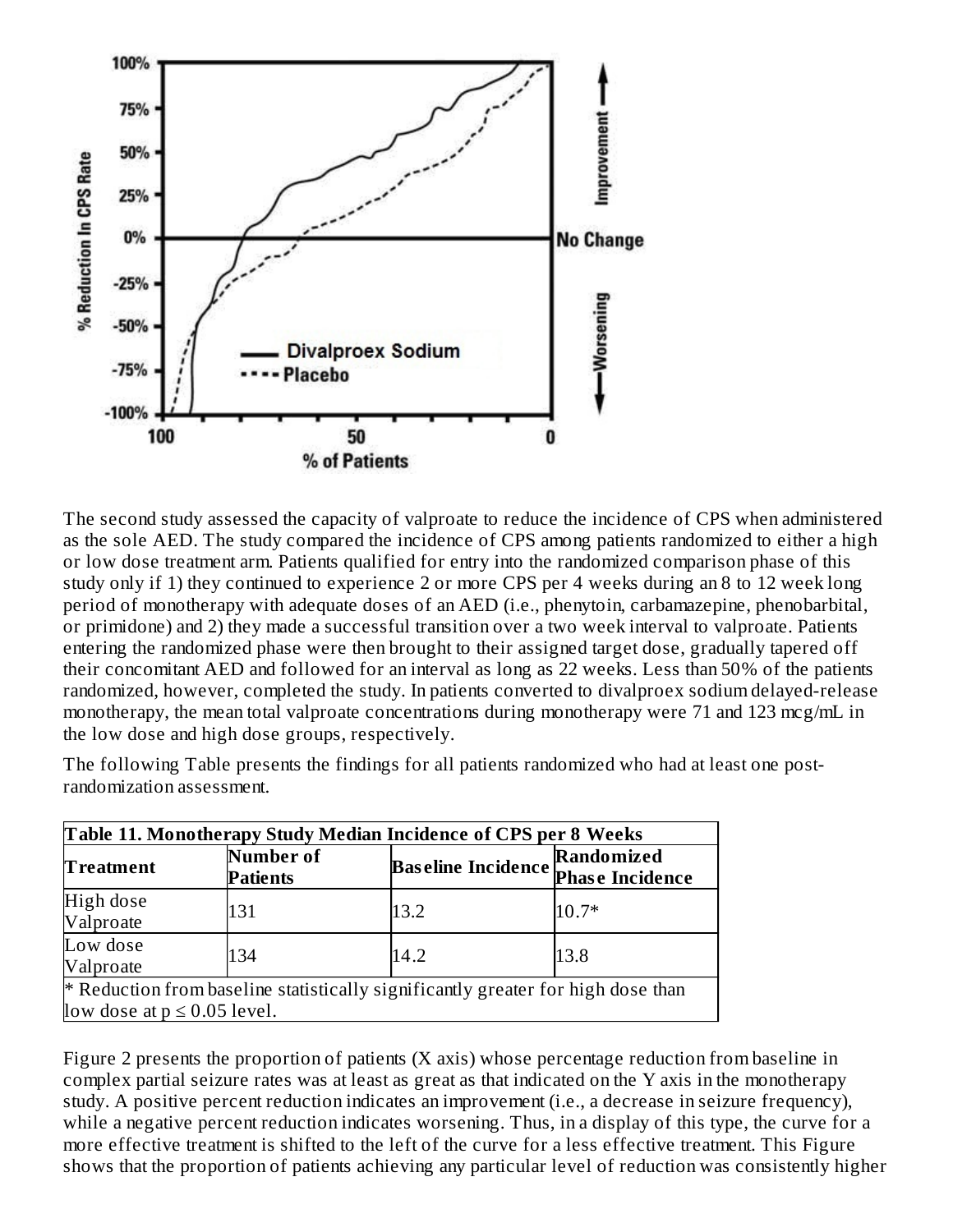for high dose valproate than for low dose valproate. For example, when switching from carbamazepine, phenytoin, phenobarbital or primidone monotherapy to high dose valproate monotherapy, 63% of patients experienced no change or a reduction in complex partial seizure rates compared to 54% of patients receiving low dose valproate.

### **Figure 2**



Information on pediatric studies are presented in section 8.

### **14.3 Migraine**

The results of a multicenter, randomized, double-blind, placebo-controlled, parallel-group clinical trial demonstrated the effectiveness of divalproex sodium extended-release in the prophylactic treatment of migraine headache. This trial recruited patients with a history of migraine headaches with or without aura occurring on average twice or more a month for the preceding three months. Patients with cluster or chronic daily headaches were excluded. Women of childbearing potential were allowed in the trial if they were deemed to be practicing an effective method of contraception.

Patients who experienced  $\geq 2$  migraine headaches in the 4-week baseline period were randomized in a 1:1 ratio to divalproex sodium extended-release or placebo and treated for 12 weeks. Patients initiated treatment on 500 mg once daily for one week, and were then increased to 1000 mg once daily with an option to permanently decrease the dose back to 500 mg once daily during the second week of treatment if intolerance occurred. Ninety-eight of 114 divalproex sodium extended-release-treated patients (86%) and 100 of 110 placebo-treated patients (91%) treated at least two weeks maintained the 1000 mg once daily dose for the duration of their treatment periods. Treatment outcome was assessed on the basis of reduction in 4-week migraine headache rate in the treatment period compared to the baseline period.

Patients (50 male, 187 female) ranging in age from 16 to 69 were treated with divalproex sodium extended-release ( $N=122$ ) or placebo ( $N=115$ ). Four patients were below the age of 18 and 3 were above the age of 65. Two hundred and two patients (101 in each treatment group) completed the treatment period. The mean reduction in 4-week migraine headache rate was 1.2 from a baseline mean of 4.4 in the divalproex sodium extended-release group, versus 0.6 from a baseline mean of 4.2 in the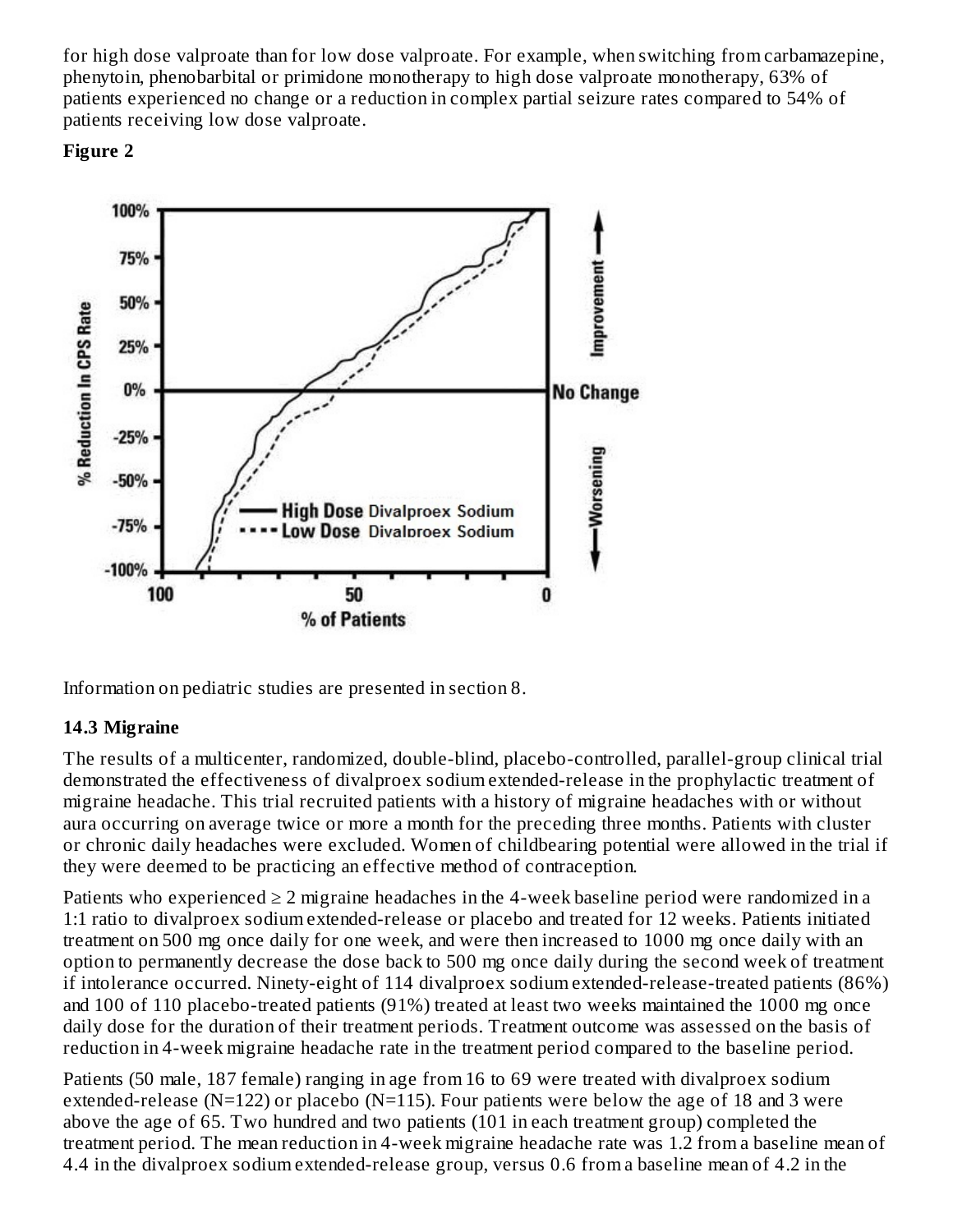placebo group. The treatment difference was statistically significant (see Figure 3).

#### **Figure 3 Mean Reduction In 4-Week Migraine Headache Rates**



### **15 REFERENCES**

1. Meador KJ, Baker GA, Browning N, et al. Fetal antiepileptic drug exposure and cognitive outcomes at age 6 years (NEAD study): a prospective observational study. Lancet Neurology 2013; 12 (3):244-252.

### **16 HOW SUPPLIED**

Divalproex sodium extended-release tablets, USP, **500 mg**, are available as white to off-white, capsule shaped, coated tablets with imprinting "AN 757" on one side and plain on the other side. Each divalproex sodium extended-release tablet, USP contains divalproex sodium, USP equivalent to 500 mg of valproic acid in the following packaging sizes:

NDC 67046-150-07 blisterpacks of 7

NDC 67046-150-14 blisterpacks of 14

NDC 67046-150-15 blisterpacks of 15

NDC 67046-150-20 blisterpacks of 20

NDC 67046-150-21 blisterpacks of 21

NDC 67046-150-28 blisterpacks of 28

NDC 67046-150-30 blisterpacks of 30

NDC 67046-150-60 blisterpacks of 60

Recommended Storage

Store tablets at 20° to 25°C (68° to 77°F); excursions permitted to 15° to 30°C (59° to 86°F) [see USP Controlled Room Temperature].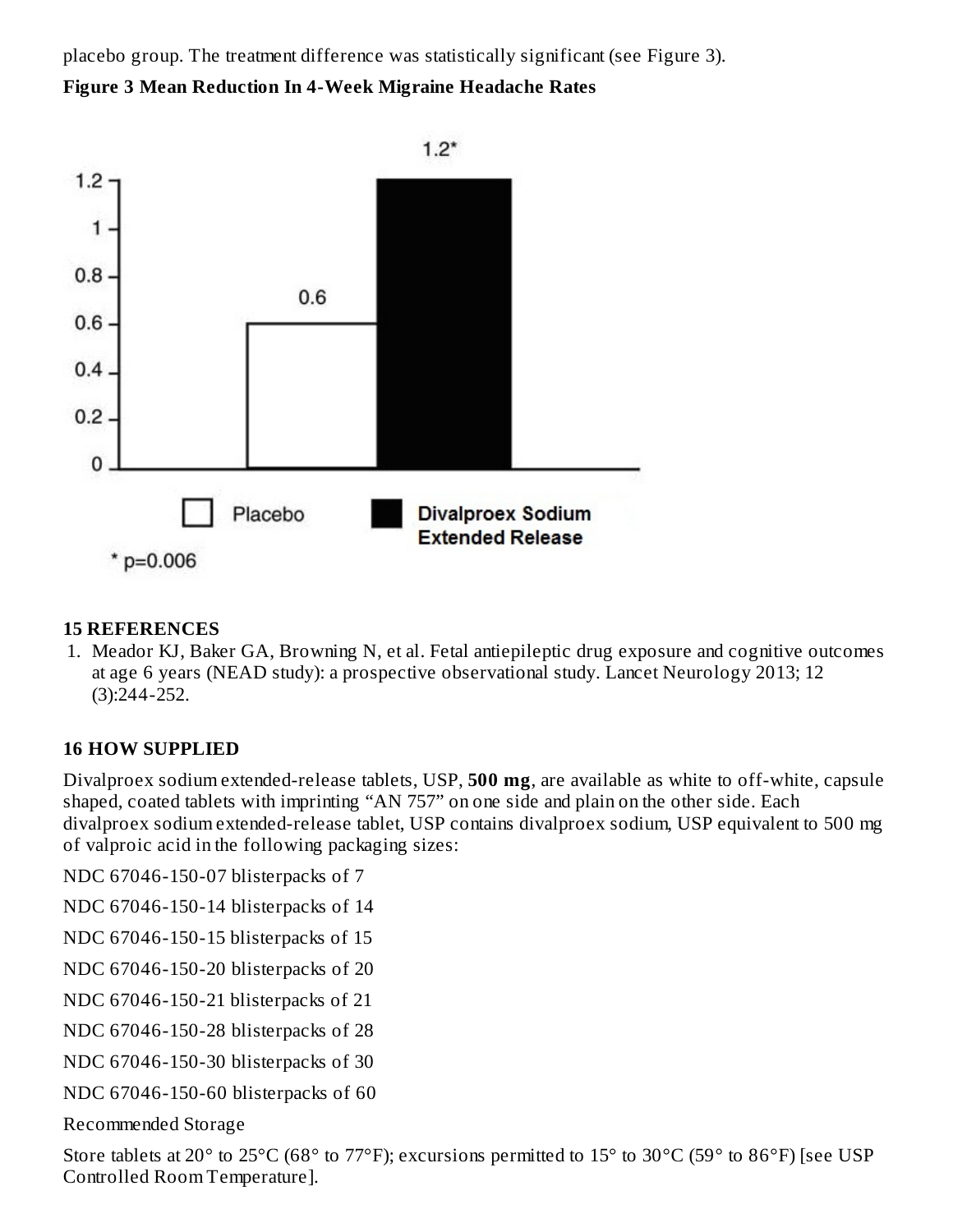#### **17 PATIENT COUNSELING INFORMATION**

Advise the patient to read the FDA-approved patient labeling (Medication Guide).

#### Hepatotoxicity

Warn patients and guardians that nausea, vomiting, abdominal pain, anorexia, diarrhea, asthenia and/or jaundice can be symptoms of hepatotoxicity and, therefore, require further medical evaluation promptly *[see Warnings and Precautions (5.1)]* .

#### **Pancreatitis**

Warn patients and guardians that abdominal pain, nausea, vomiting and/or anorexia can be symptoms of pancreatitis and, therefore, require further medical evaluation promptly *[see Warnings and Precautions (5.5)]* .

#### Birth Defects and Decreased IQ

Inform pregnant women and women of childbearing potential that use of valproate during pregnancy increases the risk of birth defects and decreased IQ in children who were exposed. Advise women to use effective contraception while using valproate. When appropriate, counsel these patients about alternative therapeutic options. This is particularly important when valproate use is considered for a condition not usually associated with permanent injury or death. Advise patients to read the Medication Guide, which appears as the last section of the labeling *[see Warnings and Precautions (5.2, 5.3, 5.4) and Use in Specific Populations (8.1)]* .

Advise women of childbearing potential to discuss pregnancy planning with their doctor and to contact their doctor immediately if they think they are pregnant.

Encourage patients to enroll in the NAAED Pregnancy Registry if they become pregnant. This registry is collecting information about the safety of antiepileptic drugs during pregnancy. To enroll, patients can call the toll free number 1-888-233-2334 *[see Use in Specific Populations (8.1)]* .

#### Suicidal Thinking and Behavior

Counsel patients, their caregivers and families that AEDs, including divalproex sodium extendedrelease, may increase the risk of suicidal thoughts and behavior and should be advised of the need to be alert for the emergence or worsening of symptoms of depression, any unusual changes in mood or behavior, or the emergence of suicidal thoughts, behavior, or thoughts about self-harm. Instruct patients, caregivers and families to report behaviors of concern immediately to the healthcare providers *[see Warnings and Precautions (5.7)]* .

#### Hyperammonemia

Inform patients of the signs and symptoms associated with hyperammonemic encephalopathy and be told to inform the prescriber if any of these symptoms occur *[see Warnings and Precautions (5.9, 5.10)]* .

#### CNS Depression

Since valproate products may produce CNS depression, especially when combined with another CNS depressant (e.g., alcohol), advise patients not to engage in hazardous activities, such as driving an automobile or operating dangerous machinery, until it is known that they do not become drowsy from the drug.

#### Multiorgan Hypersensitivity Reaction

Instruct patients that a fever associated with other organ system involvement (rash, lymphadenopathy, etc.) may be drug-related and should be reported to the physician immediately *[see Warnings and Precautions (5.12)]* .

#### Medication Residue in the Stool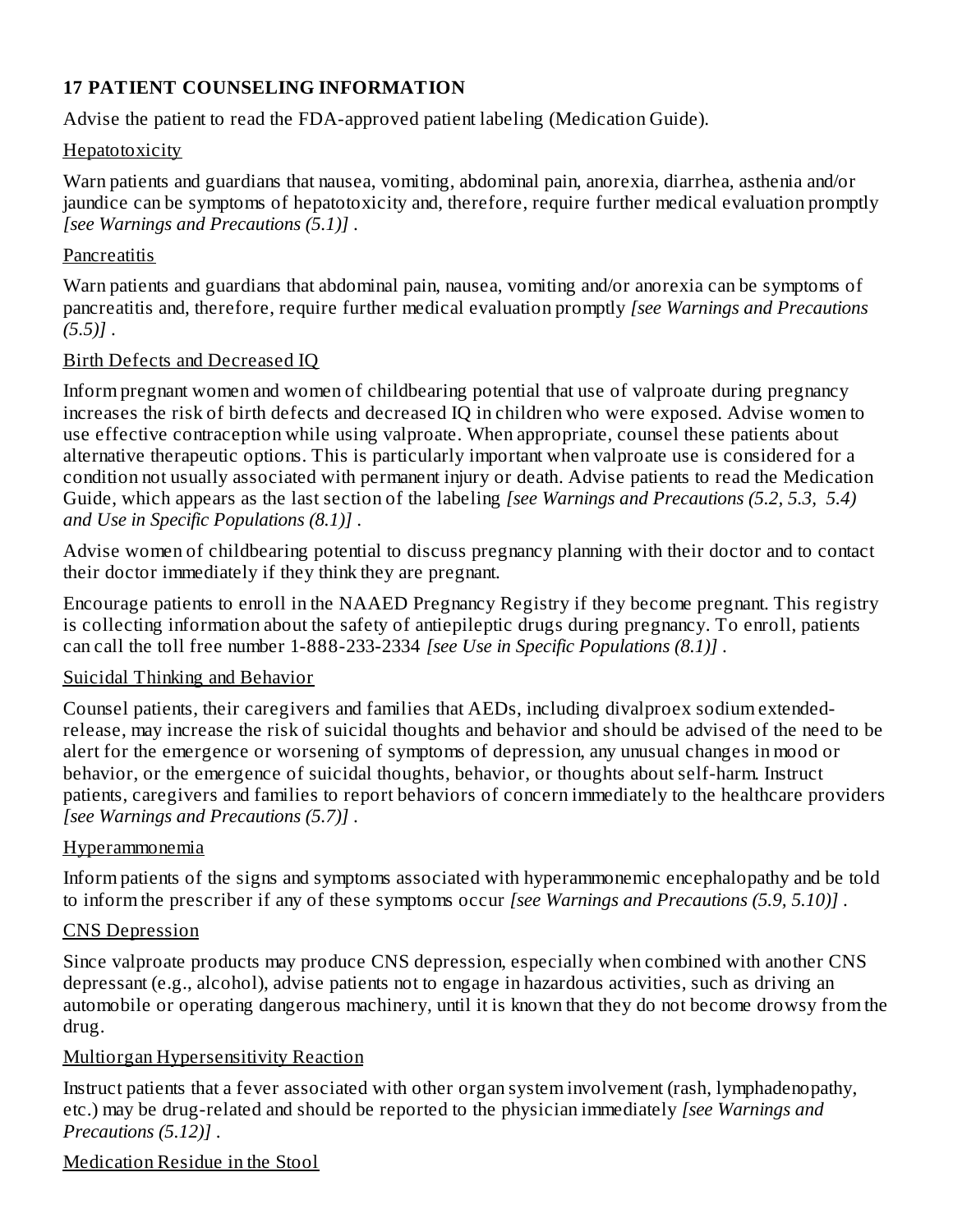Instruct patients to notify their healthcare provider if they notice a medication residue in the stool *[see Warnings and Precautions (5.18)]* .

Manufactured by: **Amneal Pharmaceuticals Pvt. Ltd.** Ahmedabad, INDIA 382220

Distributed by: **Amneal Pharmaceuticals** Bridgewater, NJ 08807

Rev. 07-2015-02

## **MEDICATION GUIDE**

Divalproex (dye-val-PRO-ex) Sodium Extended-release Tablets

Read this Medication Guide before you start taking divalproex sodium and each time you get a refill. There may be new information. This information does not take the place of talking to your healthcare provider about your medical condition or treatment.

### **What is the most important information I should know about divalproex sodium?**

### **Do not stop taking divalproex sodium without first talking to your healthcare provider.**

Stopping divalproex sodium suddenly can cause serious problems.

### **Divalproex sodium can caus e s erious side effects, including:**

**1. Serious liver damage that can caus e death, especially in children younger than 2 years old.** The risk of getting this serious liver damage is more likely to happen within the first 6 months of treatment.

## **Call your healthcare provider right away if you get any of the following symptoms:**

- nausea or vomiting that does not go away
- loss of appetite
- pain on the right side of your stomach (abdomen)
- dark urine
- swelling of your face
- yellowing of your skin or the whites of your eyes
- In some cases, liver damage may continue despite stopping the drug.

## **2. Divalproex sodium may harm your unborn baby.**

- If you take divalproex sodium during pregnancy for any medical condition, your baby is at risk for serious birth defects that affect the brain and spinal cord and are called spina bifida or neural tube defects. These defects occur in 1 to 2 out of every 100 babies born to mothers who use this medicine during pregnancy. These defects can begin in the first month, even before you know you are pregnant. Other birth defects that affect the structures of the heart, head, arms, legs and the opening where the urine comes out (urethra) on the bottom of the penis can also happen.
- Birth defects may occur even in children born to women who are not taking any medicines and do not have other risk factors.
- Taking folic acid supplements before getting pregnant and during early pregnancy can lower the chance of having a baby with a neural tube defect.
- If you take divalproex sodium during pregnancy for any medical condition, your child is at risk for having a lower IQ.
- There may be other medicines to treat your condition that have a lower chance of causing birth defects and decreased IQ in your child.
- Women who are pregnant must not take divalproex sodium to prevent migraine headaches.
- **All women of child-bearing age should talk to their healthcare provider about using other**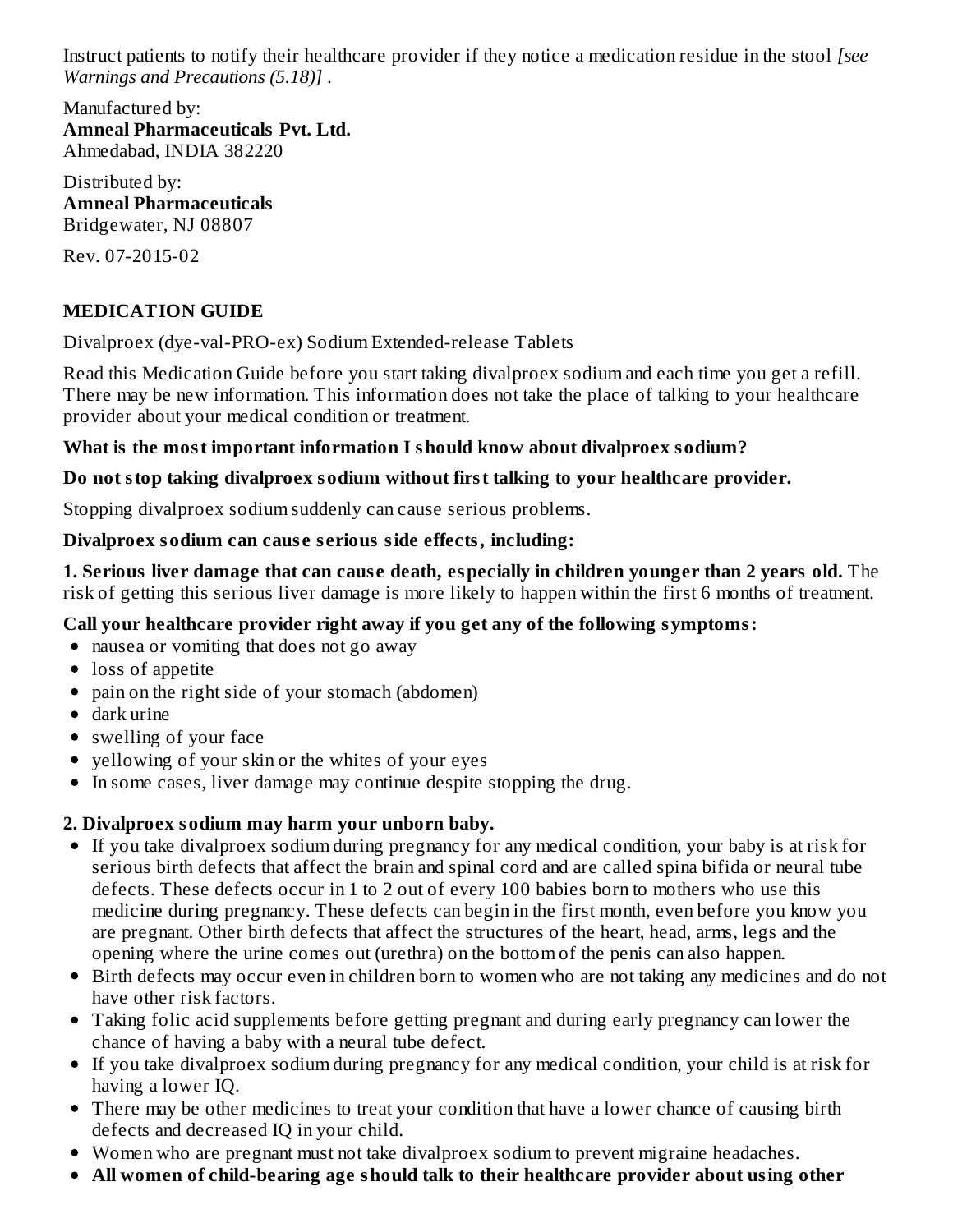**possible treatments instead of divalproex sodium. If the decision is made to us e divalproex sodium, you should us e effective birth control (contraception).**

Tell your healthcare provider right away if you become pregnant while taking divalproex sodium. You and your healthcare provider should decide if you will continue to take divalproex sodium while you are pregnant.

**Pregnancy Registry:** If you become pregnant while taking divalproex sodium, talk to your healthcare provider about registering with the North American Antiepileptic Drug Pregnancy Registry. You can enroll in this registry by calling 1-888-233-2334. The purpose of this registry is to collect information about the safety of antiepileptic drugs during pregnancy.

#### **3. Inflammation of your pancreas that can caus e death.**

### **Call your healthcare provider right away if you have any of thes e symptoms:**

- severe stomach pain that you may also feel in your back
- nausea or vomiting that does not go away

#### **4. Like other antiepileptic drugs, divalproex sodium may caus e suicidal thoughts or actions in a very small number of people, about 1 in 500.**

#### **Call a healthcare provider right away if you have any of thes e symptoms, especially if they are new, wors e, or worry you:**

- thoughts about suicide or dying
- attempts to commit suicide
- new or worse depression
- new or worse anxiety
- feeling agitated or restless
- panic attacks
- trouble sleeping (insomnia)
- new or worse irritability
- acting aggressive, being angry, or violent
- acting on dangerous impulses
- an extreme increase in activity and talking (mania)
- other unusual changes in behavior or mood

### **How can I watch for early symptoms of suicidal thoughts and actions?**

- Pay attention to any changes, especially sudden changes in mood, behaviors, thoughts, or feelings.
- Keep all follow-up visits with your healthcare provider as scheduled.

Call your healthcare provider between visits as needed, especially if you are worried about symptoms.

### **Do not stop divalproex sodium without first talking to a healthcare provider.**

Stopping divalproex sodium suddenly can cause serious problems. Stopping a seizure medicine suddenly in a patient who has epilepsy can cause seizures that do not stop (status epilepticus).

Suicidal thoughts or actions can be caused by things other than medicines. If you have suicidal thoughts or actions, your healthcare provider may check for other causes.

### **What are divalproex sodium extended-releas e tablets?**

*Divalproex SodiumExtended-Release Tablets* are a prescription medicine used:

- to treat manic episodes associated with bipolar disorder.
- alone or with other medicines to treat:
- complex partial seizures in adults and children 10 years of age and older
- simple and complex absence seizures, with or without other seizure types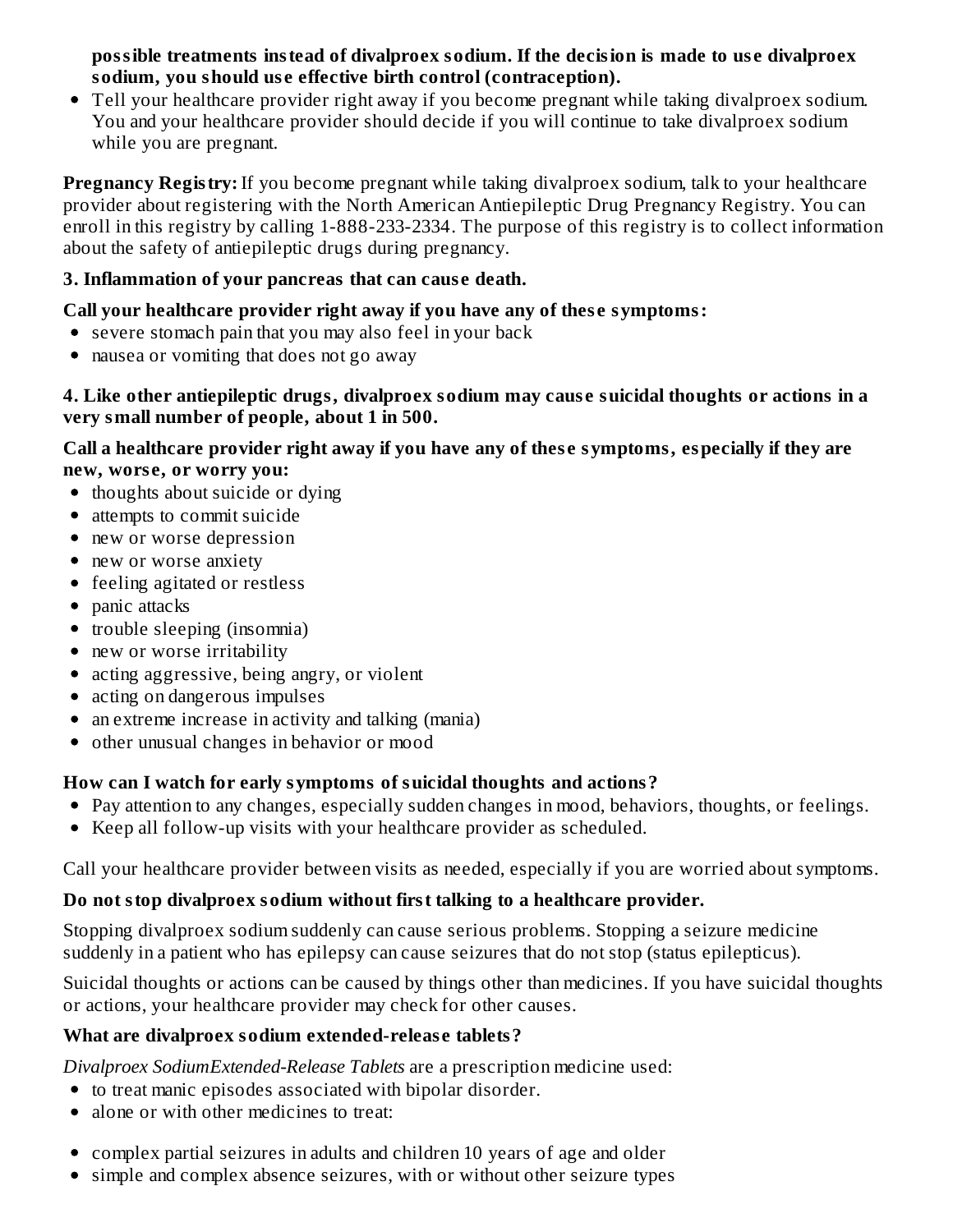to prevent migraine headaches

#### **Who should not take Divalproex sodium?**

Do not take divalproex sodium if you:

- have liver problems
- have or think you have a genetic liver problem caused by a mitochondrial disorder (e.g. Alpers-Huttenlocher syndrome)
- are allergic to divalproex sodium, valproic acid, sodium valproate, or any of the ingredients in divalproex sodium extended-release tablets. See the end of this leaflet for a complete list of ingredients in divalproex sodium extended-release tablets.
- have a genetic problem called urea cycle disorder
- are pregnant for the prevention of migraine headaches

### **What should I tell my healthcare provider before taking divalproex sodium?**

Before you take divalproex sodium, tell your healthcare provider if you:

- have a genetic liver problem caused by a mitochondrial disorder (e.g. Alpers-Huttenlocher syndrome)
- drink alcohol
- are pregnant or breastfeeding. Divalproex sodium can pass into breast milk. Talk to your healthcare provider about the best way to feed your baby if you take divalproex sodium.
- have or have had depression, mood problems, or suicidal thoughts or behavior
- have any other medical conditions

**Tell your healthcare provider about all the medicines you take,** including prescription and nonprescription medicines, vitamins, herbal supplements and medicines that you take for a short period of time.

Taking divalproex sodium with certain other medicines can cause side effects or affect how well they work. Do not start or stop other medicines without talking to your healthcare provider.

Know the medicines you take. Keep a list of them and show it to your healthcare provider and pharmacist each time you get a new medicine.

### **How should I take Divalproex sodium?**

- Take divalproex sodium exactly as your healthcare provider tells you. Your healthcare provider will tell you how much divalproex sodium to take and when to take it.
- Your healthcare provider may change your dose.
- Do not change your dose of divalproex sodium without talking to your healthcare provider.
- **Do not stop taking divalproex sodium without first talking to your healthcare provider.** Stopping divalproex sodium suddenly can cause serious problems.
- Swallow divalproex sodium extended-release tablets whole. Do not crush or chew divalproex sodium extended-release tablets. Tell your healthcare provider if you cannot swallow divalproex sodium extended-release tablets whole. You may need a different medicine.
- If you take too much divalproex sodium, call your healthcare provider or local Poison Control Center right away.

### **What should I avoid while taking divalproex sodium?**

- Divalproex sodium can cause drowsiness and dizziness. Do not drink alcohol or take other medicines that make you sleepy or dizzy while taking divalproex sodium, until you talk with your doctor. Taking divalproex sodium with alcohol or drugs that cause sleepiness or dizziness may make your sleepiness or dizziness worse.
- Do not drive a car or operate dangerous machinery until you know how divalproex sodium affect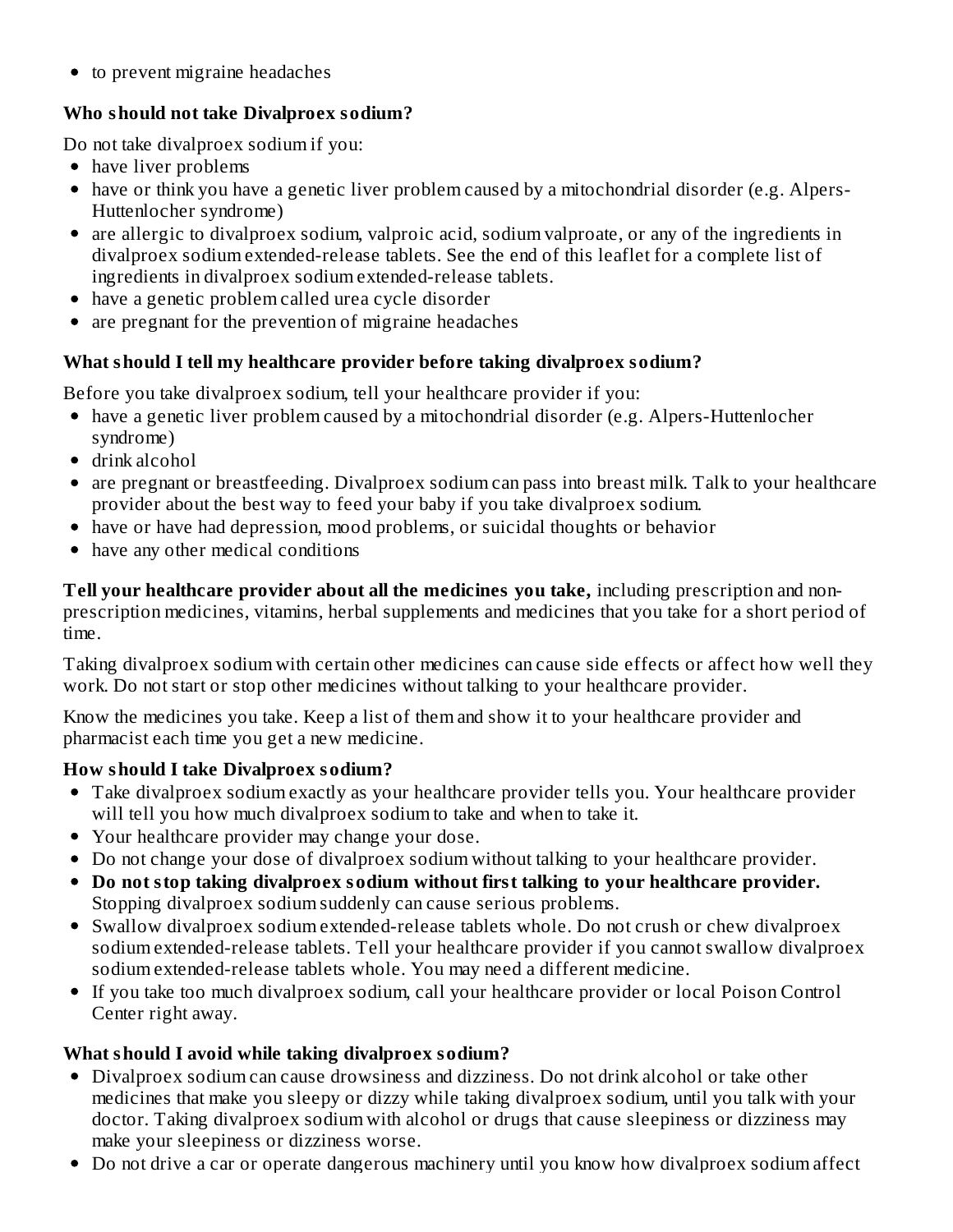you. Divalproex sodium can slow your thinking and motor skills.

## **What are the possible side effects of divalproex sodium?**

See **"What is the most important information I should know about divalproex sodium?"**

Divalproex sodium may cause other serious side effects including:

- **Bleeding problems:** red or purple spots on your skin, bruising, pain and swelling into your joints due to bleeding or bleeding from your mouth or nose.
- **High ammonia levels in your blood:** feeling tired, vomiting, changes in mental status.
- **Low body temperature (hypothermia):** drop in your body temperature to less than 95°F, feeling tired, confusion, coma.
- **Allergic (hypers ensitivity) reactions:** fever, skin rash, hives, sores in your mouth, blistering and peeling of your skin, swelling of your lymph nodes, swelling of your face, eyes, lips, tongue, or throat, trouble swallowing or breathing.
- **Drowsiness or sleepiness in the elderly.** This extreme drowsiness may cause you to eat or drink less than you normally would. Tell your doctor if you are not able to eat or drink as you normally do. Your doctor may start you at a lower dose of divalproex sodium.

## **Call your healthcare provider right away, if you have any of the symptoms listed above.**

## **The common side effects of divalproex sodium include:**

- nausea
- headache
- sleepiness
- vomiting
- weakness
- $\bullet$  tremor
- dizziness
- stomach pain
- blurry vision
- double vision
- diarrhea
- increased appetite
- weight gain
- hair loss
- loss of appetite
- problems with walking or coordination

These are not all of the possible side effects of **divalproex sodium**. For more information, ask your healthcare provider or pharmacist.

Tell your healthcare provider if you have any side effect that bothers you or that does not go away.

#### **Call your doctor for medical advice about side effects. You may report side effects to FDA at 1- 800-FDA-1088.**

## **How should I store divalproex sodium extended-releas e tablets?**

Store divalproex sodium extended-release tablets between 59°F to 86°F (15°C to 30°C).

## **Keep divalproex sodium and all medicines out of the reach of children.**

## **General information about the safe and effective us e of divalproex sodium.**

Medicines are sometimes prescribed for purposes other than those listed in a Medication Guide. Do not use divalproex sodium for a condition for which it was not prescribed. Do not give divalproex sodium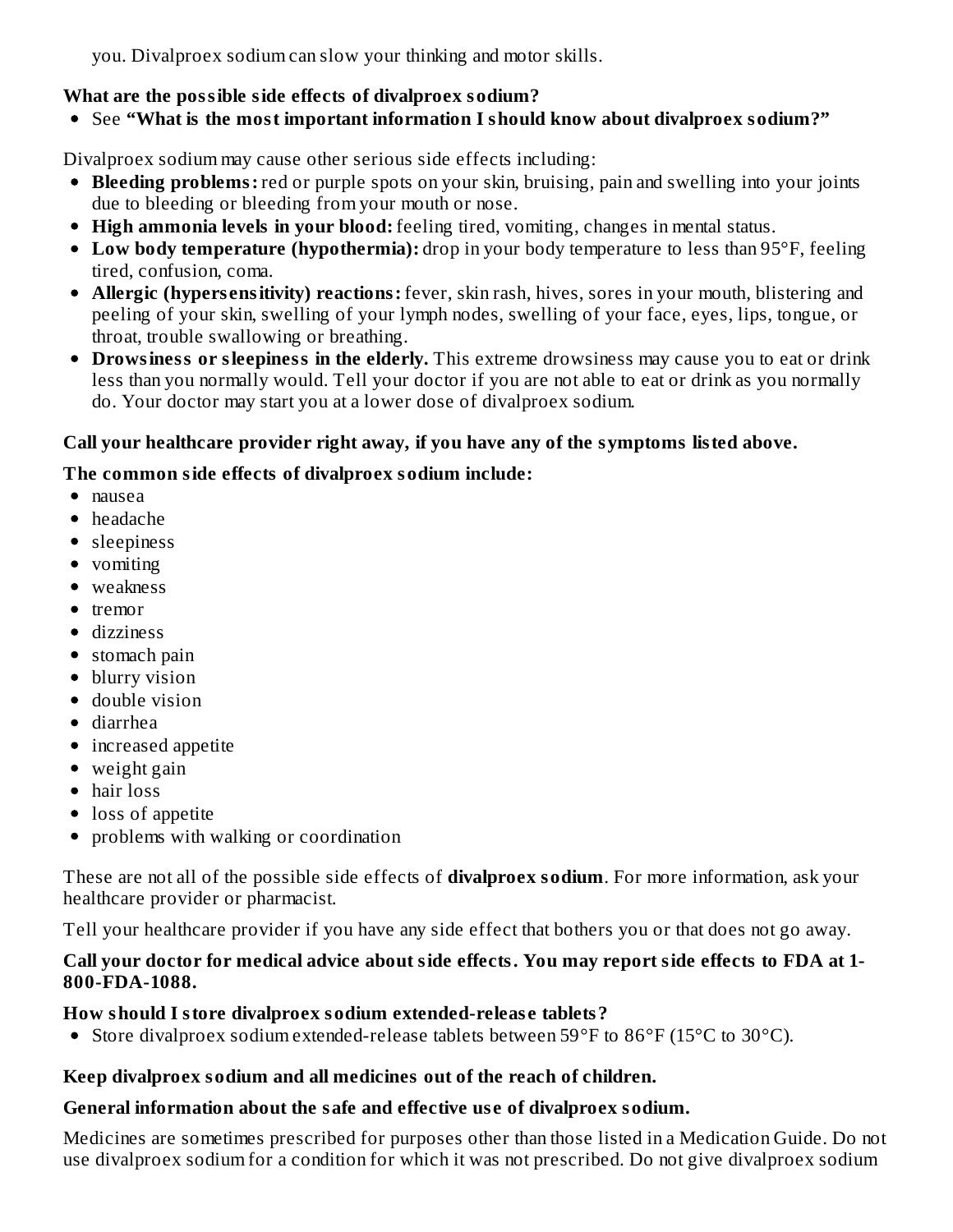to other people, even if they have the same symptoms that you have. It may harm them.

This Medication Guide summarizes the most important information about divalproex sodium. If you would like more information, talk with your healthcare provider. You can ask your pharmacist or healthcare provider for information about divalproex sodium that is written for health professionals.

For more information, go to www.amneal.com or call 1-877-835-5472.

#### **What are the ingredients in divalproex sodium extended-releas e tablets?**

Active ingredient: divalproex sodium, USP

Inactive ingredients:

ammonium hydroxide, ethyl acrylate and methyl methacrylate co-polymer dispersion, hypromellose, iron oxide, isopropyl alcohol, lactose monohydrate, macrogol, magnesium stearate, microcrystalline cellulose, n-butyl alcohol, polyvinyl alcohol, propylene glycol, shellac, silicon dioxide, talc, and titanium dioxide.

This Medication Guide has been approved by the U.S. Food and Drug Administration.

\*All trademarks are property of their respective owners.

Manufactured by:

#### **Amneal Pharmaceuticals Pvt. Ltd.**

Ahmedabad, INDIA 382220

Distributed by:

#### **Amneal Pharmaceuticals**

Bridgewater, NJ 08807

Rev. 07-2015-02

#### **Repackaged by:**

Contract Pharmacy Services-PA 125 Titus Ave Suite 200 Warrington, PA 18976 USA

Rev: Original—2017.09.21—NJW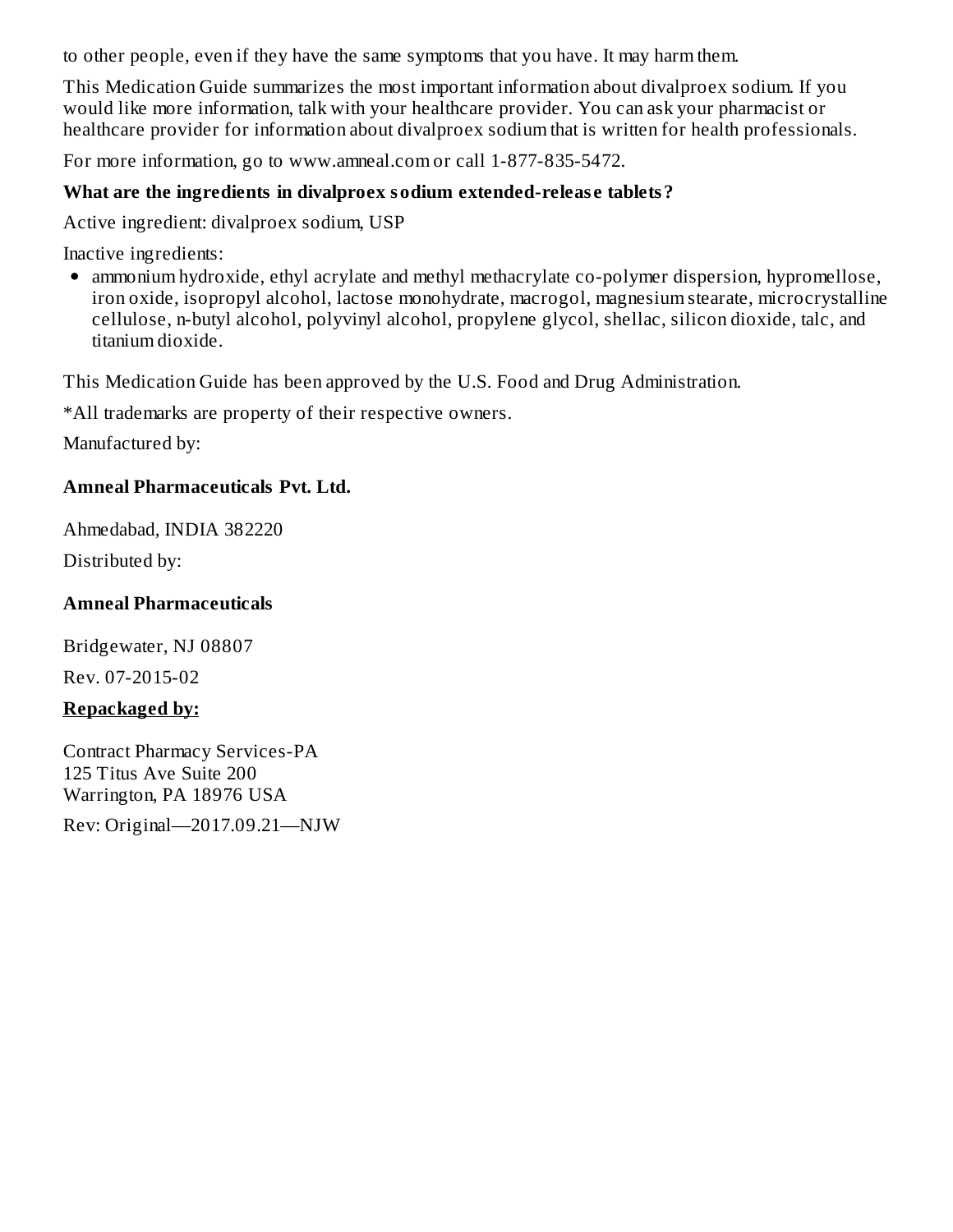| DIVALPROEX SOD ER |                |
|-------------------|----------------|
| 500MG             | <b>TAB #30</b> |
| 365162757507      |                |
| Rx Only           |                |
| LOT: XXX          |                |
| PILL ID: AN 757   |                |
| EXP:08/31/18      |                |
| AMNEAL            |                |
|                   |                |

**USUAL DOSAGE:** See enclosure for prescribing information.



Store at 20-25°C (68-77°F); excursions permitted to 15-30°C (59-86°F) [See USP Controlled Room Temperature]

Each film coated tablet contains: Divalproex sodium., USP equivalent to valproic acid .... 500mg

CPS NDC: 67046-150-30

Packaged By: Contract Pharmacy Services-PA

125 Titus Ave. Suite #200. Warrington PA 18976

#### **DIVALPROEX SODIUM**

divalproex sodium tablet, extended release

| <b>Product Information</b>     |                         |                    |                              |  |  |
|--------------------------------|-------------------------|--------------------|------------------------------|--|--|
| <b>Product Type</b>            | HUMAN PRESCRIPTION DRUG | Item Code (Source) | NDC:67046-150(NDC:65162-757) |  |  |
| <b>Route of Administration</b> | ORAL                    |                    |                              |  |  |

| <b>Active Ingredient/Active Moiety</b>                                        |                          |           |  |  |
|-------------------------------------------------------------------------------|--------------------------|-----------|--|--|
| Ingredient Name                                                               | <b>Basis of Strength</b> | ∣Strength |  |  |
| <b>DIVALPROEX SODIUM</b> (UNII: 644VL95AO6) (VALPROIC ACID - UNII:614OI1Z5WI) | VALPROIC ACID            | $500$ mg  |  |  |

| <b>Inactive Ingredients</b>                                                      |          |
|----------------------------------------------------------------------------------|----------|
| <b>Ingredient Name</b>                                                           | Strength |
| <b>AMMO NIA (UNII: 5138 Q19 F1X)</b>                                             |          |
| <b>ETHYL ACRYLATE (UNII: 71E6178C9T)</b>                                         |          |
| <b>METHACRYLIC ACID - METHYL METHACRYLATE COPOLYMER (1:1) (UNII: 74G4R6TH13)</b> |          |
| <b>HYPROMELLOSES</b> (UNII: 3NXW29V3WO)                                          |          |
| FERROSOFERRIC OXIDE (UNII: XM0 M8 7F357)                                         |          |
| ISOPROPYL ALCOHOL (UNII: ND2M416302)                                             |          |
| <b>LACTOSE MONOHYDRATE (UNII: EWQ57Q8I5X)</b>                                    |          |
| POLYETHYLENE GLYCOLS (UNII: 3WJQ0SDW1A)                                          |          |
| <b>MAGNESIUM STEARATE (UNII: 70097M6I30)</b>                                     |          |
| CELLULOSE, MICRO CRYSTALLINE (UNII: OP1R32D61U)                                  |          |
| <b>BUTYL ALCOHOL</b> (UNII: 8PJ61P6TS3)                                          |          |
| POLYVINYL ALCOHOL, UNSPECIFIED (UNII: 532B59J990)                                |          |
| <b>PROPYLENE GLYCOL (UNII: 6DC9Q167V3)</b>                                       |          |
| <b>SHELLAC</b> (UNII: 46 N107B71O)                                               |          |

 $\frac{1}{2}$ أساء